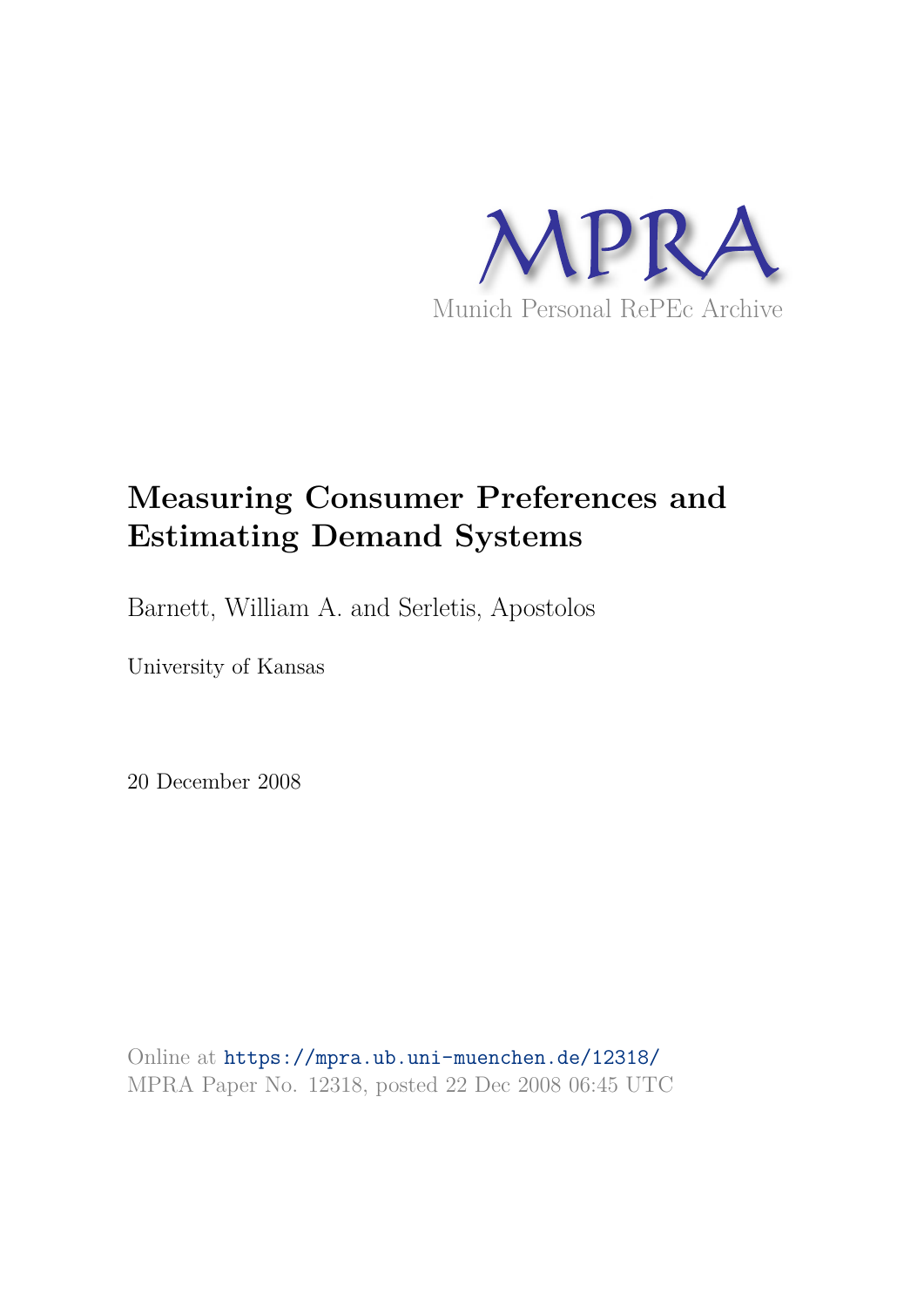# Measuring Consumer Preferences and Estimating Demand Systems

William A. Barnett Department of Economics University of Kansas Lawrence, Kansas, 66045

and

Apostolos Serletis Department of Economics University of Calgary Calgary, Alberta, T2N 1N4

December 20, 2008

#### Abstract

This chapter is an up-to-date survey of the state-of-the art in consumer demand analysis. We review (and evaluate) advances in a number of related areas, in the spirit of the recent survey paper by Barnett and Serletis (2008). In doing so, we only deal with consumer choice in a static framework, ignoring a number of important issues, such as, for example, the effects of demographic or other variables that affect demand, welfare comparisons across households (equivalence scales), and the many issues concerning aggregation across consumers.

JEL classification: D12, E21 Keywords: Demand systems, Consumer preferences, Theoretical regularity.

Corresponding author. Phone: (785) 864-2844; Fax: (785) 864-5760; E-mail: barnett@ku.edu; Web: http://alum.mit.edu/www/barnett.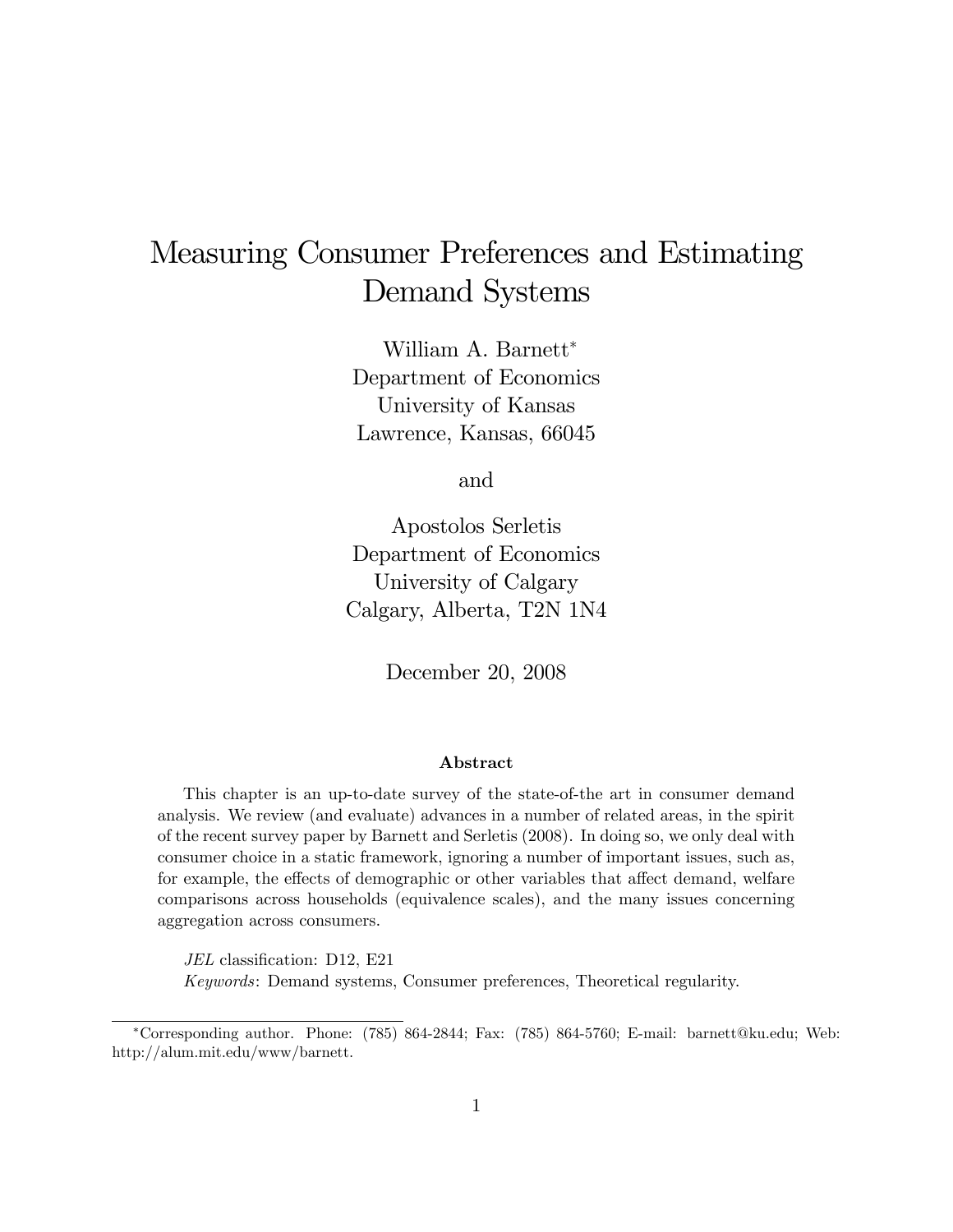# 1 Introduction

This chapter is an up-to-date survey of static consumer demand analysis. We review and evaluate recent advances in this attractive research area, in the spirit of a number of earlier surveys of that literature such as those by Barnett and Serletis (2008), LaFrance (2001), Lewbel (1997), Blundell (1988), and Brown and Deaton (1972).

It is not our intention in this chapter to cover all theories of consumer behavior. We only deal with consumer choice in a static framework. In doing so, we also ignore a number of important issues. In particular, we do not cover Varianís (1982) nonparametric revealed preference approach to demand analysis [see the recent survey paper by Barnett and Serletis  $(2008)$  for a brief review], the effects of demographic or other variables that affect demand, welfare comparisons across households (equivalence scales), and the many issues concerning aggregation across consumers  $\sim$  see Lewbel (1991), Kirman (1992), Stoker (1993), and Hildenbrandt (1994) regarding these issues.

The chapter is organized as follows. Section 2 briefly presents directly specified demand equations, with no reference to the utility function. Section 3 reviews the neoclassical theory of consumer choice, and section 4 deals with functional form issues. Section 5 discusses functional forms in terms of their ability to capture the Engel curve structure of cross-sectional data. Section 6 discusses estimation issues and the Önal section concludes.

# 2 Demand Systems without Utility Reference

There is an old tradition in applied demand analysis, which specifies the demand system directly with no reference to the utility function. Under this approach, the demand for a good *i*,  $x_i$ , is specified as a function of nominal income, *y*, and prices,  $p_1, \dots, p_n$ , where *n* is the number of goods.

Consider, for example, the log-log demand system,

$$
\log x_i = \alpha_i + \eta_{iy} \log y + \sum_{j=1}^n \eta_{ij} \log p_j, \quad i = 1, \dots, n,
$$
 (1)

where  $\alpha_i, \eta_{iy}$ , and  $\eta_{ij}$  are constant coefficients. The coefficient  $\eta_{iy}$  is the income elasticity of demand for good i,  $\eta_{iy} = d \log x_i/d \log y$ . It measures the percentage change in  $x_i$  per 1 percent change in y, with prices constant. If  $\eta_{iy} > 0$ , the *i*th good is classified as normal and if  $\eta_{iy} < 0$ , it is classified as inferior (its consumption falls with increasing income). Moreover, if  $\eta_{iy} > 1$ , the *i*th good is classified as a luxury, and if  $\eta_{iy} < 1$ , it is classified as a necessity. The coefficient  $\eta_{ij}$  is the uncompensated (Cournot) price elasticity of good  $i, \eta_{ij}=d \log x_i/d \log p_j$ . It measures the percentage change in  $x_i$  per 1 percent change in  $p_j$ , with nominal income and the other prices constant. If  $\eta_{ij} > 0$ , the goods are gross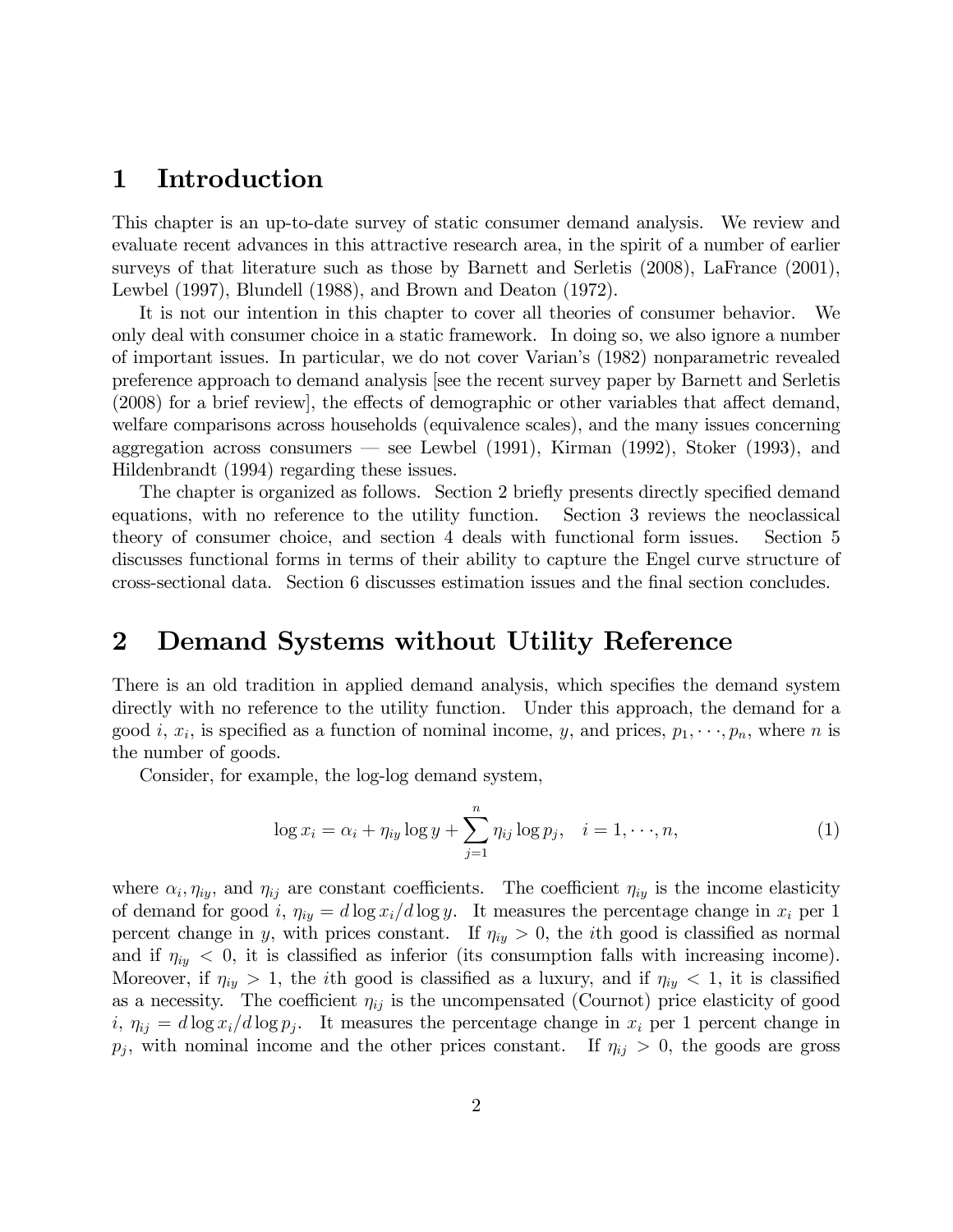substitutes, if  $\eta_{ij} < 0$ , they are gross complements, and if  $\eta_{ij} = 0$ , they are independent. If  $i = j$ , we would expect  $\eta_{ii} < 0$ , ruling out Giffen goods.

Another example of a demand system without reference to the utility function is Working's  $(1943)$  model,

$$
s_i = \alpha_i + \beta_i \log y, \quad i = 1, \dots, n,
$$
\n<sup>(2)</sup>

expressing the budget share of good i,  $s_i = p_i x_i/y$ , as a linear function of logged income, log y. Since the budget shares sum to 1,  $\sum_{i=1}^{n} s_i = 1$ , the parameters in equation (2) satisfy  $\sum_{i=1}^{n} \alpha_i = 1$  and  $\sum_{i=1}^{n} \beta_i = 0$ . As equation (2) does not involve prices, it is applicable to cross sectional data that offer limited variation in relative prices but substantial variation in income levels.

Under the assumption that prices are constant, multiplying the budget share of good  $i$ ,  $s_i = p_i x_i/y$ , by its income elasticity,  $\eta_{iy}$ , yields

$$
s_i \eta_{iy} = \frac{p_i x_i}{y} \frac{\partial x_i}{\partial y} \frac{y}{x_i} = p_i \frac{\partial x_i}{\partial y} = \frac{\partial (p_i x_i)}{\partial y} = \theta_i,
$$

where  $\theta_i = \partial (p_i x_i) / \partial y$  is the marginal share of good i. Unlike budget shares, marginal budget shares are not always positive (for example, marginal shares are negative in the case of inferior goods), but like budget shares, marginal shares also sum to 1,  $\sum_{i=1}^{n} \theta_i = 1$ .

Multiplying both sides of (2) by y and differentiating the resulting equation,  $p_i x_i =$  $\alpha_i y + \beta_i y \log y$ , with respect to y, yields

$$
\theta_i = \alpha_i + \beta_i \left( 1 + \log y \right),\,
$$

which after using equation (2) reduces to

$$
\theta_i = \beta_i + s_i. \tag{3}
$$

Equation (3) relates the marginal budget share of good i,  $\theta_i$ , to its budget share,  $s_i$ . It shows that the marginal share and the budget share differ by  $\beta_i$ , and that the marginal share, like the budget share, is changing over time.

Finally, if we divide both sides of equation (3) by  $w_i$ , we get the income elasticity of good  $i, \eta_{iy} = 1 + \beta_i / s_i$ , suggesting that good i is a luxury if  $\beta_i > 0$  and a necessity if  $\beta_i < 0$ . The model also predicts that as income increases, all goods become less luxurious. For example,

<sup>1</sup>To see that marginal shares sum to 1, take the differential of the budget constraint,  $y = \sum_{n=1}^{n}$  $i=1$  $p_i x_i$ , to get,

$$
dy = \sum_{i=1}^{n} p_i dx_i + \sum_{i=1}^{n} x_i dp_i.
$$

Since prices are assumed to be constant, the above implies  $\sum_{i=1}^{n} \partial (p_i x_i) / \partial y = \sum_{i=1}^{n} \theta_i = 1$ .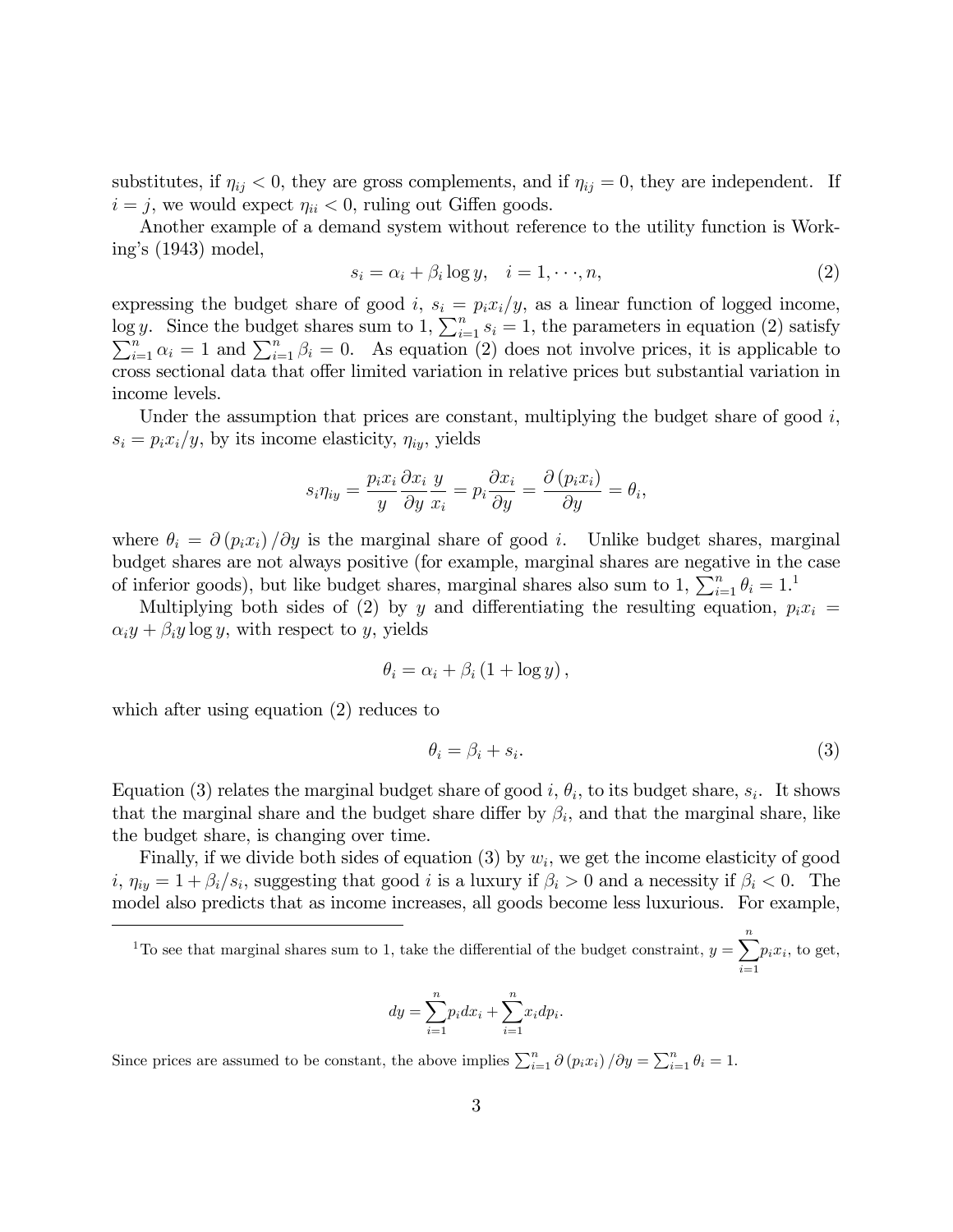with constant prices, in the case of luxury goods,  $s_i$  increases as y increases, causing  $\eta_{iy}$  to fall towards 1; in the case of necessities,  $s_i$  declines as y increases, causing  $\eta_{iy}$  to also decline.

As already noted, Workingís model is applicable to household level data where prices exhibit little variation. To apply this model to time series data that offer substantial variation in relative prices but less variation in income, the model has to be extended by adding a substitution term, as in equation (1).

# 3 Neoclassical Consumer Theory

Consider n consumption goods that can be selected by a consuming household. The household's problem is

$$
\max_{\{x_1,\cdots,x_n\}} u(x_1,\cdots,x_n) \quad \text{subject to} \quad \sum_{i=1}^n p_i x_i = y,
$$

or in matrix notation

 $\max_{\mathbf{x}} u(\mathbf{x})$  subject to  $\mathbf{p}'\mathbf{x} = y$ , (4)

where  $\boldsymbol{x}$  is the  $n \times 1$  vector of goods;  $\boldsymbol{p}$  is the corresponding vector of prices; and  $y$  is the household's total income.

The first order conditions for a maximum can be found by forming an auxiliary function known as the Lagrangian

$$
\mathcal{L} = u(\boldsymbol{x}) + \lambda \left(y - \sum_{i=1}^n p_i x_i\right),
$$

where  $\lambda$  is the Lagrange multiplier. By differentiating  $\mathcal L$  with respect to  $x_i$   $(i = 1, \dots, n)$ , and using the budget constraint, we obtain the  $(n + 1)$  first order conditions

$$
\frac{\partial u(\boldsymbol{x})}{\partial x_i} - \lambda p_i = 0, \qquad i = 1, \dots, n;
$$
  

$$
y - \sum_{i=1}^n p_i x_i = 0,
$$

where the partial derivative  $\partial u(\boldsymbol{x})/\partial x_i$  is the marginal utility of good *i*.

What do these first order conditions tell us about the solution to the utility maximization problem? Notice that the first  $n$  conditions can be written as

$$
\frac{\partial u(\boldsymbol{x})/\partial x_1}{p_1} = \frac{\partial u(\boldsymbol{x})/\partial x_2}{p_2} = \dots = \frac{\partial u(\boldsymbol{x})/\partial x_n}{p_n} = \lambda,
$$
\n(5)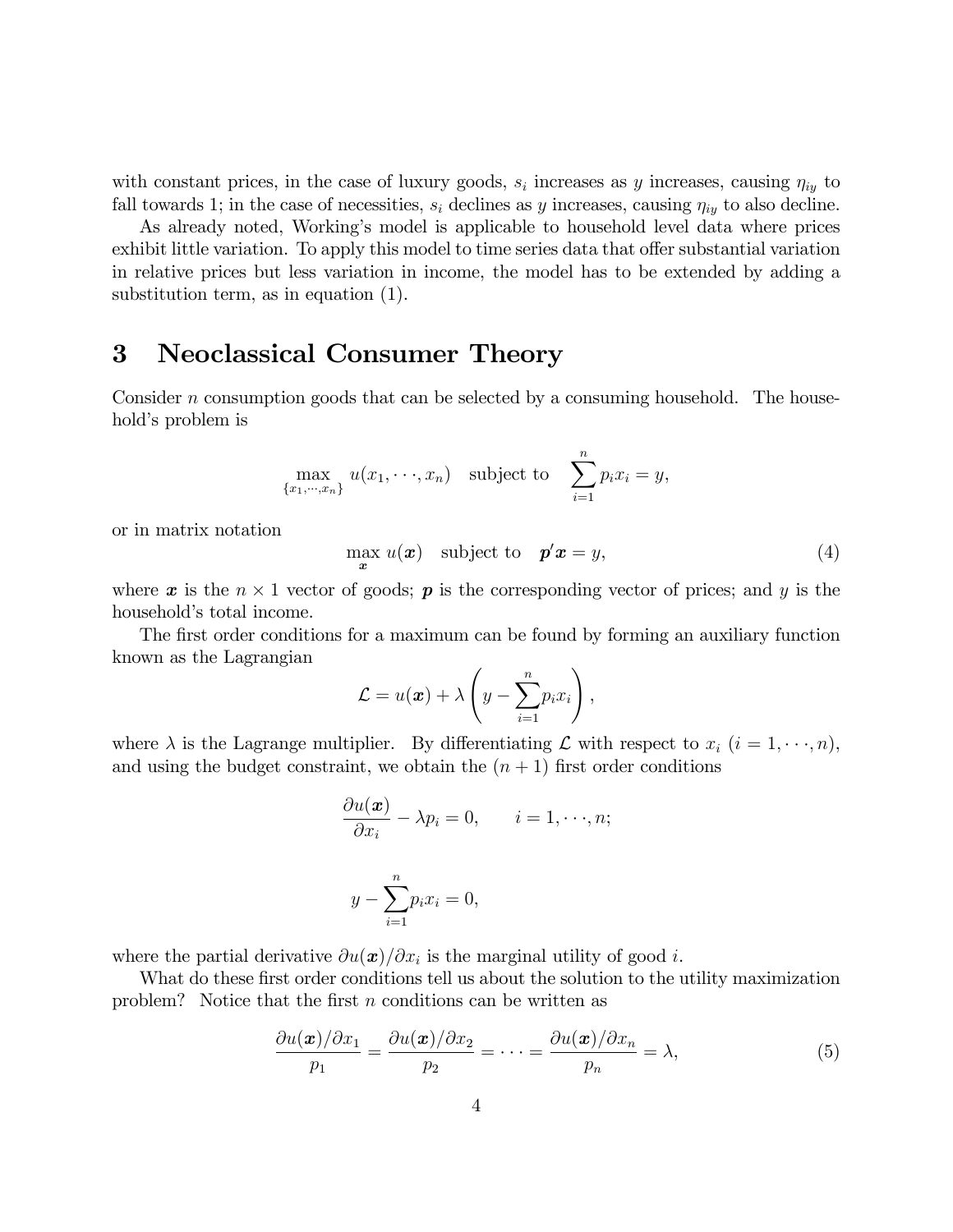which simply says that, in equilibrium, the ratio of marginal utility to price must be the same for all goods. Alternatively, for any two goods  $i$  and  $j$ , the above condition can be rewritten as

$$
\frac{\partial u(\boldsymbol{x})/\partial x_i}{\partial u(\boldsymbol{x})/\partial x_j} = \frac{p_i}{p_j},
$$

which says that, in equilibrium, the ratio of marginal utilities (also known as the marginal rate of substitution) must equal the respective price ratio.

Notice that according to equation (5), the optimal Lagrange multiplier is utility per unit of good k divided by the number of dollars per unit of good k  $(k = 1, \dots, n)$ , reducing to utility per dollar. By this interpretation, the optimal Lagrange multiplier is also called the marginal utility of income.

### 3.1 Marshallian Demands

The first-order conditions for utility maximization can be used to solve for the  $n$  optimal (i.e., equilibrium) values of  $x$ ,

$$
\boldsymbol{x} = \boldsymbol{x}(\boldsymbol{p}, y). \tag{6}
$$

These utility maximizing quantities demanded are known as the Marshallian ordinary demand functions. In fact, system (6) is the demand system, giving the quantity demanded as a function of the prices of all goods and income. Demand systems are the systems whose parameters we want to estimate and whose properties we want to analyze in empirical demand analysis. Demand systems are also expressed in budget share form, s, where  $s_j = p_j x_j(p, y)/y$  is the income share of good j.

As an example, consider the Cobb-Douglas utility function,

$$
u(\boldsymbol{x}) = \prod_{i=1}^{n} x_i^{\alpha_i} = x_1^{\alpha_1} x_2^{\alpha_2} x_3^{\alpha_3} \cdots
$$
 (7)

with  $\alpha_i > 0$  and  $\sum_{i=1}^n \alpha_i = 1$ . Setting up the Lagrangian for this problem, we get the following first order conditions

$$
\frac{\alpha_i}{x_i} \prod_{i=1}^n x_i^{\alpha_i} - \lambda p_i = 0, \qquad i = 1, \dots, n;
$$

$$
y - \sum_{i=1}^{n} p_i x_i = 0,
$$

which, when solved for the n optimal values of  $x$ , yield the Marshallian demand functions

$$
x_i = \alpha_i \frac{y}{p_i}, \qquad i = 1, \dots, n,
$$
\n(8)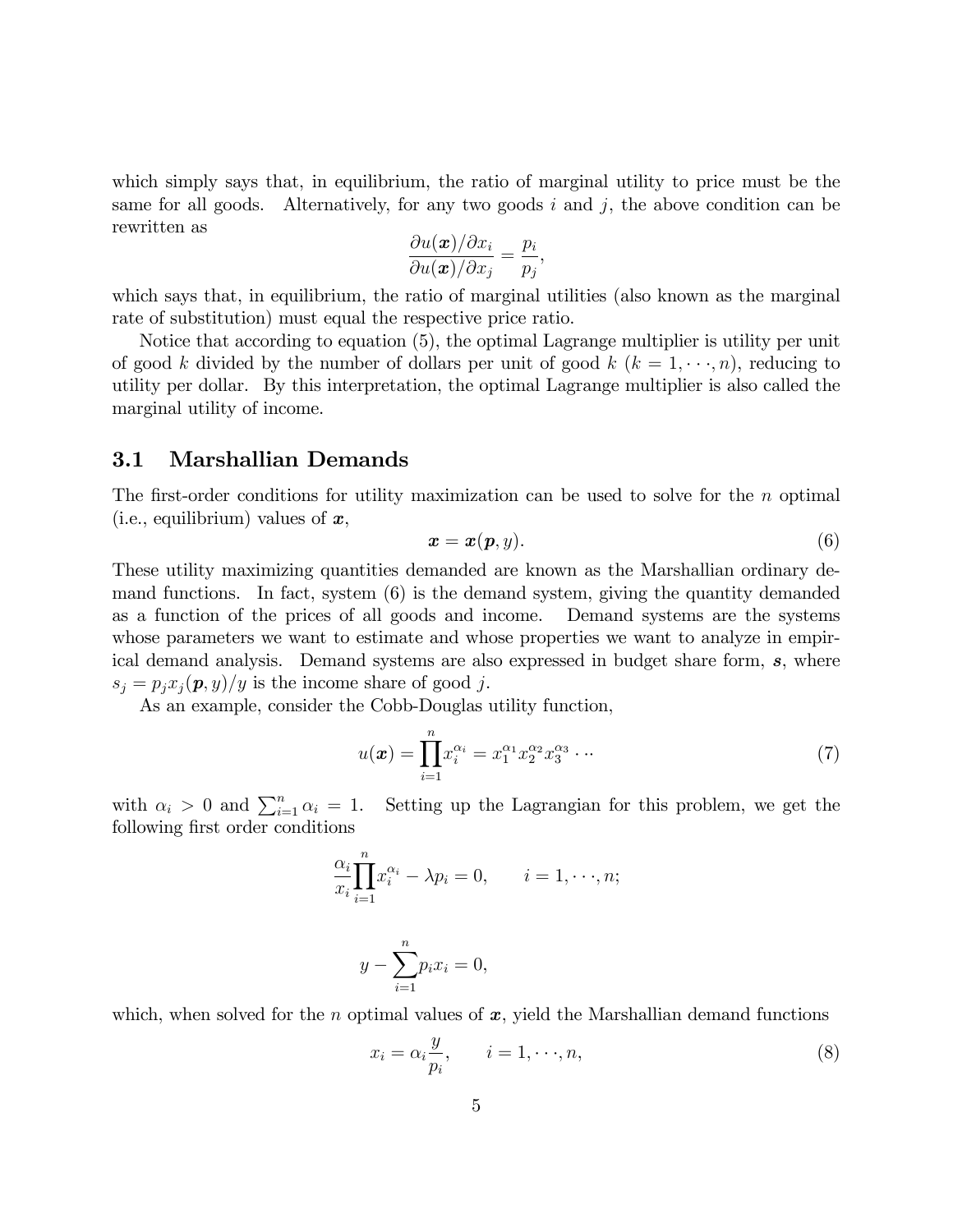since  $\sum_{i=1}^{n} \alpha_i = 1$ .

It is to be noted that Marshallian demands satisfy the following properties:

- i) positivity;
- ii) adding up (or summability),  $p'x(p, y) = y$ , or, if the demand system is written in share form,  $\iota's = 1$ , where  $\iota$  is a vector of ones;
- iii) homogeneity of degree zero in  $(p, y)$ . That is,  $x(p, y) = x(tp, ty)$  for all t, implying the absence of money illusion (meaning that the optimal consumption levels are invariant to proportionate changes in all prices and money income);
- iv) the matrix of substitution effects (provided the derivatives exist and are continuous),

$$
\boldsymbol{S} ~= \left[\partial \boldsymbol{x}(\boldsymbol{p},y)/\partial \boldsymbol{p}'+\frac{\partial \boldsymbol{x}(\boldsymbol{p},y)}{\partial y}\boldsymbol{x}(\boldsymbol{p},y)'\right],
$$

is symmetric and negative semidefinite (implying that the substitution effect of each good with respect to its own price is always nonpositive).

These properties of the demand system are frequently referred to as the 'integrability conditions, since they permit the reconstruction of the preference ordering from the demand system. See, for example, Hurwicz and Uzawa (1971). If they are tested empirically and cannot be rejected, then we can infer that there exists a utility function that generates the demand system. To put it differently, demand behavior is consistent with the theory of utility maximization, if and only if the integrability conditions are satisfied.

## 3.2 Indirect Utility

The maximum level of utility given prices **p** and income y,  $h(\mathbf{p}, y) = u[\mathbf{x}(\mathbf{p}, y)]$ , is the indirect utility function and reflects the fact that utility depends indirectly on prices and income. In the case, for example, of Cobb-Douglas preferences the indirect utility function is obtained by substituting the demand system (8) into the direct utility function (7) to get

$$
h(\mathbf{p}, y) = \prod_{i=1}^{n} x_i^{\alpha_i}
$$
  
= 
$$
\prod_{i=1}^{n} \left( \frac{\alpha_i}{\sum_{i=1}^{n} \alpha_i} \frac{y}{p_i} \right)^{\alpha_i} = y \prod_{i=1}^{n} \left( \frac{\alpha_i}{p_i} \right)^{\alpha_i},
$$
 (9)

since  $\sum_{i=1}^{n} \alpha_i = 1$ .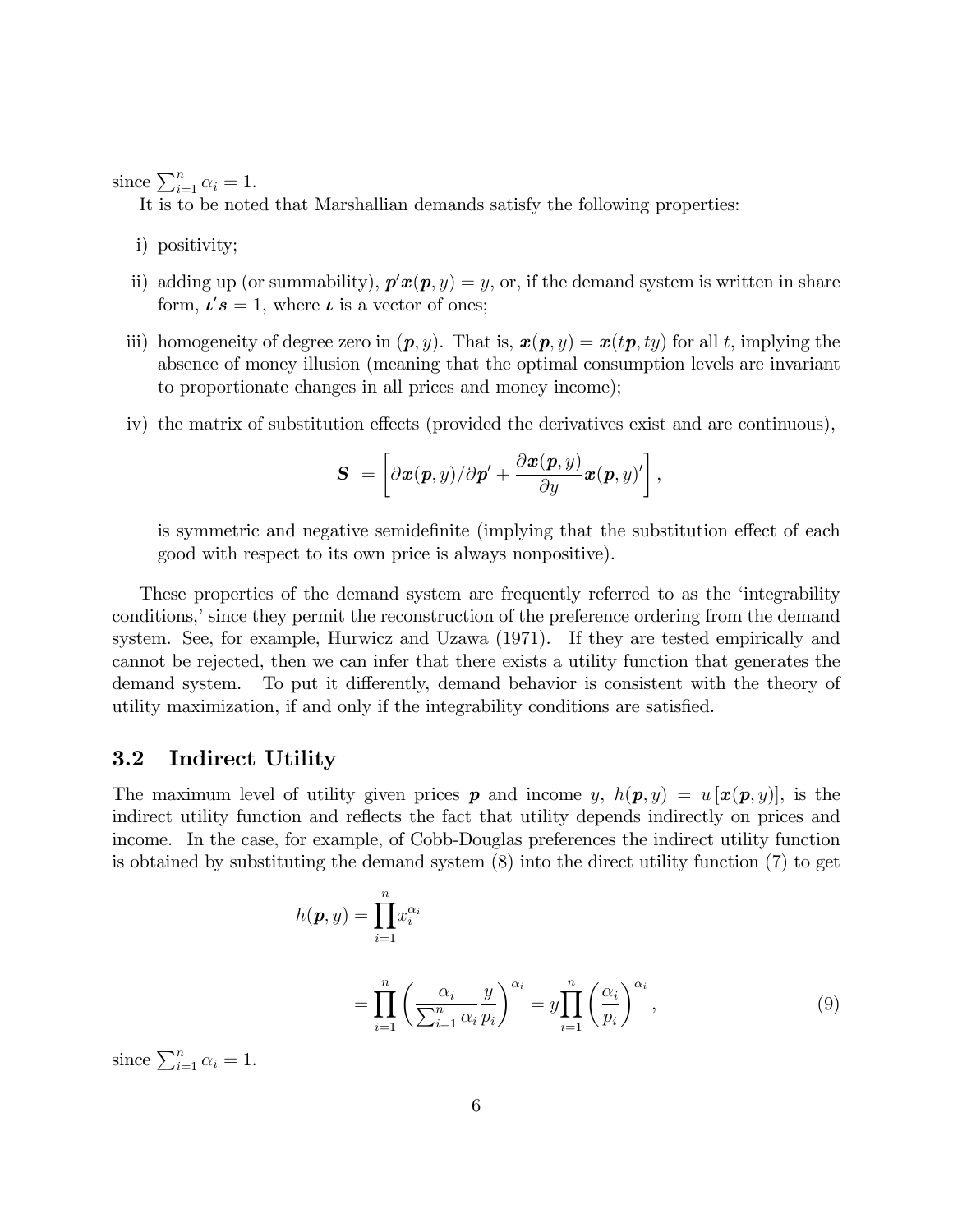The direct utility function and the indirect utility function are equivalent representations of the underlying preference preordering. In fact, there is a duality relationship between the direct utility function and the indirect utility function, in the sense that maximization of  $u(x)$  with respect to x, with given  $(p, y)$ , and minimization of  $h(p, y)$  with respect to  $(p, y)$ , with given  $x$ , leads to the same demand functions.

While the direct utility function has greater intuitive appeal than the indirect utility function, being able to represent preferences by an indirect utility function has its advantages. This is so, because the indirect utility function has prices exogenous in explaining consumer behavior. Moreover, we can easily derive the demand system by straightforward differentiation, without having to solve a system of simultaneous equations, as is the case with the direct utility function approach. In particular, a result known as Roy's identity

$$
\boldsymbol{x}(\boldsymbol{p}, y) = -\frac{\partial h(\boldsymbol{p}, y)}{\partial h(\boldsymbol{p}, y)/\partial y},\tag{10}
$$

allows us to derive the demand system, provided that  $p > 0$  and  $y > 0$ . Alternatively, the logarithmic form of Roy's identity,

$$
s(p, y) = -\frac{\partial \log h(p, y)/\partial \log p}{\partial \log h(p, y)/\partial \log y},
$$
\n(11)

or Diewert's (1974, p. 126) modified version of Roy's identity,

$$
s_j(\boldsymbol{v}) = \frac{v_j \nabla h(\boldsymbol{v})}{\boldsymbol{v}' \nabla h(\boldsymbol{v})},\tag{12}
$$

can be used to derive the budget share equations, where  $\mathbf{v} = [v_1, \dots, v_n]$  is a vector of income normalized prices, with the jth element being  $v_j = p_j/y$  and  $\nabla h(\mathbf{v}) = \partial h(\mathbf{v})/\partial \mathbf{v}$ . Applying, for example, Roy's identity (10) to the Cobb-Douglas indirect utility function (9) yields the Dobb-Douglas demand system (8).

The indirect utility function is continuous in  $(p, y)$  and has the following properties:

- i) positivity;
- ii) homogeneity of degree zero in  $(p, y)$ ;
- iii) decreasing in  $p$  and increasing in  $y$ ;
- iv) strictly quasi-convex in  $p$ ;
- v) satisfies Roy's identity,  $(10)$ .

Together, properties (i)-(iv) are called the 'regularity conditions.' In the terminology of Caves and Christensen (1980), an indirect utility function is 'regular' at a given  $(p, y)$ , if it satisfies the above properties at that  $(p, y)$ . Similarly, the 'regular region' is the set of prices and incomes at which an indirect utility function satisfies the regularity conditions.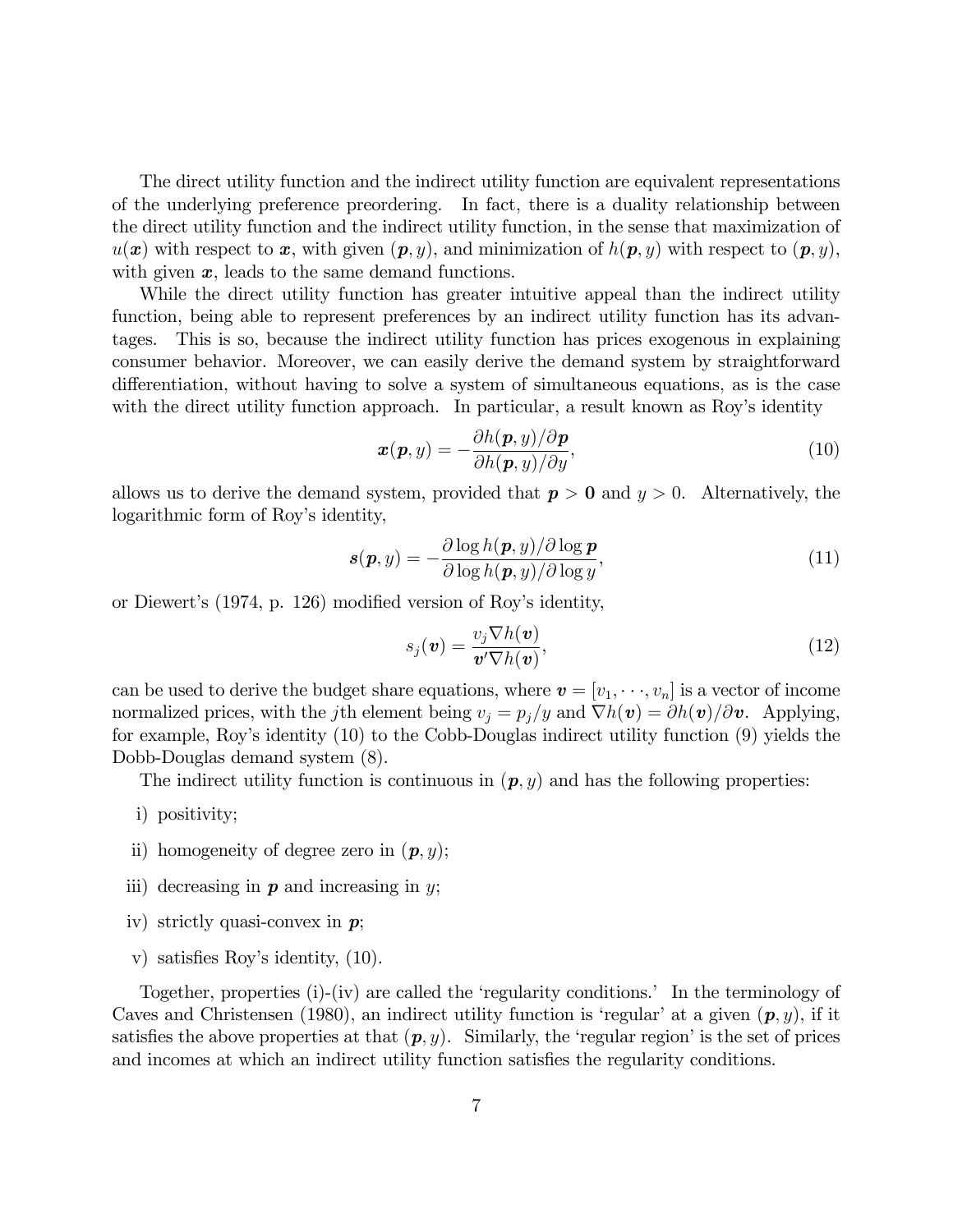## 3.3 Hicksian Demands

Dual to the utility maximization problem is the problem of minimizing the cost or expenditure necessary to obtain a fixed level of utility,  $u$ , given market prices,  $p$ ,

$$
C(\boldsymbol{p},u)=\min_{\boldsymbol{x}} \; \boldsymbol{p}'\boldsymbol{x} \quad \text{subject to} \quad u(\boldsymbol{x})\geq u.
$$

For example, with Cobb-Douglas preferences, the Lagrangian for this problem is

$$
\mathcal{L} = \sum_{i=1}^n p_i x_i + \lambda \left( u - \prod_{i=1}^n x_i^{\alpha_i} \right),
$$

with the following first order conditions

$$
p_i - \lambda \frac{\alpha_i}{x_i} \prod_{i=1}^n x_i^{\alpha_i} = 0, \qquad i = 1, \dots, n;
$$

$$
u - \prod_{i=1}^{n} x_i^{\alpha_i} = 0,
$$

which, when solved for the optimal values of  $x$ , yield the expenditure minimizing demands, denoted by  $\widetilde{\mathbf{x}}$ ,

$$
\widetilde{x}_i(\boldsymbol{p}, u) = \frac{\alpha_i}{p_i} u \prod_{j=1}^n \left(\frac{p_j}{\alpha_j}\right)^{\alpha_j}, \qquad i = 1, \dots, n. \tag{13}
$$

The expenditure minimizing demands are also known as Hicksian or compensated demands; they tell us how  $x$  is affected by prices with u held constant.<sup>2</sup> Finally, substituting the Hicksian demands into the cost function yields

$$
C(\boldsymbol{p}, u) = \sum_{i=1}^{n} p_i \tilde{x}_i
$$
  
= 
$$
\sum_{i=1}^{n} p_i \left[ \frac{\alpha_i}{p_i} u \prod_{j=1}^{n} \left( \frac{p_j}{\alpha_j} \right)^{\alpha_j} \right] = u \prod_{j=1}^{n} \left( \frac{p_j}{\alpha_j} \right)^{\alpha_j},
$$
 (14)

since  $\sum_{i=1}^{n} \alpha_i = 1$ .

Hicksian demands are positive valued and have the following properties:

<sup>&</sup>lt;sup>2</sup>To derive (13), we treat good  $x_1$  asymmetrically, by solving for the demand for each of the other goods as a function of  $x_1$ . We then substitute in the utility function,  $u = \prod^n$  $j=1$  $x_j^{\alpha_j}$ , and solve for  $x_1$  as a function of u and the other  $x$ 's. We follow a similar procedure for each of the other  $x$ 's.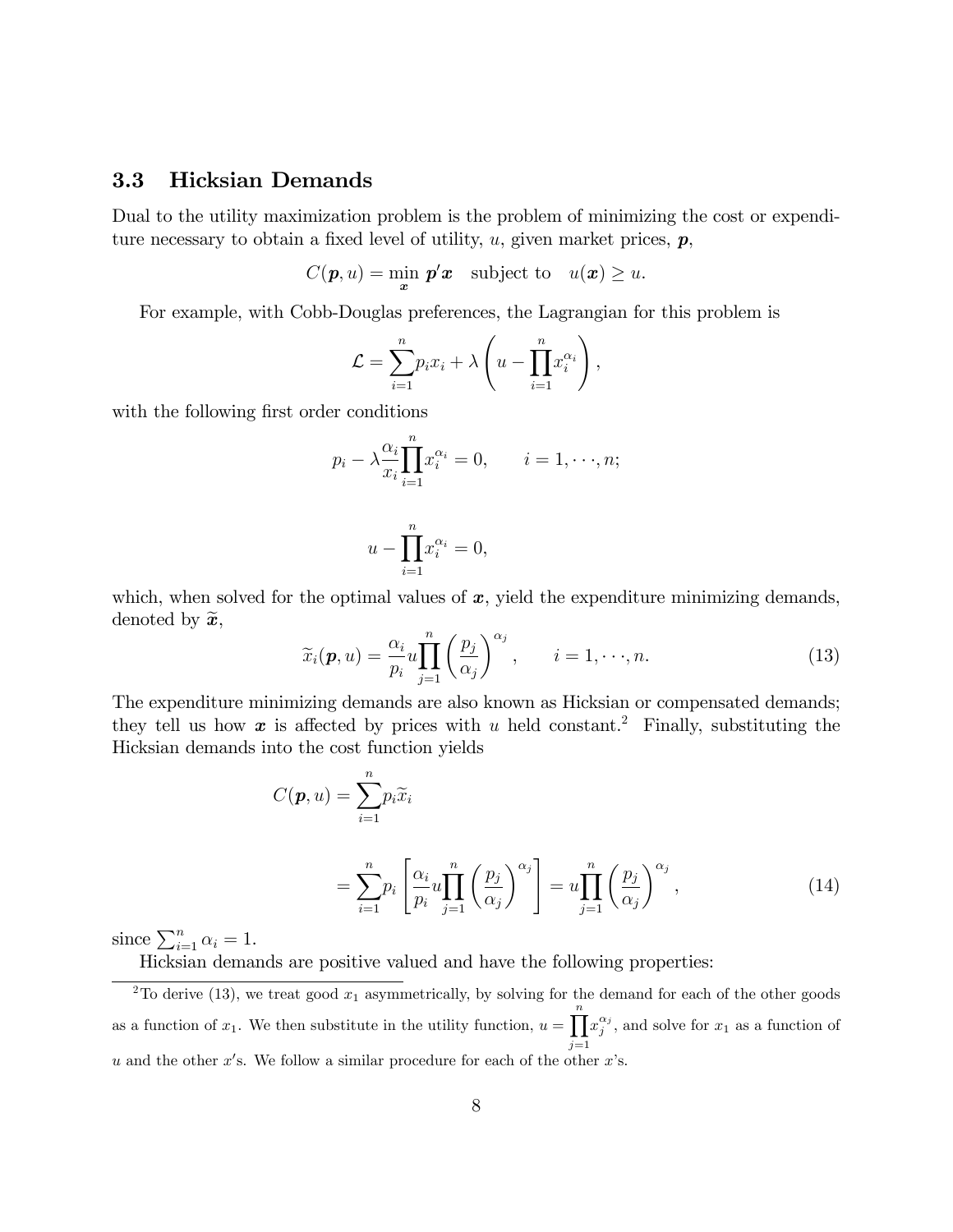- i) homogeneous of degree zero in  $p$ ;
- ii) the Slutsky matrix,  $[\partial \tilde{\mathbf{x}}(\mathbf{p}, u)/\partial \mathbf{p}']$ , is symmetric and negative semidefinite.

Finally, the cost or expenditure function,  $C(\mathbf{p}, u) = \mathbf{p}'\tilde{\mathbf{x}}(\mathbf{p}, u)$ , has the following properties:

- i) continuous in  $(p, u)$ ;
- ii) homogeneous of degree one in  $p$ ;
- iii) increasing in  $p$  and  $u$ ;
- iv) concave in  $p$ ;
- v) satisfies Shephard's (1953) lemma

$$
\widetilde{\boldsymbol{x}}(\boldsymbol{p},u)=\frac{\partial C(\boldsymbol{p},u)}{\partial \boldsymbol{p}}.
$$
\n(15)

For example, applying Shephard's lemma  $(15)$  to the cost function  $(14)$  yields the Hicksian compensated demand functions (13).

### 3.4 Elasticity Relations

A demand system provides a complete characterization of consumer preferences and can be used to estimate the income elasticities, the own- and cross-price elasticities, as well as the elasticities of substitution. These elasticities are particularly useful in judging the validity of the parameter estimates (which sometimes are difficult to interpret, due to the complexity of the demand system specifications).

The elasticity measures can be calculated from the Marshallian demand functions,  $x =$  $\mathbf{x}(\mathbf{p}, y)$ . In particular, the income elasticity of demand,  $\eta_{iy}(\mathbf{p}, y)$ , can be calculated as (for  $i=1,\ldots,n$ 

$$
\eta_{iy}(\bm{p},y) = \frac{\partial x_i(\bm{p},y)}{\partial y} \frac{y}{x_i(\bm{p},y)}.
$$

If  $\eta_{iy}(\mathbf{p}, y) > 0$ , the ith good is classified as normal at  $(\mathbf{p}, y)$ ; and if  $\eta_{iy}(\mathbf{p}, y) < 0$ , it is classified as inferior. Another interesting dividing line in classifying goods according to their income elasticities is the number one. If  $\eta_{i\eta}(\mathbf{p}, y) > 1$ , the *i*th good is classified as a luxury; and if  $\eta_{iy}(\mathbf{p}, y) < 1$ , it is classified as a necessity. For example, with Cobb-Douglas preferences (7), the Marshallian demands are given by (8), in which case  $\eta_{iy} = 1$  (for all i), since the Marshallian demands in this case are linear in income.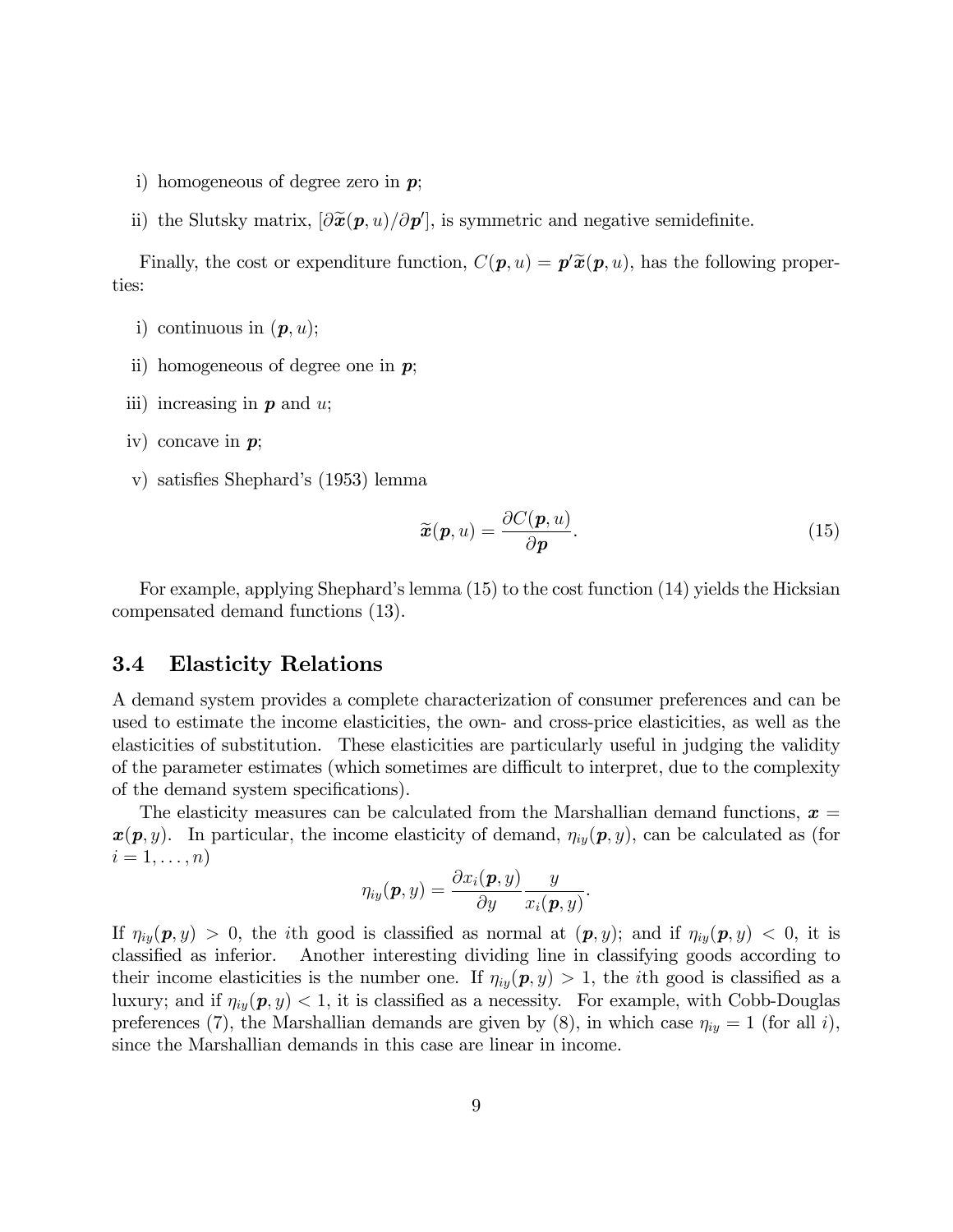The uncompensated (Cournot) price elasticities,  $\eta_{ij}(\mathbf{p}, y)$ , can be calculated as (for i,  $j=1,\ldots,n$ 

$$
\eta_{ij}(\bm{p},y) = \frac{\partial x_i(\bm{p},y)}{\partial p_j} \frac{p_j}{x_i(\bm{p},y)}.
$$

If  $\eta_{ij}(\mathbf{p}, y) > 0$ , the goods are gross substitutes (meaning that when  $x_j$  becomes more expensive, the consumer increases consumption of good  $x_i$  and decreases consumption of good  $x_j$ ). If  $\eta_{ij}(\mathbf{p}, y) < 0$ , they are gross complements (meaning that when  $x_j$  becomes more expensive, the consumer reduces the consumption of  $x_j$  and also of  $x_i$ ). If  $\eta_{ij}(\mathbf{p}, y) = 0$ , they are independent. With Cobb-Douglas preferences (7), using the Marshallian demands (8), the own-price elasticities are  $\eta_{ii} = -\alpha_i / s_i$  (for all i), where  $s_i = p_i x_i / y$ , and the cross-price elasticities are  $\eta_{ij} = 0$ , since the demand for the *i*th good depends only on the *i*th price.

The definitions given above are in gross terms, because they ignore the income effect  $\overline{\phantom{a}}$ that is, the change in demand of good  $x_i$  due to the change in purchasing power resulting from the change in the price of good  $x_j$ . The Slutsky equation, however, decomposes the total effect of a price change on demand into a substitution effect and an income effect. In particular, differentiating the second identity in

$$
x_i(\boldsymbol{p},y)=x_i(\boldsymbol{p},C(\boldsymbol{p},u))=\widetilde{x}_i(\boldsymbol{p},u)
$$

with respect to  $p_j$  and rearranging, we acquire the Slutsky equation

$$
\frac{\partial x_i(\boldsymbol{p},y)}{\partial p_j} = \frac{\partial \widetilde{x}_i(\boldsymbol{p},u)}{\partial p_j} - x_j(\boldsymbol{p},y) \frac{\partial x_i(\boldsymbol{p},y)}{\partial y},
$$

for all  $(p, y)$ ,  $u = h(p, y)$ , and  $i, j = 1, \dots, n$ . The derivative  $\partial x_i(p, y)/\partial p_j$  is the total effect of a price change on demand, while  $\partial \widetilde{x}_i(\boldsymbol{p}, u)/\partial p_j$  is the substitution effect of a compensated price change on demand, and  $-x_i(\mathbf{p}, y)\partial x_i(\mathbf{p}, y)/\partial y$  is the income effect, resulting from a change in price. Hicks  $(1936)$  suggested using the sign of the cross-substitution effect (that is, the change in compensated demand) to classify goods as substitutes, whenever  $\partial \tilde{x}_i(\mathbf{p}, u)/\partial p_j$ is positive. In fact, according to Hicks (1936),  $\partial \tilde{x}_i(\mathbf{p}, u)/\partial p_j > 0$  indicates substitutability,  $\partial \tilde{x}_i(\mathbf{p}, u)/\partial p_j < 0$  indicates complementarity, and  $\partial \tilde{x}_i(\mathbf{p}, u)/\partial p_j = 0$  indicates independence.

As already noted, one important property of the Slutsky equation is that the crosssubstitution effects are symmetric; that is,  $\partial \tilde{x}_i(\mathbf{p}, u)/\partial p_j = \partial \tilde{x}_j(\mathbf{p}, u)/\partial p_i$ . This symmetry restriction may also be written in elasticity terms, as follows

$$
\eta_{iy}(\boldsymbol{p},y)+\frac{\eta_{ij}(\boldsymbol{p},y)}{s_j}=\eta_{jy}(\boldsymbol{p},y)+\frac{\eta_{ji}(\boldsymbol{p},y)}{s_i}.
$$

The symmetrical terms in the above equation are the Allen elasticities of substitution, so that the equation can be written, in terms of Hicksian demand elasticities, as

$$
\sigma_{ij}^a = \frac{\widetilde{\eta}_{ij}(\bm{p},u)}{s_j} = \sigma_{ji}^a,
$$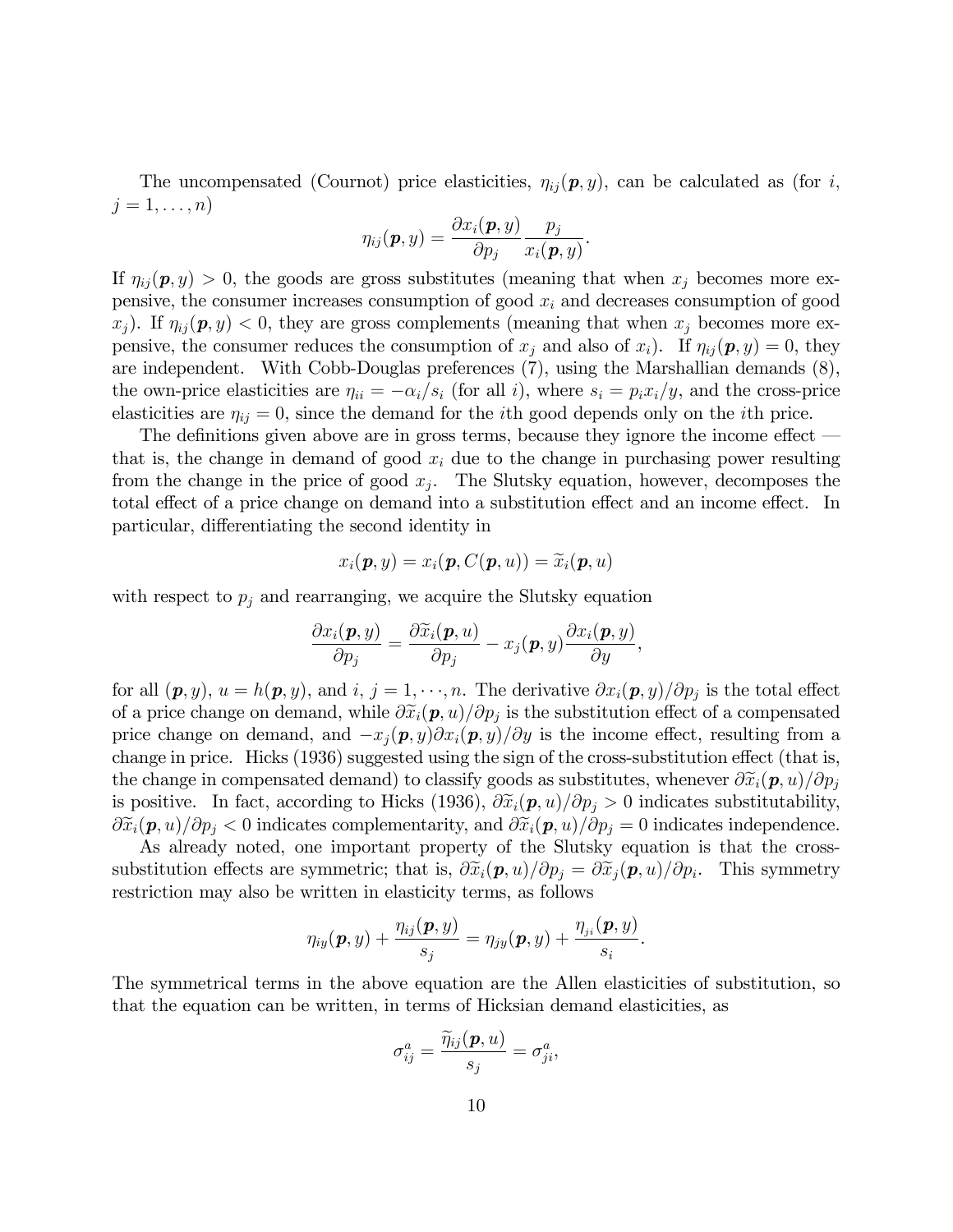where  $\widetilde{\eta}_{ij}(\boldsymbol{p}, u) = \partial \log \widetilde{x}_i(\boldsymbol{p}, u)/\partial \log p_j$  denotes the Hicksian elasticity of demand and  $\sigma_{ij}^a$ denotes the Allen elasticity of substitution between goods i and  $j$  – see Allen (1938) for more details. Hence, the Allen elasticity of substitution is the Hicksian demand elasticity divided by the budget share; for this reason reporting both the Hicksian demand elasticity and the Allen elasticity of substitution is redundant. Alternatively, since the Hicksian demand elasticity is related to the Marshallian demand elasticity through the elasticity form of the Slutsky equation, the Allen elasticities of substitution can be written in terms of Marshallian demand elasticities as follows

$$
\sigma_{ij}^a = \eta_{iy}(\boldsymbol{p}, y) + \frac{\eta_{ij}(\boldsymbol{p}, y)}{s_j} = \eta_{jy}(\boldsymbol{p}, y) + \frac{\eta_{ji}(\boldsymbol{p}, y)}{s_i} = \sigma_{ji}^a.
$$
 (16)

If  $\sigma_{ij}^a > 0$ , goods i and j are said to be Allen substitutes, in the sense that an increase in the price of good j causes an increased consumption of good i. If, however,  $\sigma_{ij}^a < 0$ , then the goods are said to be Allen complements, in the sense that an increase in the price of good  $j$ causes a decreased consumption of good i.

The Allen elasticity of substitution is the traditional measure and has been employed to measure net substitution behavior (with utility held constant) and structural instability in a variety of contexts. There are, however, other elasticities that can be used to assess the substitutability/complementarity relationship between goods and classify goods as complements or substitutes. See Blackorby and Russell (1989) or Davis and Gauger (1996) for more details. For example, the Morishima (1967) net elasticity of substitution can be used to measure the percentage change in relative demands (quantity ratios) with respect to a percentage change in one price. In particular, under the assumption that a change in  $p_j/p_i$ is due solely to a change in  $p_j$ , the Morishima elasticity of substitution for  $x_i/x_j$  is given by

$$
\sigma_{ij}^{m} = \frac{\partial \log \left( \widetilde{x}_i(\boldsymbol{p}, u) / \widetilde{x}_j(\boldsymbol{p}, u) \right)}{\partial \log(p_j / p_i)} = \frac{\partial \log \widetilde{x}_i(\boldsymbol{p}, u)}{\partial \log p_j} - \frac{\partial \log \widetilde{x}_j(\boldsymbol{p}, u)}{\partial \log p_j}
$$

$$
= \widetilde{\eta}_{ij}(\boldsymbol{p}, u) - \widetilde{\eta}_{jj}(\boldsymbol{p}, u) = s_j \left( \sigma_{ij}^a - \sigma_{jj}^a \right), \qquad (17)
$$

and measures the net change in the compensated demand for good  $i$ , when the price of good j changes. As can be seen, a change in  $p_j$ , holding  $p_i$  constant, has two effects on the quantity ratio  $x_i/x_j$ : one on  $x_i$  captured by  $\widetilde{\eta}_{ij}(\mathbf{p}, u)$  and one on  $x_j$  captured by  $\widetilde{\eta}_{jj}(\mathbf{p}, u)$ . Goods will be Morishima substitutes (complements), if an increase in the price of  $j$  causes  $x_i/x_i$  to decrease (increase).

The Morishima elasticity of substitution is a 'two-good one-price' elasticity of substitution, unlike the Allen elasticity of substitution, which is a 'one-good one-price' elasticity of substitution. Another ëtwo-good one-priceí elasticity of substitution that can be used to assess the substitutability/complementarity relationship between goods is the Mundlak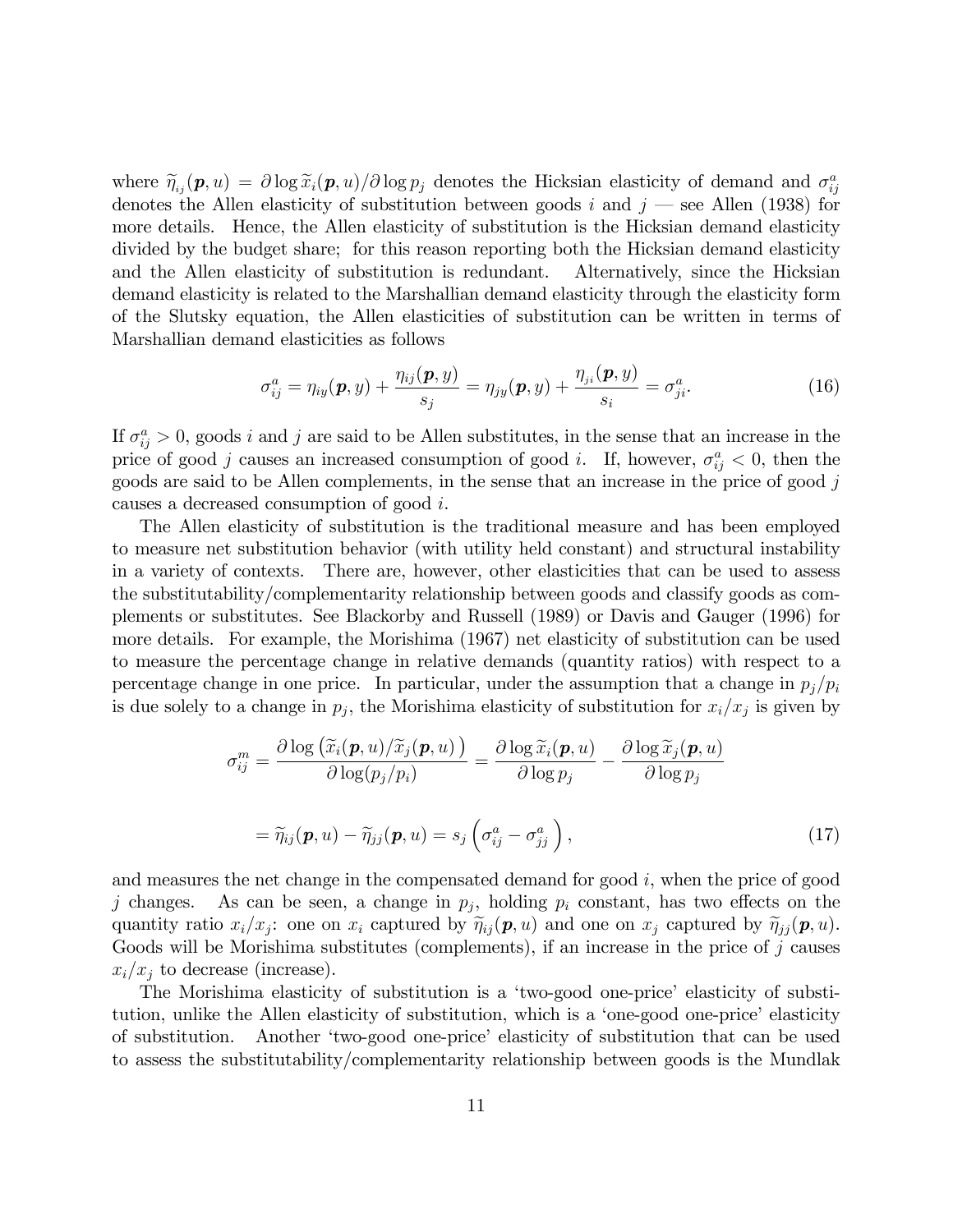elasticity of substitution [see Mundlak (1968)],

$$
\sigma_{ij}^U = \frac{\partial \log (x_i(\mathbf{p}, y)/x_j(\mathbf{p}, y))}{\partial \log (p_j/p_i)}
$$
  
=  $\eta_{ij}(\mathbf{p}, y) - \eta_{jj}(\mathbf{p}, y)$   
=  $\sigma_{ij}^m + s_j \left( \eta_{jy}(\mathbf{p}, y) - \eta_{iy}(\mathbf{p}, y) \right)$ . (18)

The Mundlak elasticity of substitution, like the Marshallian demand elasticity, is a measure of gross substitution (with income held constant). Goods will be Mundlak substitutes (complements) if an increase in the price of j causes  $x_i/x_j$  to decrease (increase).

While either the Allen, Morishima, or Mundlak elasticity of substitution can be used to stratify assets as substitutes or complements, they will yield different stratification sets. See, for example, Davis and Gauger (1996). Thus, the choice of the appropriate elasticity measure is very important. Comparing the Allen and Morishima elasticities of substitution, for example, we see that if two goods are Allen substitutes,  $\sigma_{ij}^a > 0$ , they must also be Morishima substitutes,  $\sigma_{ij}^m > 0$ . However, two goods may be Allen complements,  $\sigma_{ij}^a < 0$ , but Morishima substitutes if  $|\sigma_{jj}^a| > |\sigma_{ij}^a|$ , suggesting that the Allen elasticity of substitution always overstates the complementarity relationship. Moreover, the Allen elasticity of substitution matrix is symmetric,  $\sigma_{ij}^a = \sigma_{ji}^a$ , but the Morishima elasticity of substitution matrix is not; Blackorby and Russell (1989) show that the Morishima elasticity of substitution matrix is symmetric only when the aggregator function is a member of the constant elasticity of substitution family.

# 4 Demand System Specification

## 4.1 The Differential Approach and the Rotterdam Model

One model that has been frequently used to test the theory and to estimate income elasticities, own- and cross-price elasticities, as well as elasticities of substitution between goods is the Rotterdam model, introduced by Theil (1965) and Barten (1966). As shown in Barnett and Serletis (2008), if we take the total differential of the logarithmic form of the Marshallian demand function for good i,  $x_i = x_i(\mathbf{p}, y)$ , then

$$
d \log x_i = \eta_{iy} d \log y + \sum_{j=1}^n \eta_{ij} d \log p_j,
$$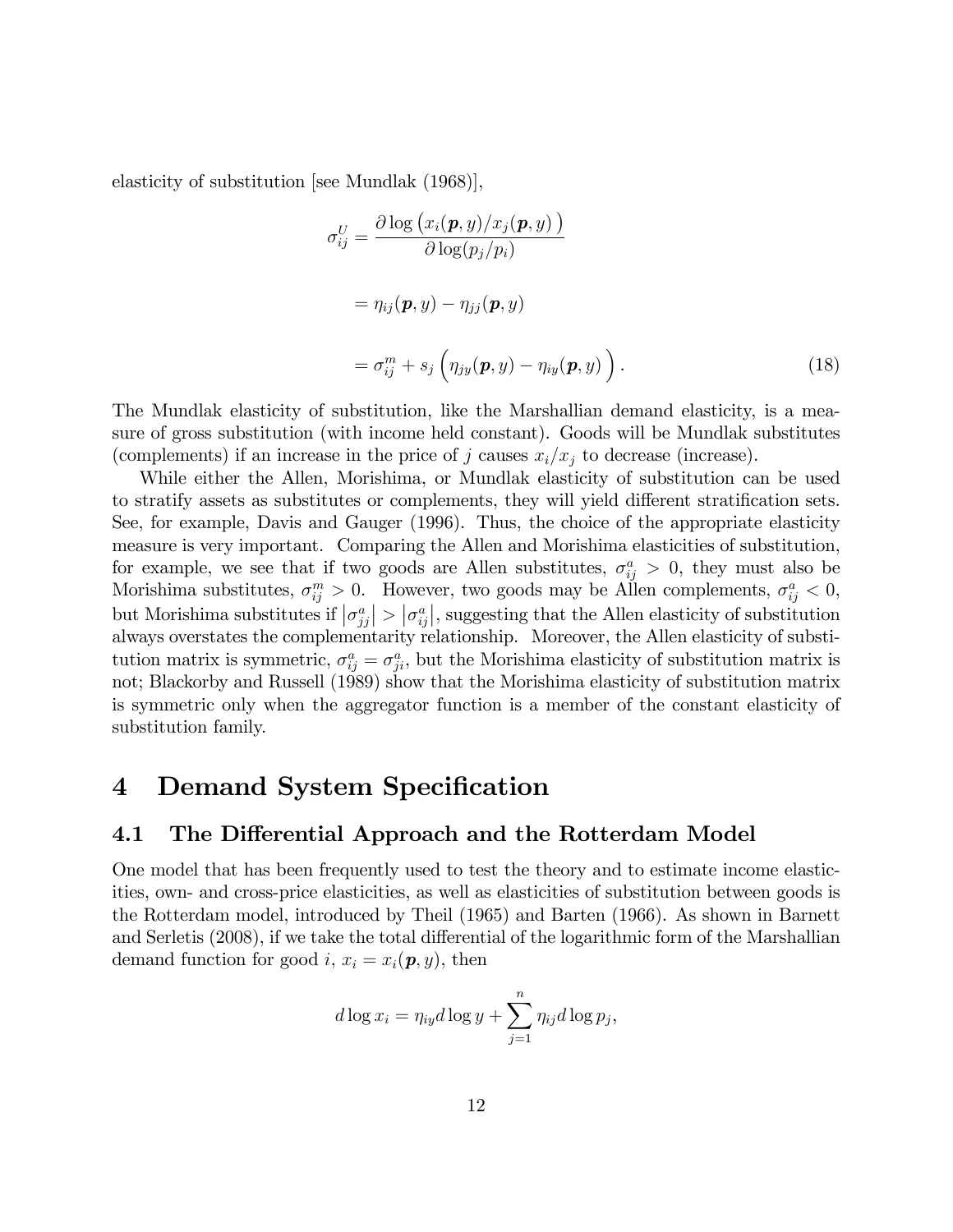where  $\eta_{iy}$  is the income elasticity and  $\eta_{ij}$  is the price elasticity of good i with respect to the price of good j. Using the Slutsky decomposition in elasticity terms,  $\eta_{ij} = \tilde{\eta}_{ij} - \eta_{ij} s_j$ , the above equation can be written as

$$
s_i d \log x_i = b_i \left( d \log y - \sum_{j=1}^n s_j d \log p_j \right) + \sum_{j=1}^n c_{ij} d \log p_j, \tag{19}
$$

where  $b_i = s_i \eta_{iy} = p_i \partial x_i / \partial y$  is the marginal budget share of the *i*th good and  $c_{ij} = s_i \tilde{\eta}_{ij}$ .

Replacing the differentials in (19) by finite approximations and treating the  $b_i$ 's and  $c_{ij}$ 's as constant parameters, we get the absolute price version of the Rotterdam model, which is linear in its parameters; another version is the relative price version, which is nonlinear in its parameters. See Barnett and Serletis (this book) for more details regarding the differential approach to demand analysis and the absolute and relative price versions of the Rotterdam model.

## 4.2 The Parametric Approach to Demand Analysis

The Rotterdam model that we just briefly discussed avoids the necessity of using a particular functional form for the utility function. In addition, it is entirely based on neoclassical consumer demand theory, as discussed by Barnett and Serletis (this book). The proof of the aggregated modelís consistency with economic theory does not require the existence of a representative consumer, as shown by Barnett (1978).

However, after the publication of Diewert's (1971) important paper, most of the demand modeling literature has taken the approach of specifying the aggregator function with the utility function of the representative consumer. This approach to empirical demand analysis involves specifying a differentiable form for the indirect utility function, and deriving the resulting demand system. Using the demand system and relevant data, we then could estimate the parameters and compute the income elasticities, the own- and cross-price elasticities, as well as the elasticities of substitution of the aggregate representative consumer.

#### 4.2.1 Globally Regular Functional Forms

For many years, the literature concentrated on the use of globally regular functional forms; that is, forms that satisfy the theoretical regularity conditions for rational neoclassical economic behavior globally at all positive prices and income. That approach primarily concentrated on specifications having pairwise elasticities of substitution that are constant, independent of the quantities consumed of the pairs of goods. However, that approach ran into a dead end, when Uzawa (1962) proved that it is not possible to produce a model that simultaneously can have constant elasticities of substitution and also can attain arbitrary elasticities of substitution.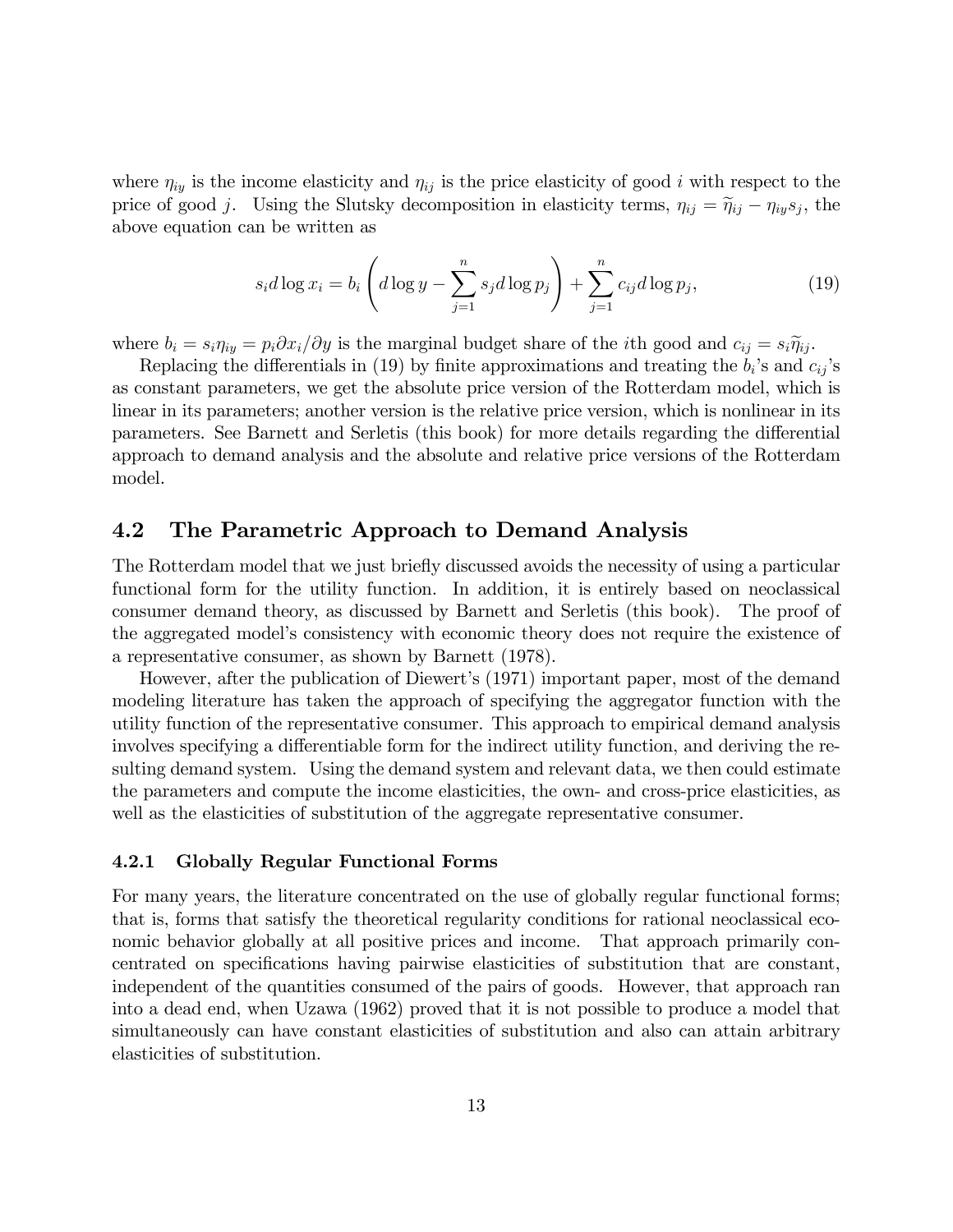For example, the use of a Cobb-Douglas functional form in equation (7) imposes an elasticity of substitution equal to unity between every pair of goods, and its use implies that each good always accounts for a constant share of the expenditure. If this proposition is at odds with the facts, as it is likely to be, the use of the Cobb-Douglas is inappropriate. Also, a constant elasticity of substitution (CES) functional form,

$$
u(\boldsymbol{x}) = \sum_{j=1}^{n} (a_j x_j^r)^{1/r}, \qquad \text{where } 0 < a_j < 1, -\infty < r < 1,\tag{20}
$$

relaxes the unitary elasticity of substitution restriction imposed by the Cobb-Douglas, but imposes the restriction that the elasticity of substitution between any pair of goods is always constant,  $1/(1 - r)$ . Again this is contrary to fact in almost all cases, except for the 2-good case, in which there is only one pairwise elasticity of substitution.

The list of specific functional forms is boundless, but the defining property of the more popular of these entities is that they imply limitations on the behavior of the consumer that may be incorrect in practice. While the issue of their usefulness is ultimately an empirical question, we feel that the constant elasticity-of-substitution, globally-regular class of functions should be rejected, when the sample size is adequate to permit estimation of less restrictive models, partly in view of the restrictive nature of their implicit assumptions, and partly because of the existence of attractive alternatives. Among the alternatives are the Rotterdam model and the flexible functional forms, to which we now turn. We shall make a distinction between (i) 'locally flexible' functional forms, (ii) 'effectively globally regular' forms, (iii) 'normalized quadratic flexible' functional forms, and (iv) 'asymptotically globally flexible' forms.

#### 4.2.2 Locally Flexible Functional Forms

A locally flexible functional form is a second-order approximation to an arbitrary function. In the demand systems literature there are two different definitions of second-order approximations, one by Diewert  $(1971)$  and another by Lau  $(1974)$ . Barnett  $(1983a)$  has identified the relationship of each of those definitions to existing definitions in the mathematics of local approximation orders and has shown that a second-order Taylor series approximation is sufficient but not necessary for both Diewert's and Lau's definitions of second-order approximation.

Consider an *n*-argument, twice continuously differentiable aggregator function,  $h(\boldsymbol{v})$ . According to Diewert (1971),  $h(\boldsymbol{v})$  is a flexible functional form if it contains enough parameters so that it can approximate an arbitrary twice continuously differentiable function  $h^*$  to the second order at an arbitrary point  $v^*$  in the domain of definition of h and  $h^*$ . Thus h must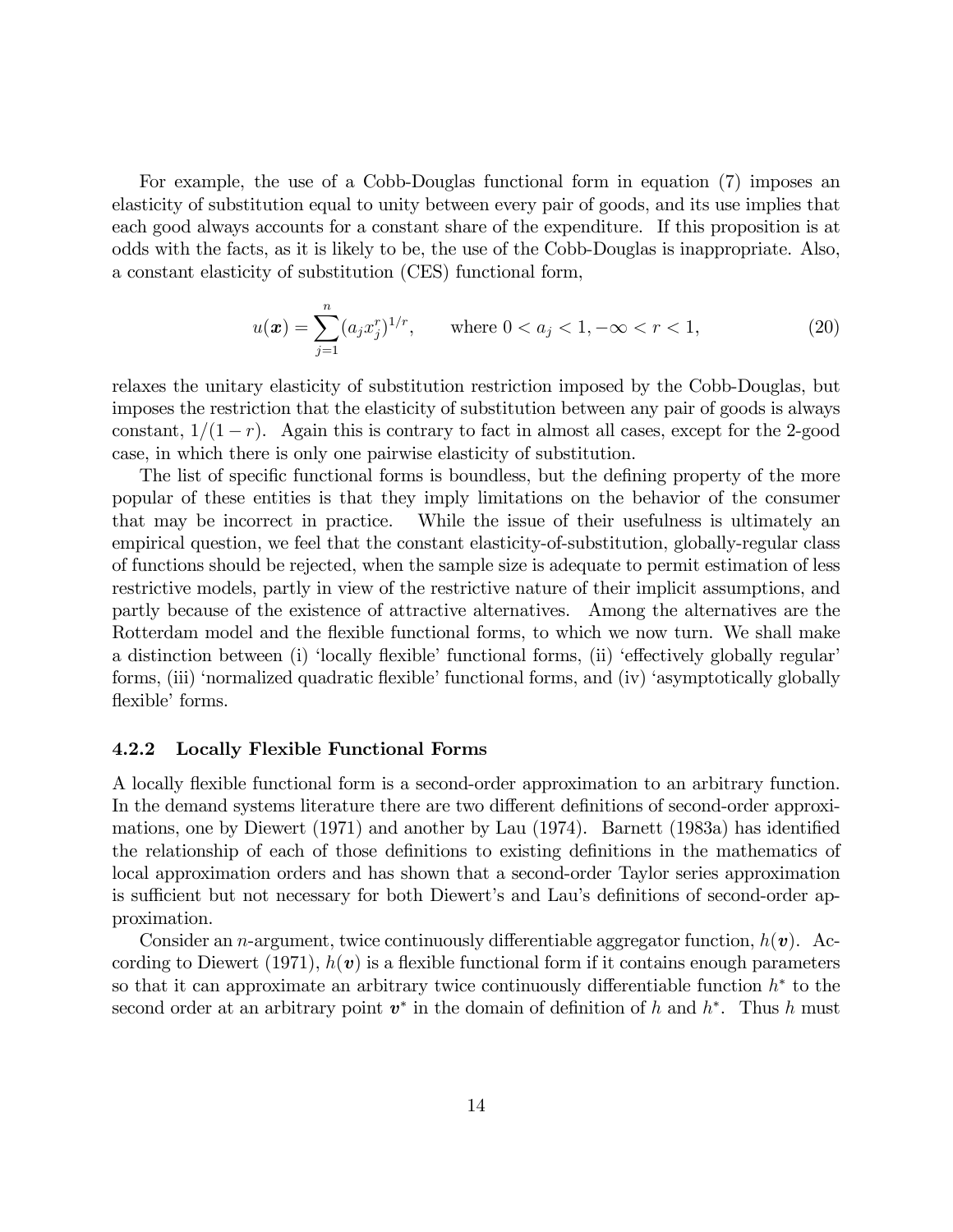have enough free parameters to satisfy the following  $1 + n + n^2$  equations

$$
h(\boldsymbol{v}^*) = h^*(\boldsymbol{v}^*); \tag{21}
$$

$$
\nabla h(\boldsymbol{v}^*) = \nabla h^*(\boldsymbol{v}^*); \tag{22}
$$

$$
\nabla^2 h(\boldsymbol{v}^*) = \nabla^2 h^*(\boldsymbol{v}^*),\tag{23}
$$

where  $\nabla h(v) = \partial h(v)/\partial v$  and  $\nabla^2 h(v) = \partial^2 h(v)/\partial v_i v_j$  denotes the  $n \times n$  symmetric matrix of second-order partial derivatives of  $h(v)$  evaluated at v. The symmetry property follows from the assumption that  $h(v)$  is twice continuously differentiable.

Since both  $h$  and  $h^*$  are assumed to be twice continuously differentiable, we do not have to satisfy all  $n^2$  equations in  $(23)$  independently, since the symmetry of second derivatives (sometimes known as Young's theorem) implies that  $\partial^2 h(v^*)/\partial v_i \partial v_j = \partial^2 h(v^*)/\partial v_j \partial v_i$  and  $\partial^2 h^*(v^*)/\partial v_i \partial v_j = \partial^2 h^*(v^*)/\partial v_j \partial v_i$  for all i and j. Thus the matrices of second order partial derivatives  $\nabla^2 h(\mathbf{v}^*)$  and  $\nabla^2 h^*(\mathbf{v}^*)$  are both symmetric matrices. Hence, there are only  $n(n + 1)/2$  independent equations to be satisfied in the restrictions (23), so that a general locally flexible functional form must have at least  $1 + n + n(n + 1)/2$  free parameters.

To illustrate Diewert's flexibility concept, let us consider the basic translog indirect utility function, introduced by Christensen *et al.* (1975),

$$
\log h(\mathbf{v}) = \alpha_0 + \sum_{i=1}^n \alpha_i \log v_i + \frac{1}{2} \sum_{i=1}^n \sum_{j=1}^n \beta_{ji} \log v_i \log v_j, \tag{24}
$$

where  $v_j = p_j/y$ ,  $\alpha_0$  is a scalar,  $\boldsymbol{\alpha}' = [\alpha_1, \dots, \alpha_n]$  is a vector of parameters, and  $\boldsymbol{B} = [\beta_{ij}]$ is an  $n \times n$  symmetric matrix of parameters, for a total of  $1 + n + n(n + 1)/2$  parameters. To show that (24) is a flexible functional form, we need to show that  $\alpha_0, \alpha'$ , and **B** in (24) satisfy conditions  $(21)-(23)$ . With  $(24)$ , conditions  $(21)-(23)$  can be written as (respectively)

$$
\alpha_0 + \sum_{i=1}^n \alpha_i \log v_i^* + \frac{1}{2} \sum_{i=1}^n \sum_{j=1}^n \beta_{ij} \log v_i^* \log v_j^* = \log h^* (\boldsymbol{v}^*);
$$

$$
\alpha_i + \sum_{j=1}^n \beta_{ij} \log v_j^* = \nabla_{\log v_i^*} \log h^*(v^*), \qquad i = 1, \cdot \cdot \cdot, n;
$$

$$
\beta_{ij} = \nabla^2_{\log v_i^* \log v_j^*} \log h^*(v^*), \qquad 1 \le i \le j \le n.
$$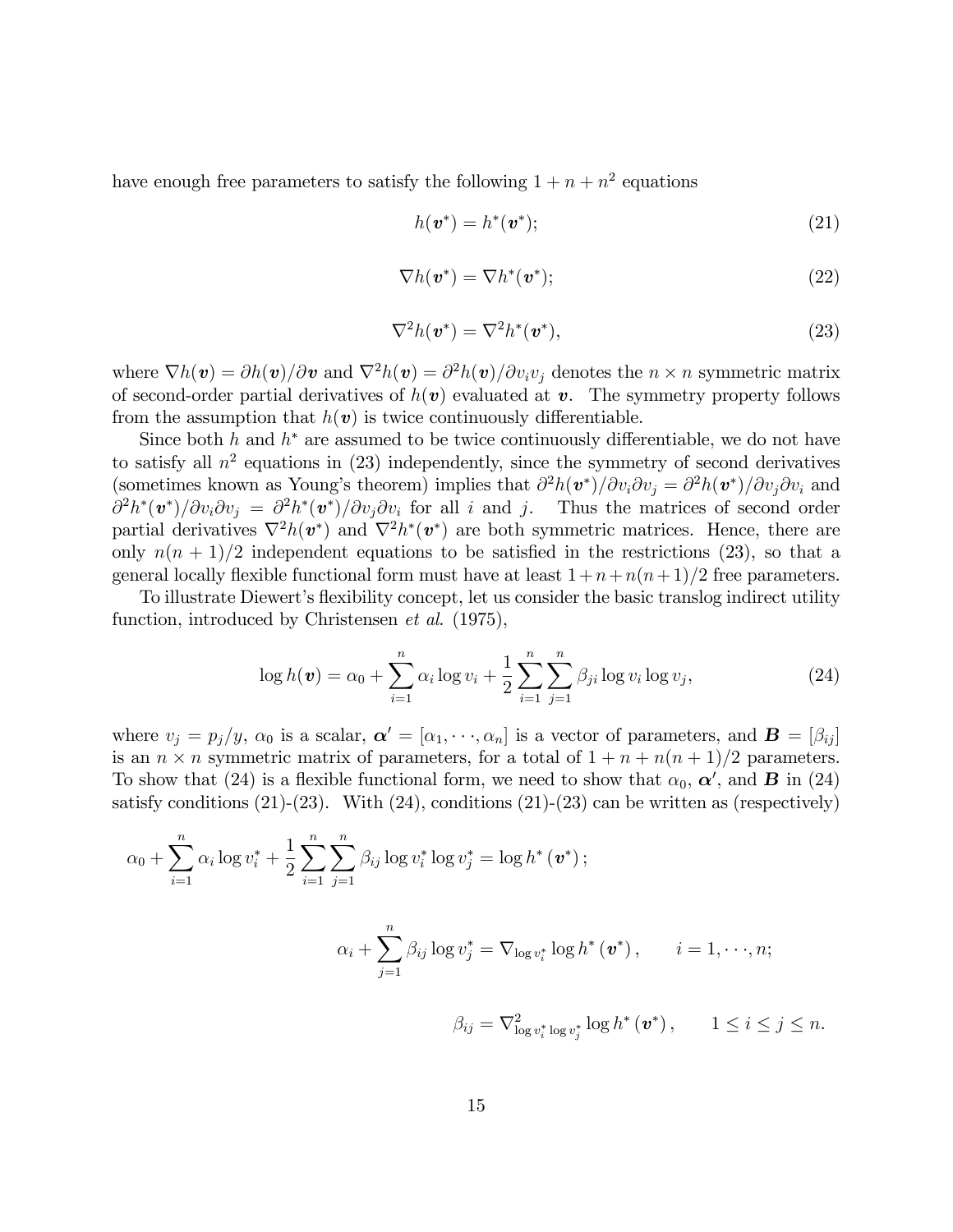To show that we can satisfy these conditions, we can choose  $\alpha_0$  and the elements of  $\alpha'$  and B as follows

$$
\alpha_0 = \log h^* (\mathbf{v}^*) - \sum_{i=1}^n \alpha_i \log v_i^* - \frac{1}{2} \sum_{i=1}^n \sum_{j=1}^n \beta_{ij} \log v_i^* \log v_j^*;
$$
  

$$
\alpha_i = \nabla_{\log v_i^*} \log h^* (\mathbf{v}^*) - \sum_{j=1}^n \beta_{ij} \log v_j^*, \quad i = 1, \dots, n;
$$
  

$$
\beta_{ij} = \nabla_{\log v_i^* \log v_j^*}^2 \log h^* (\mathbf{v}^*), \quad 1 \le i \le j \le n.
$$

Another locally flexible functional form in the translog family of functional forms is the generalized translog (GTL), introduced by Pollak and Wales (1980). The GTL reciprocal indirect utility function is written as

$$
\log h(\mathbf{v}) = \alpha_0 + \sum_{k=1}^n \alpha_k \log \left[ \frac{p_k}{(y - \sum_{k=1}^n p_k \gamma_k)} \right]
$$
  
+ 
$$
\frac{1}{2} \sum_{k=1}^n \sum_{j=1}^n \beta_{kj} \log \left[ \frac{p_k}{(y - \sum_{k=1}^n p_k \gamma_k)} \right] \log \left[ \frac{p_j}{(y - \sum_{k=1}^n p_k \gamma_k)} \right],
$$
 (25)

where  $\alpha_0$  is a scalar,  $\boldsymbol{\alpha}' = [\alpha_1, \dots, \alpha_n]$  is a vector of parameters,  $\boldsymbol{\gamma}' = [\gamma_1, \dots, \gamma_n]$  is a vector of 'committed' quantities, and  $\mathbf{B} = [\beta_{ij}]$  is an  $n \times n$  symmetric matrix of parameters, for a total of  $(n^2+3n+2)/2$  parameters. It is assumed that the consumer first purchases the minimum required quantities and thereby expends  $p' \gamma$ . The consumer is then left with the supernumerary expenditure,  $y - p' \gamma$ , to allocate in a discretionary manner. The share equations, derived using the logarithmic form of Roy's identity (11) are (for  $i = 1, \dots, n$ )

$$
s_{i} = \frac{p_{i}\gamma_{i}}{y} + \left[1 - \frac{\left(\sum_{k=1}^{n} p_{k}\gamma_{k}\right)}{y}\right] \times \frac{\alpha_{i} + \sum_{j=1}^{n} \beta_{ij} \log\left[p_{j}/\left(y - \sum_{k=1}^{n} p_{k}\gamma_{k}\right)\right]}{\sum_{j=1}^{n} \alpha_{j} + \sum_{i=1}^{n} \sum_{j=1}^{n} \beta_{ij} \log\left[p_{j}/\left(y - \sum_{k=1}^{n} p_{k}\gamma_{k}\right)\right]}.
$$
 (26)

With n goods the GTL model's share equations contain  $n(n+5)/2$  parameters.

It is to be noted that the basic translog (BTL) in (24) is a special case of the GTL. It can be derived by imposing restrictions on the GTL form, namely,

$$
\gamma_i = 0, \qquad \text{for all } i. \tag{27}
$$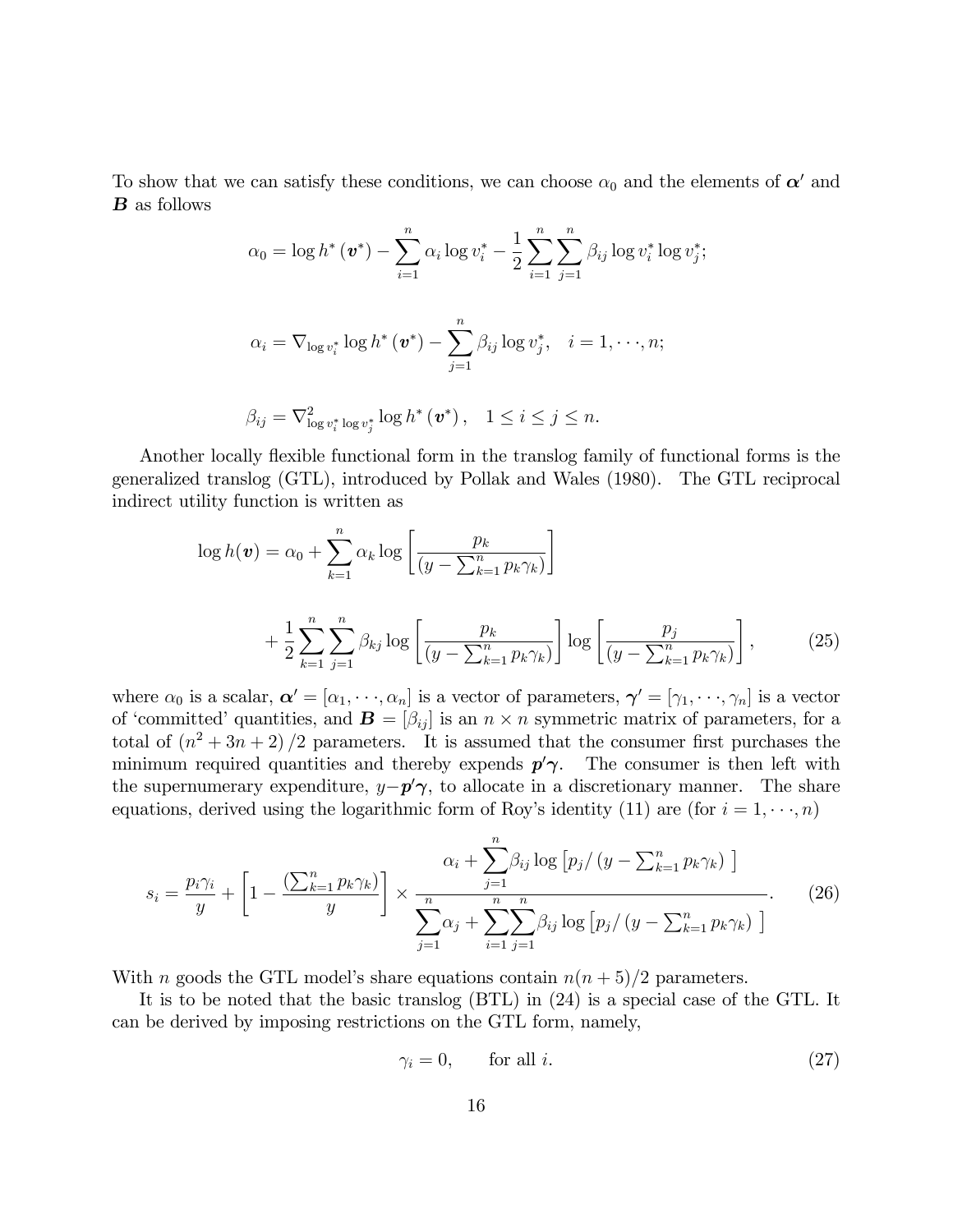Applying restriction (27) to the GTL (25), yields the BTL reciprocal indirect utility function (24). The share equations of the BTL, derived using again the logarithmic form of Royís identity, are (for  $i = 1, \dots, n$ )

$$
s_i = \frac{\alpha_i + \sum_{j=1}^n \beta_{ij} \log v_j}{\sum_{j=1}^n \alpha_j + \sum_{i=1}^n \sum_{j=1}^n \beta_{ij} \log v_j}.
$$
\n(28)

With *n* assets the BTL model's share equations contain  $n(n+3)/2$  parameters.

Also, the linear translog (LTL), a homothetic special case of the GTL (or, equivalently, a quasi-homothetic special case of the BTL) can be derived by imposing the restriction

$$
\sum_{i=1}^{n} \beta_{ij} = 0, \quad \text{for all } j \tag{29}
$$

on the GTL. The LTL model's share equations are (for  $i = 1, \dots, n$ )

$$
s_i = \frac{p_i \gamma_i}{y} + \left[1 - \frac{\left(\sum_{k=1}^n p_k \gamma_k\right)}{y}\right] \times \frac{\alpha_i + \sum_{j=1}^n \beta_{ij} \log\left[p_j / \left(y - \sum_{k=1}^n p_k \gamma_k\right)\right]}{\sum_{j=1}^n \alpha_j}.
$$
 (30)

This model has linear Engel curves (income-consumption paths for fixed prices), but does not require them to pass through the origin. With  $n$  assets the LTL model's share equations contain  $n(n+5)/2$  parameters.

Finally, the homothetic translog flexible form can be derived either by imposing restrictions  $(27)$  and  $(29)$  on  $(25)$  or by imposing restriction  $(29)$  on  $(24)$ . The HTL model's share equations are (for  $i = 1, \dots, n$ )

$$
s_i = \frac{\alpha_i + \sum_{j=1}^n \beta_{ij} \log v_j}{\sum_{j=1}^n \alpha_j}.
$$
\n(31)

With n assets the HTL model's share equations contain  $n(n+3)/2$  parameters. The homothetic translog is a generalization of the Cobb-Douglas and reduces to it when all of the  $\beta_{ij}$  are zero.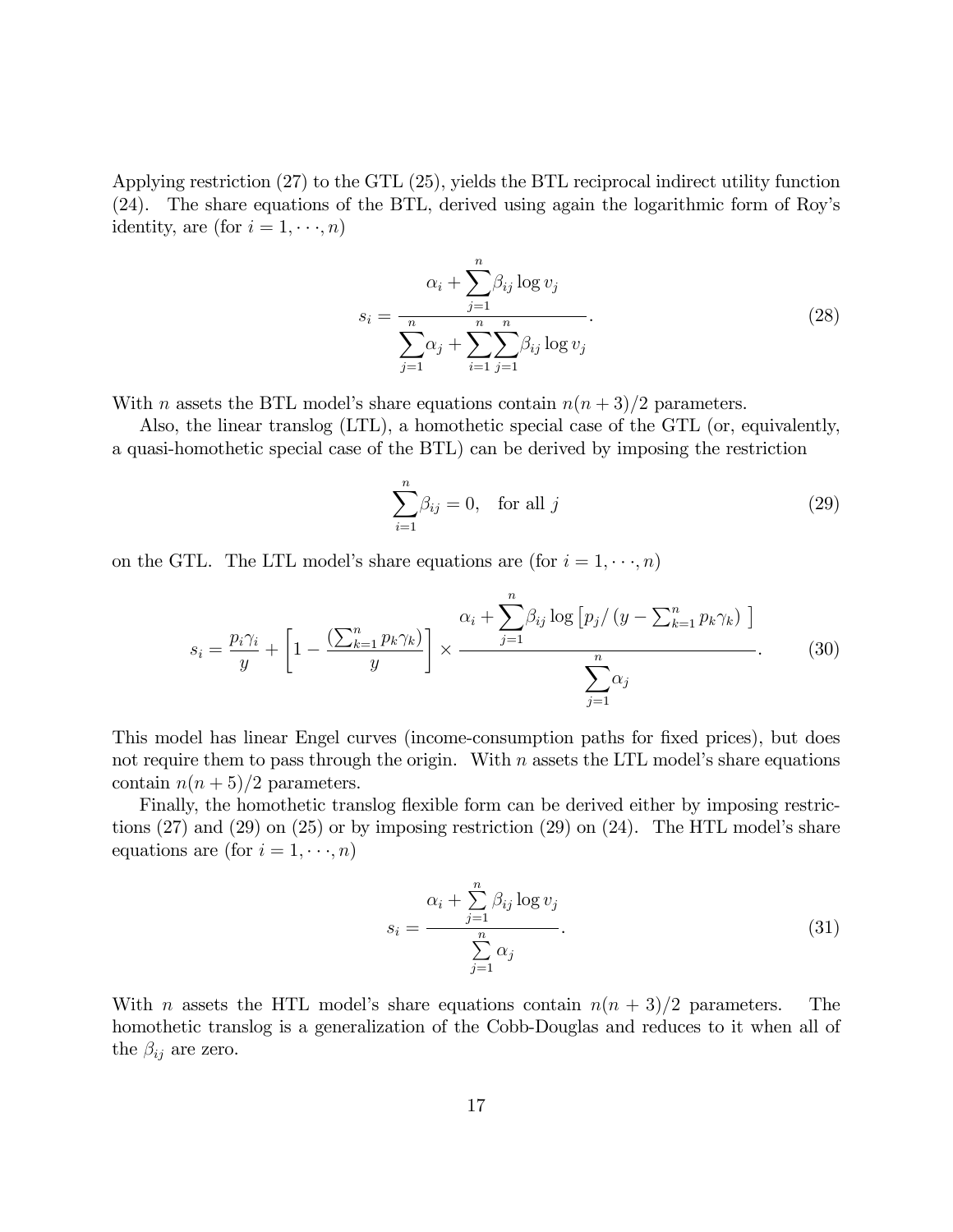Notice that estimation of each of (26), (28), (30), and (31) requires a parameter normalization, as the share equations are homogeneous of degree zero in the  $\alpha$ 's. Usually the normalization  $\sum_{i=1}^{n} \alpha_i = 1$  is used.

Another locally flexible functional form is the generalized Leontief (GL), introduced by Diewert (1973) in the context of cost and profit functions. Diewert (1974) also introduced the GL reciprocal indirect utility function,

$$
h(\boldsymbol{v}) = \alpha_0 + \sum_{i=1}^{n} \alpha_i v_i^{1/2} + \frac{1}{2} \sum_{i=1}^{n} \sum_{j=1}^{n} \beta_{ij} v_i^{1/2} v_j^{1/2},
$$
\n(32)

where  $\mathbf{B} = [\beta_{ij}]$  is an  $n \times n$  symmetric matrix of parameters and  $a_0$  and  $a_i$  are other parameters, for a total of  $(n^2 + 3n + 2)/2$  parameters.

Applying Diewert's  $(1974)$  modified version of Roy's identity,  $(12)$ , to  $(32)$  the following share equations result (for  $i = 1, \dots, n$ )

$$
s_i = \frac{\alpha_i v_i^{1/2} + \sum_{j=1}^n \beta_{ij} v_i^{1/2} v_j^{1/2}}{\sum_{j=1}^n \alpha_j v_j^{1/2} + \sum_{k=1}^n \sum_{m=1}^n \beta_{km} v_k^{1/2} v_m^{1/2}}.
$$
 (33)

Since the share equations are homogeneous of degree zero in the parameters, the model requires a parameter normalization. Barnett and Lee (1985) use the following normalization

$$
2\sum_{i=1}^{n} \alpha_i + \sum_{i=1}^{n} \sum_{j=1}^{n} \beta_{ij} = 1.
$$

Deaton and Muellbauer (1980) also introduced another locally flexible demand system, the Almost Ideal Demand System (AIDS). It is given by (for  $i = 1, \dots, n$ )

$$
s_i = \alpha_i + \sum_{j=1}^n \gamma_{ij} \log p_j + \beta_i \log \left(\frac{y}{P}\right),\tag{34}
$$

where the price deflator of the logarithm of income is

$$
\log P = \alpha_0 + \sum_{k=1}^n \alpha_k \log p_k + \frac{1}{2} \sum_{j=1}^n \sum_{k=1}^n \gamma_{kj} \log p_k \log p_j.
$$

For more details regarding the AIDS, see Deaton and Muellbauer (1980), Barnett and Serletis (2008), and Barnett and Seck (2008).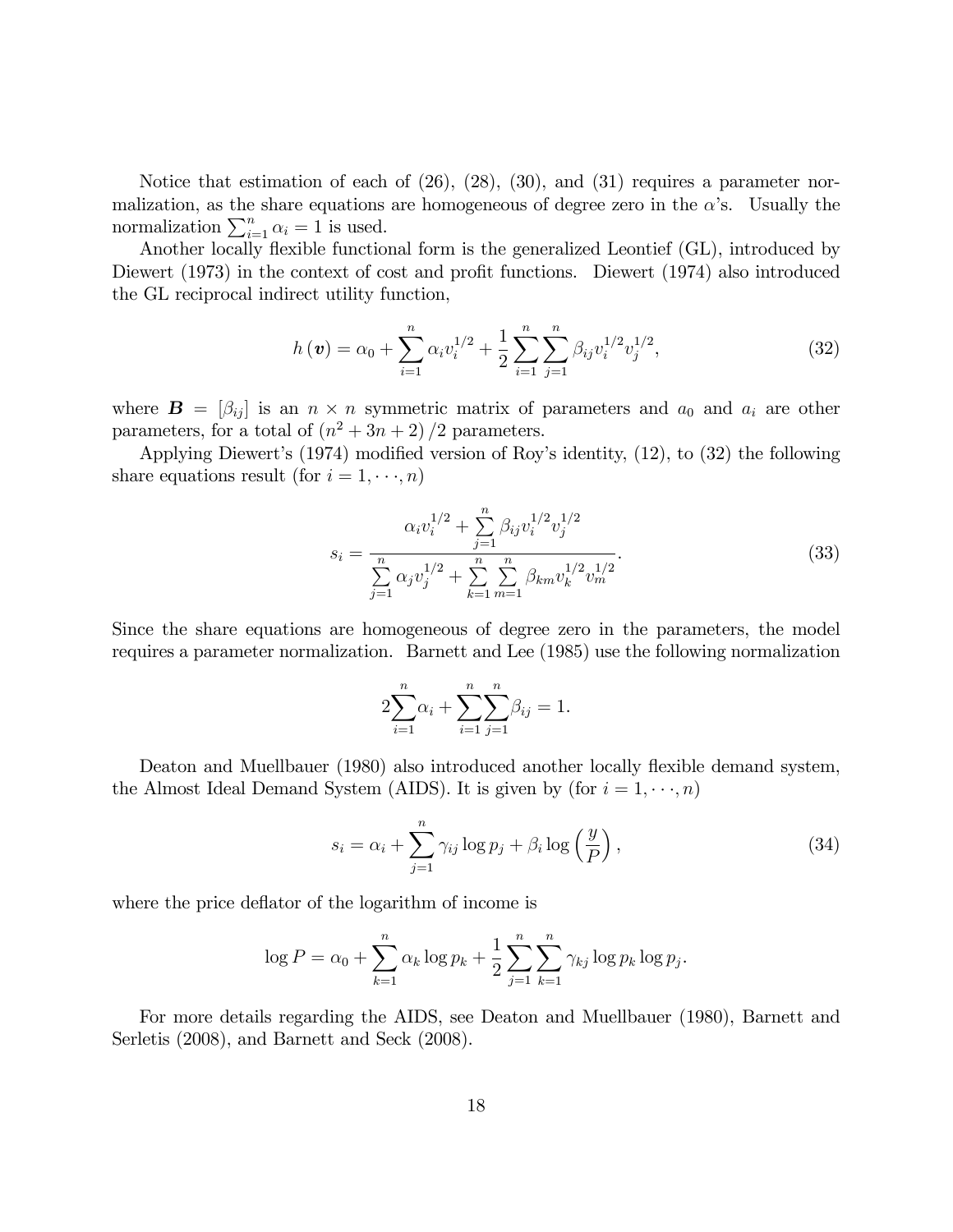#### 4.2.3 Effectively Globally Regular Flexible Functional Forms

Locally flexible demand models such as the generalized Leontief, translog, and AIDS have revolutionized microeconometrics, by providing access to all neoclassical microeconomic theory in econometric applications. However, as argued by Caves and Christensen (1980), Guilkey and Lovell (1980), Barnett and Lee (1985), and Barnett *et al.* (1985, 1987), among others, most popular locally áexible functional forms have very small regions of theoretical regularity, thereby giving up global integrability.

The problem of choosing between globally regular models (such as the Cobb-Douglas and the CES), which are not locally flexible, and locally flexible models (such as the generalized Leontief, translog, and AIDS), which are not theoretically globally regular, led to the development of locally-flexible functional forms, which have larger regularity regions.

Cooper and McLaren (1996) classify such models as 'effectively globally regular' flexible functional forms. These functions typically have regular regions that include almost all data points in the sample. In addition, the regularity region increases as real expenditure levels grow, as is often the case with time series data. Furthermore, these functions provide more general Engel curve approximations, especially when income varies considerably.

Examples of these functions include Barnettís (1983a, 1985) mináex Laurent (ML) models [see also Barnett (1983b), Barnett and Lee (1985), and Barnett et al. (1985, 1987)], based on the Laurent series expansion, the quadratic AIDS (QUAIDS) model of Banks *et al.* (1997), and the general exponential form (GEF) of Cooper and McLaren (1996). Barnett and Serletis (2008) provide a brief discussion of these models.

#### 4.2.4 Normalized Quadratic Flexible Functional Forms

The effectively globally regular flexible functional forms (minflex Laurent, quadratic AIDS, and the general exponential form) appear to violate the theoretically appropriate curvature conditions less often than the generalized Leontief, translogs, and the AIDS. However, effectively globally regular flexible functional forms also exhibit regions whithin which the curvature conditions are violated. Even if none of the data lie in those irregular regions, forecasting and simulation could enter those regions. This problem led Diewert and Wales (1988) to propose two locally áexible systems of functional forms for consumer demand functions for which the theoretical curvature conditions can be imposed globally. The first system is derived from a normalized quadratic (NQ) reciprocal indirect utility function and the second is derived from a NQ expenditure function. See Diewert and Wales (1988) or Barnett and Serletis (2008) for more details. But those models lose their flexibility, if monotonicity also is imposed. Regularity requires both curvature and monotonicity conditions.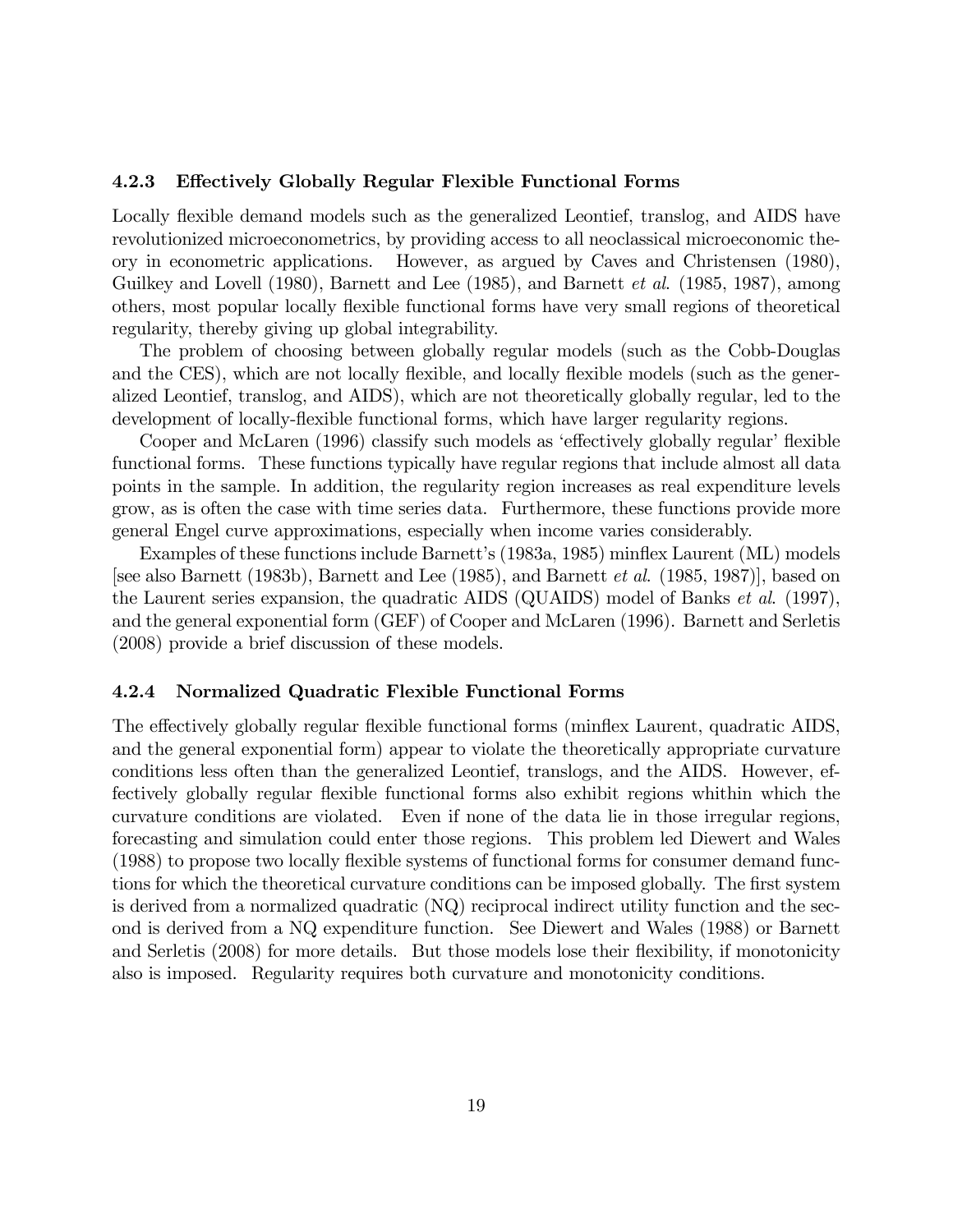## 4.3 Asymptotically Globally Flexible Functional Forms

The functional forms discussed so far are capable of approximating an arbitrary function locally (at a single point). A path-breaking innovation in this area has been provided by Gallant (1981) in his introduction of the semi-nonparametric inference approach, which uses series expansions in infinite dimensional parameter spaces. The idea behind the seminonparametric approach, is to expand the order of the series expansion, as the sample size increases, until the semi-nonparametric function converges asymptotically to the true data generating process.

Semi-nonparametric functional forms are globally flexible in the sense that the model asymptotically can reach any continuous function. Inferences with this approach do not maintain a specification containing a finite number of parameters, so that asymptotic inferences are free from any specification error. Two globally flexible functional forms in general use are the Fourier áexible functional form, introduced by Gallant (1981), and the Asymptotically Ideal Model (AIM), introduced by Barnett and Jonas (1983) and employed and explained in Barnett and Yue (1988).

These functional forms are discussed in Serletis and Shahmoradi (2005) and also in Barnett and Serletis (2008). Unlike other approaches, this state-of-the-art approach equates economic theory with econometrics by permitting the model asymptotically to span the relevant theoretical space. Recently, Serletis and Shahmoradi (2008) estimated the  $\text{AIM}(k)$ demand systems for  $k = 1, 2, 3$ , where k is the order of the Müntz-Szatz series expansion, on which the AIM model is based. They found that the AIM(3) model, estimated subject to global curvature, currently provides the best specification for research in semi-nonparametric modeling of consumer demand systems.

## 5 Engel Curves and the Rank of Demand Systems

Applied demand analysis uses two types of data: time series data and cross sectional data. Time series data offer substantial variation in relative prices and less variation in income, whereas cross sectional data offer limited variation in relative prices and substantial variation in income levels. In time series data, prices and income vary simultaneously, whereas in household budget data prices are almost constant. Household budget data give rise to the Engel curves (income expansion paths), which are functions describing how a consumerís purchases of some good vary as the consumer's income varies. That is, Engel curves are Marshallian demand functions, with the prices of all goods held constant. Like Marshallian demand functions, Engel curves may also depend on demographic or other nonincome consumer characteristics (such as, for example, age and household composition), which we have chosen to ignore in this chapter.

Engel curves can be used to calculate the income elasticity of a good and hence whether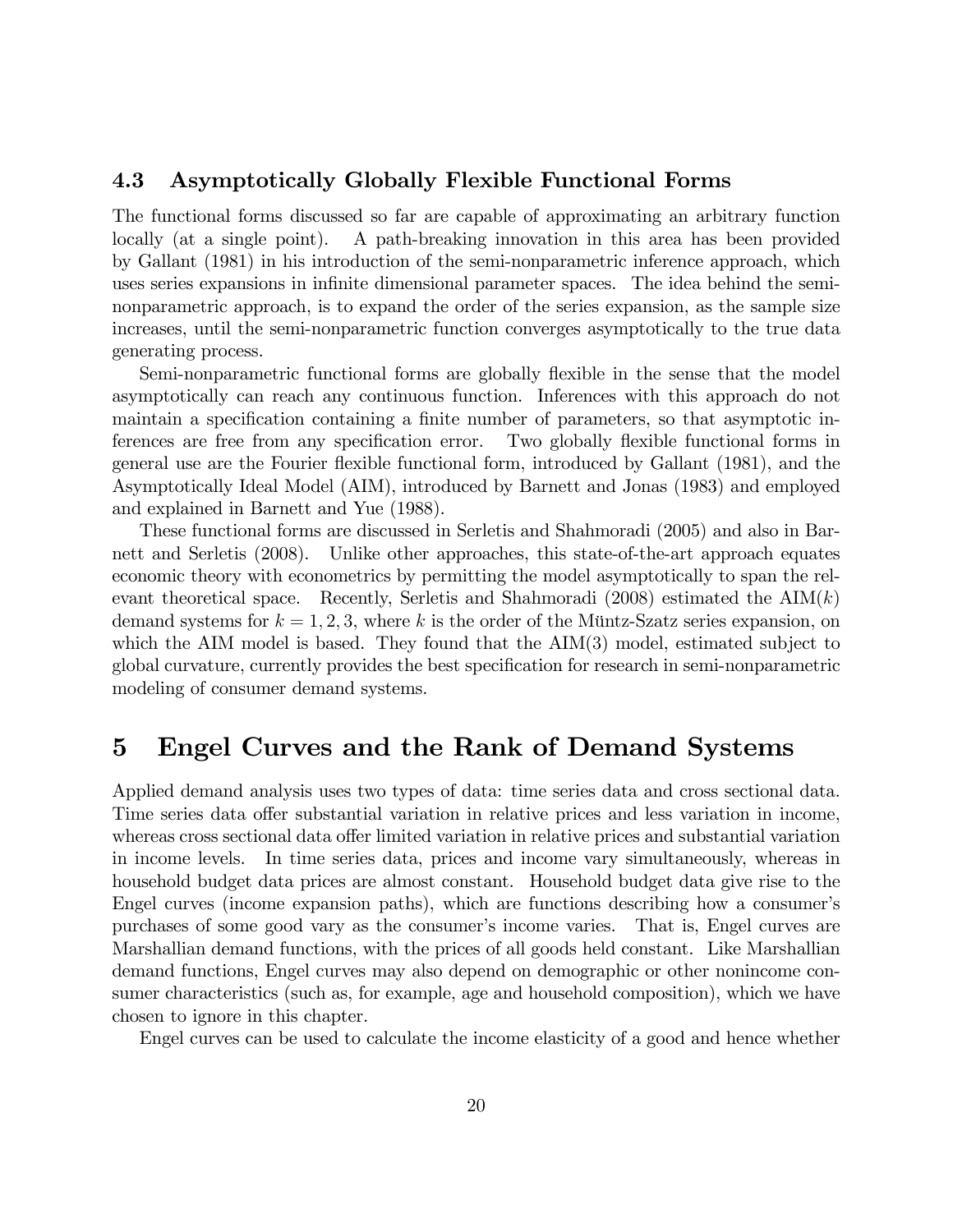a good is an inferior, normal, or luxury good, depending on whether income elasticity is less than zero, between zero and one, or greater than one, respectively. They are also used for equivalence scale calculations (welfare comparisons across households) and for determining properties of demand systems, such as aggregability and rank. For many commodities standard empirical demand systems do not provide an accurate picture of observed behavior across income groups. Hence, in the next section we discuss functional forms in terms of their ability to capture the Engel curve structure of the data.

### 5.1 Exact Aggregation

We begin our discussion of the rank of demand systems with the definition of exactly aggregable demand systems. A demand system is 'exactly aggregable' if demands can be summed across consumers to yield closed form expressions for aggregate demand. Exactly aggregable demand systems are demand systems that are linear in functions of y, as follows,

$$
s_i(\boldsymbol{p}, y) = \sum_{r=1}^R c_{ir}(\boldsymbol{p}) \varphi_r(y), \qquad (35)
$$

where the  $c_{ir}(\mathbf{p})$ 's are the coefficients on  $\varphi_r(y)$ , which is a scalar valued function independent of  $p$ , and R is a positive integer. Gorman (1981), extending earlier results by Muellbauer (1975, 1976), proved in the context of exactly aggregable demand systems that integrability (i.e., consistency with utility maximization) forces the matrix of Engel curve coefficients to have rank three or less. The rank of a matrix is defined as the maximum number of linearly independent columns. Other related exact aggregation theorems can be found in Banks et al. (1997).

## 5.2 The Rank of Demand Systems

Lewbel (1991) extended Gorman's rank idea to all demand systems (not just exactly aggregable demand systems), by defining the rank of a demand system to be the dimension of the space spanned by its Engel curves, holding demographic or other nonincome consumer characteristics Öxed. He showed that demands that are not exactly aggregable can have rank higher than three and still be consistent with utility maximization.

Formally, the rank of any given demand system  $x(p, y)$  is the smallest value of R such that each  $s_i$  can be written as

$$
s_i(\boldsymbol{p}, y) = \sum_{r=1}^R \phi_{ir}(\boldsymbol{p}) f_r(\boldsymbol{p}, y), \qquad (36)
$$

for some  $R \leq n$ , where for each  $r = 1, \dots, R$ ,  $\phi_{ir}$  is a function of prices and  $f_r$  is a scalar valued function of prices and income. That is, the rank of the system is the number of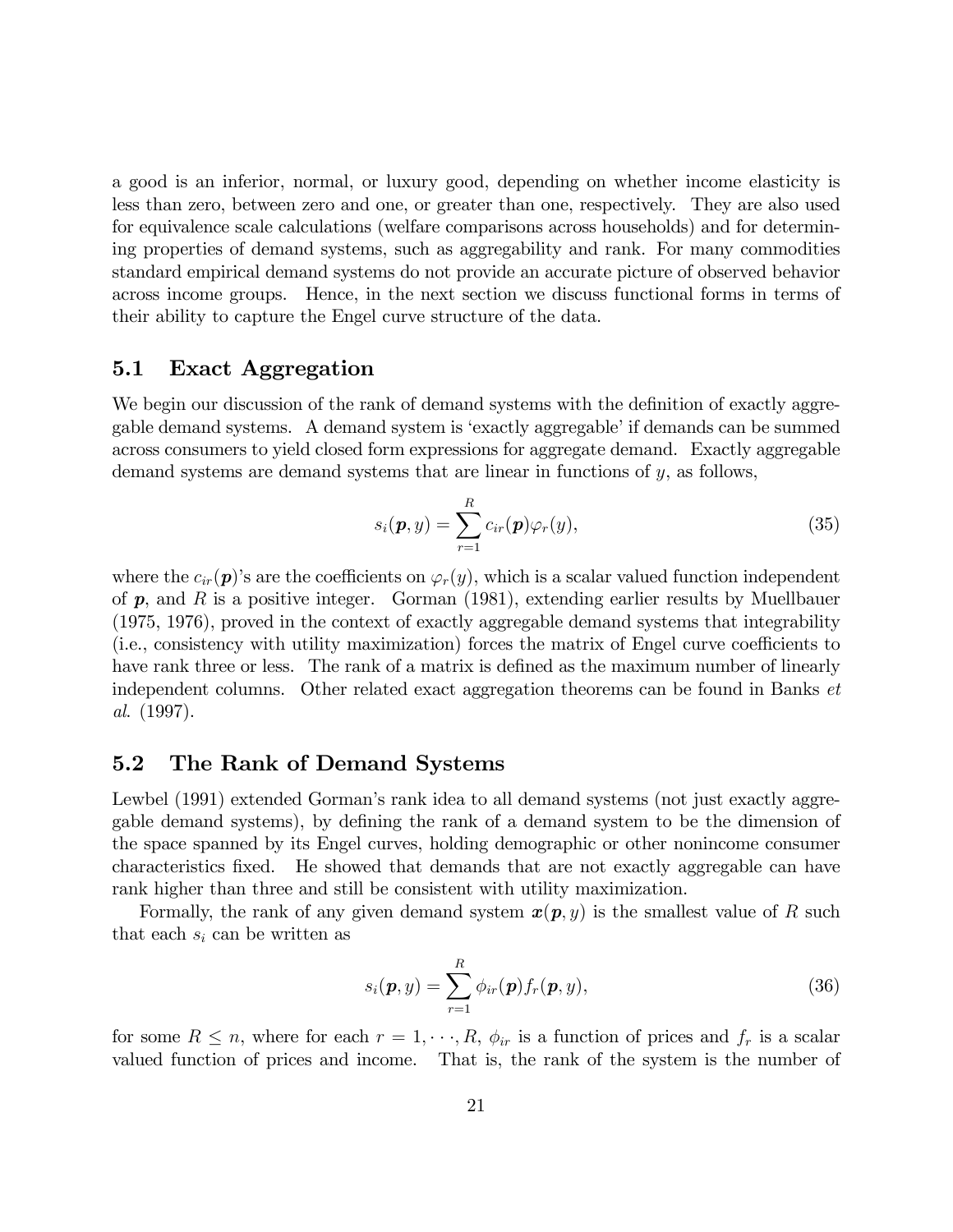linearly independent vectors of price functions. All demand systems have rank  $R \leq n$ , where  $n$  is the number of goods. Clearly, demands that are not exactly aggregable can have rank greater than three (i.e.,  $R > 3$ ). Equation (36) is a generalization of the concept of rank. That generalization, defined by Gorman (1981), only applies to exactly aggregable demands. Notice that  $f_r$  in equation (36) depends on  $p$  and  $y$ , whereas  $\varphi_r$  in equation (35) is not a function of p.

Hence, any demand system has rank R, if there exist R goods such that the Engel curve of any good equals a weighted average of the Engel curves of those  $R$  goods. The rank of an integrable demand system determines the number of price functions on which the indirect utility function and the cost or expenditure function depend on. See, for example, Lewbel (1991).

#### 5.2.1 Demand Systems Proportional to Expenditure

Homothetic demand systems, with Engel curves being rays from the origin, have rank one. Rank one demand systems, such as the Cobb-Douglas, CES, and homothetic translog, exhibit expenditure proportionality (so that the budget share of every good is independent of total expenditure). This contradicts Engel's law, according to which the budget share of food is smaller for rich than for poor households.

Rank one demand systems can be written as

$$
x_i(\boldsymbol{p},y)=b_i(\boldsymbol{p})y,
$$

and are homothetic. For example, the demand system of the Cobb-Douglas utility function (7) is given by (8), that of the CES utility function (20) is

$$
x_i(\boldsymbol{p}, y) = \frac{p_i^{1/(r-1)}}{\sum_{j=1}^n p_j^{r/(r-1)}} y,
$$

and that of the homothetic translog, equation (24) with restriction (29) imposed, is given by (31), in budget share form.

Clearly, expenditure proportionality implies marginal budget shares that are constant and in fact equal to the average budget shares. Because of this, the assumption of expenditure proportionality has little relevance in empirical demand analysis.

#### 5.2.2 Demand Systems Linear in Expenditure

A demand system that is linear in expenditure is of the form

$$
x_i(\boldsymbol{p},y)=c_i(\boldsymbol{p})+b_i(\boldsymbol{p})y.
$$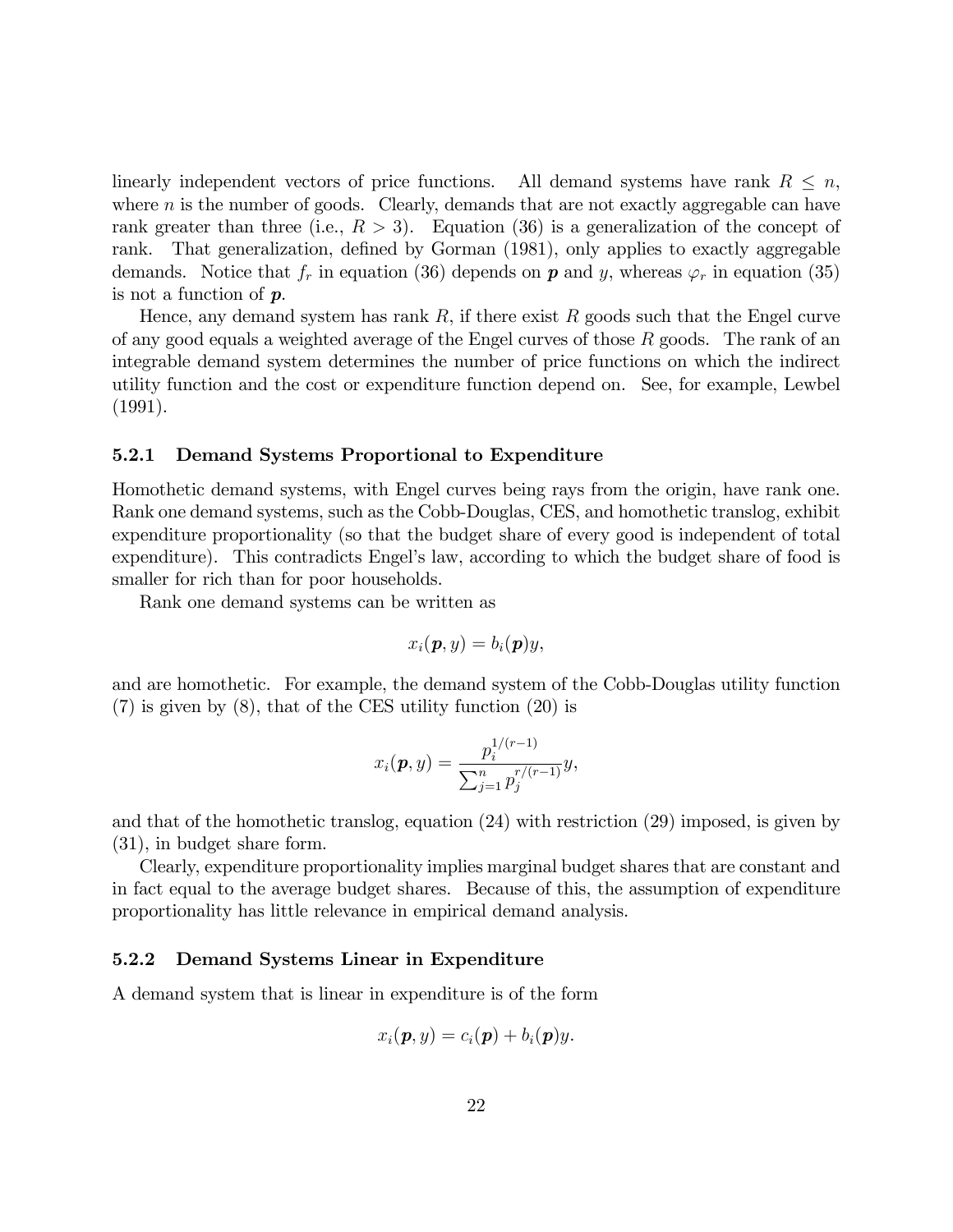If  $c_i(\mathbf{p}) = 0$  (for all i) then demands are homothetic. Gorman (1961) showed that any demand system that is consistent with utility maximization and linear in expenditure must be of the form

$$
x_i(\mathbf{p}, y) = f_i(\mathbf{p}) - \frac{g_i(\mathbf{p})}{g(\mathbf{p})} f(\mathbf{p}) + \frac{g_i(\mathbf{p})}{g(\mathbf{p})} y
$$

$$
= f_i(\mathbf{p}) + \frac{g_i(\mathbf{p})}{g(\mathbf{p})} [y - f(\mathbf{p})], \qquad (37)
$$

where  $g(\mathbf{p})$  and  $f(\mathbf{p})$  are functions homogeneous of degree one, and  $g_i(\mathbf{p})$  and  $f_i(\mathbf{p})$  denote the partial derivative of  $g(\mathbf{p})$  and  $f(\mathbf{p})$  with respect to the *i*th price. Such demand systems are generated by an indirect utility function of the 'Gorman polar form,'

$$
h(\mathbf{p}, y) = \frac{y - f(\mathbf{p})}{g(\mathbf{p})}.
$$
\n(38)

To see this, apply Roy's identity  $(10)$  to  $(38)$  to get  $(37)$ .

An example of a demand system linear in expenditure is the 'linear expenditure system,

$$
x_i(\bm{p}, y) = b_i - \frac{a_i}{p_i} \sum_{k=1}^n p_k b_k + \frac{a_i}{p_i} y,
$$

generated by the (Stone-Geary) utility function

$$
u(\boldsymbol{x}) = \sum_{i=1}^{n} a_i \log (x_i - b_i), \qquad a_i > 0, \ (x_i - b_i) > 0, \ \sum_{i=1}^{n} a_i = 1,
$$

which is homothetic relative to the point  $\mathbf{b} = (b_1, \dots, b_n)$  as origin, or, equivalently, by an indirect utility function of the Gorman polar form, (38), with  $f(\mathbf{p}) = \sum_{k=1}^{n} p_k b_k$  and  $g(\boldsymbol{p})=\prod p_{k}^{a_{k}}$  $k_k^{a_k}$ , with  $\sum a_k = 1$ , so that  $f_i(\mathbf{p}) = b_i$  and  $g_i(\mathbf{p})/g(\mathbf{p}) = a_i/p_i$ .

Demand systems linear in expenditure are rank two and have linear Engel curves, but not necessarily through the origin. Linearity in expenditure implies marginal budget shares that are independent of the level of expenditure, suggesting that poor and rich households spend the same fraction of an extra dollar on each good. This hypothesis, as well as the hypothesis of expenditure proportionality, are too restrictive for the analysis of household budget data.

#### 5.2.3 Demand Systems Linear in the Logarithm of Expenditure

Muellbauer (1975) has studied 'two-term' demand systems of the general form

$$
x_i(\mathbf{p}, y) = c_i(\mathbf{p})y + b_i(\mathbf{p})f(y),\tag{39}
$$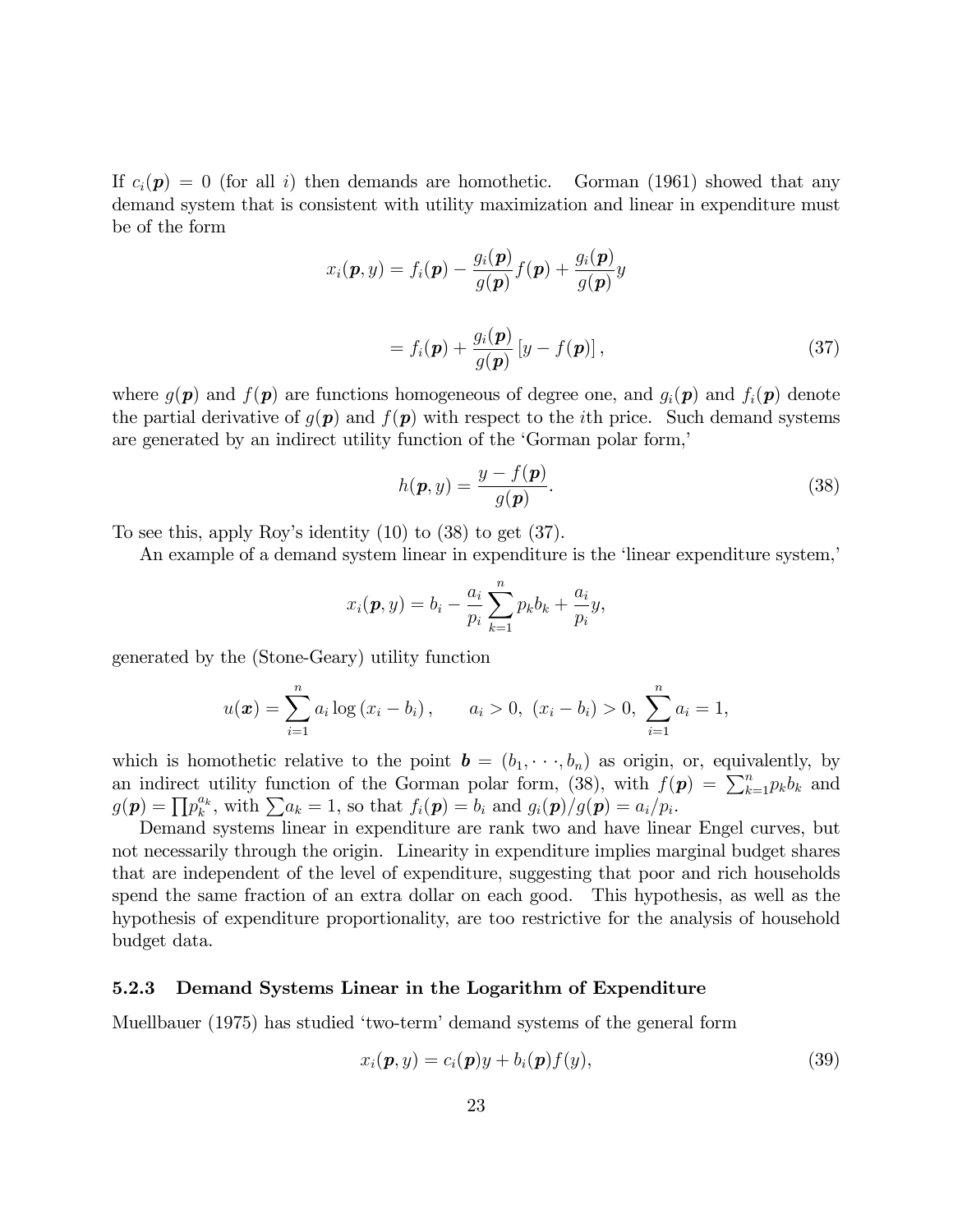for any function  $f(y)$ . Homothetic demand are obtained, if  $f(y) = 0$ . He shows that if  $f(y) \neq 0$ , then  $f(y)$  must be either equal to  $y^k$  with  $k \neq 1$  [the 'price independent generalized linearity' (PIGL) class or equal to y log y  $[the 'price independent generalized logarithmic'$ (PIGLOG) class].

Hence, the PIGLOG class of demand systems is linear in the logarithm of total expenditure and has the form

$$
x_i(\boldsymbol{p},y) = c_i(\boldsymbol{p})y + b_i(\boldsymbol{p})y \log y,
$$

with expenditure entering linearly and as a logarithmic function of y. Muellbauer (1975) has shown that theoretically plausible demand systems of the PIGLOG form must be written as

$$
x_i(\boldsymbol{p}, y) = \frac{g_i(\boldsymbol{p})}{g(\boldsymbol{p})}y - \frac{G_i(\boldsymbol{p})}{G(\boldsymbol{p})}\left[\log y - \log g(\boldsymbol{p})\right]y,\tag{40}
$$

where  $G(\mathbf{p})$  is homogeneous of degree zero,  $G(\mathbf{p}) = G(\lambda \mathbf{p})$ , and  $g(\lambda \mathbf{p})$  is homogeneous of degree one,  $g(\lambda p) = \lambda g(p)$ . The indirect utility function associated with (40) is

$$
h(\boldsymbol{p}, y) = G(\boldsymbol{p}) \left[ \log y - \log g(\boldsymbol{p}) \right]. \tag{41}
$$

To see this, apply Roy's identity  $(10)$  to  $(41)$  to get  $(40)$ .

Examples of PIGLOG demand systems are the log translog (log TL), a special case of the basic translog (28) with  $\sum_{i=1}^{n} \sum_{j=1}^{n} \beta_{ij} = 0$  imposed, so that y drops out of the denominator of (28), and the AIDS (34). For example, the AIDS demand system is a special case of (41) with

$$
G(\mathbf{p}) = \prod_{k=1}^{n} p_k^{-\beta_k}, \qquad \sum_{k=1}^{n} \beta_k = 0,
$$

and

$$
\log g(\mathbf{p}) = \alpha_0 + \sum_{k=1}^n \alpha_k \log p_k + \frac{1}{2} \sum_{k=1}^n \sum_{j=1}^n \gamma_{kj} \log p_k \log p_j,
$$

with  $\gamma_{ij} = \gamma_{ji}, \sum_{k=1}^n \gamma_{kj} = 0$ , and  $\sum_{k=1}^n \alpha_k = 1$ .

It is to be noted, however, that most of the commonly used PIGLOG specifications are rank two, and thus have limited flexibility in modelling the curvature of Engel curves.

#### 5.2.4 Demand Systems Quadratic in Expenditure

Lewbel (1987a) has studied 'three-term' demand systems of the following form

$$
x_i(\boldsymbol{p}, y) = c_i(\boldsymbol{p}) + b_i(\boldsymbol{p})y + a_i(\boldsymbol{p})f(y). \tag{42}
$$

Equation (42) is a special case of Gorman's (1981) equation (35), with r ranging from 1 to 3 and  $\varphi_1(y) = 1$ ,  $\varphi_2(y) = y$ , and  $\varphi_3(y) = f(y)$ . Gorman's (1981) main result, that the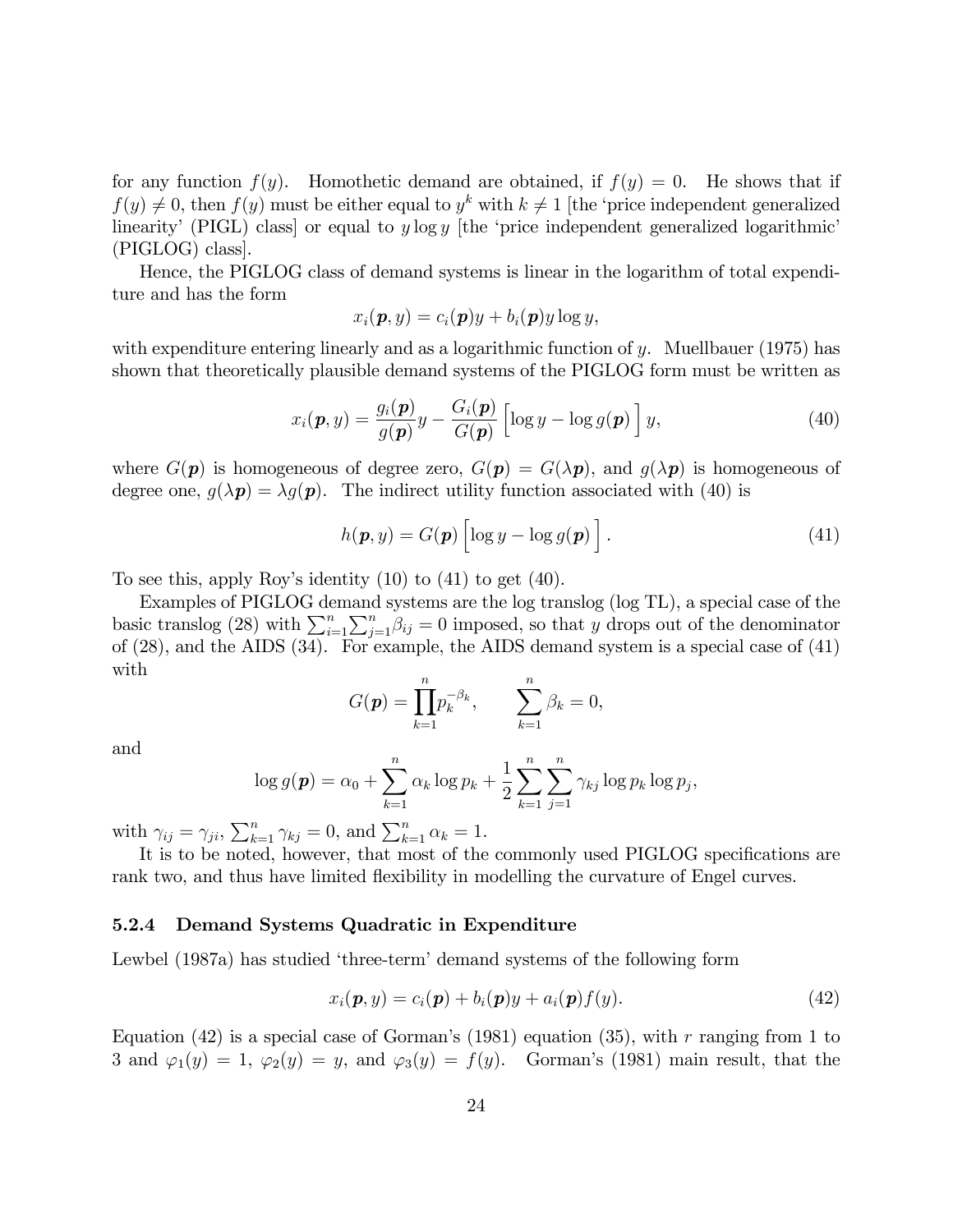matrix of Engel curve coefficients cannot have rank higher than three, is true in this case, since that matrix,  $[c(p) b(p) a(p)]$ , only has three columns. Lewbel (1987a) showed that in equation (42),  $f(y)$  must be either 0,  $y^k$ ,  $y \log y$ , or  $\log y$ , and that the only  $f(y)$  that yields full rank-three demand systems is  $y^2$ . Hence, one way to relax the assumption that demand systems are linear in expenditure is to specify demand systems that are quadratic in expenditure, as follows

$$
x_i(\boldsymbol{p},y) = c_i(\boldsymbol{p}) + b_i(\boldsymbol{p})y + a_i(\boldsymbol{p})y^2.
$$

Ryan and Wales (1999), following Howe et al. (1979) and van Daal and Merkies (1989), argue that for a quadratic demand system to be theoretically plausible, the demand functions must be of the form

$$
x_i(\boldsymbol{p}, y) = \frac{1}{g(\boldsymbol{p})^2} \left( r_i(\boldsymbol{p}) - \frac{g_i(\boldsymbol{p})}{g(\boldsymbol{p})r(\boldsymbol{p})} \right) \left[ y - f(\boldsymbol{p}) \right]^2
$$
  
+ 
$$
\frac{g_i(\boldsymbol{p})}{g(\boldsymbol{p})} \left[ y - f(\boldsymbol{p}) \right] + f_i(\boldsymbol{p}) + \chi \left( \frac{r(\boldsymbol{p})}{g(\boldsymbol{p})} \right) \left( r_i(\boldsymbol{p}) - \frac{g_i(\boldsymbol{p})}{g(\boldsymbol{p})}r(\boldsymbol{p}) \right), \tag{43}
$$

where there are no restrictions on the function  $\chi(\cdot)$  and the functions  $f(\mathbf{p})$ ,  $g(\mathbf{p})$ , and  $r(\mathbf{p})$ are restricted to be homogeneous of degree one in prices. In equation (43),  $f_i(\mathbf{p})$ ,  $g_i(\mathbf{p})$ , and  $r_i(\mathbf{p})$  are the first partial derivatives of  $f(\mathbf{p})$ ,  $g(\mathbf{p})$ , and  $r(\mathbf{p})$  with respect to  $p_i$ . The demand function (43) can be simplified by assuming  $\chi(.) = 0$  and defining  $r(\mathbf{p})$  to be the product of  $g(\mathbf{p})$  and a function  $h(\mathbf{p})$ , that is homogeneous of degree zero in prices, so that the coefficient of the quadratic term in (43) becomes  $h_i(\mathbf{p})/g(\mathbf{p})$ . In that case (43) reduces to

$$
x_i(\boldsymbol{p}, y) = \frac{h_i(\boldsymbol{p})}{g(\boldsymbol{p})} \left[ y - f(\boldsymbol{p}) \right]^2 + \frac{g_i(\boldsymbol{p})}{g(\boldsymbol{p})} \left[ y - f(\boldsymbol{p}) \right] + f_i(\boldsymbol{p}), \tag{44}
$$

whose corresponding indirect utility function is

$$
h(\mathbf{p}, y) = -\frac{g(\mathbf{p})}{y - f(\mathbf{p})} - h(\mathbf{p}).
$$
\n(45)

To see this, apply Roy's identity  $(10)$  to  $(45)$  to get  $(44)$ .

Equation (45) is the general form of the indirect utility function that can generate quadratic Engel curves (that is, rank-three demand systems). The difference between the Gorman polar form indirect utility function  $(38)$  and the more general indirect utility function (45) is that the latter adds a term,  $h(p)$ , that is homogeneous of degree zero in prices, to the Gorman polar form indirect utility function (38).

The first functional form proposed along these lines is the quadratic AIDS (known as QUAIDS), which we mentioned in Section 4. As already noted, the QUAIDS is an extension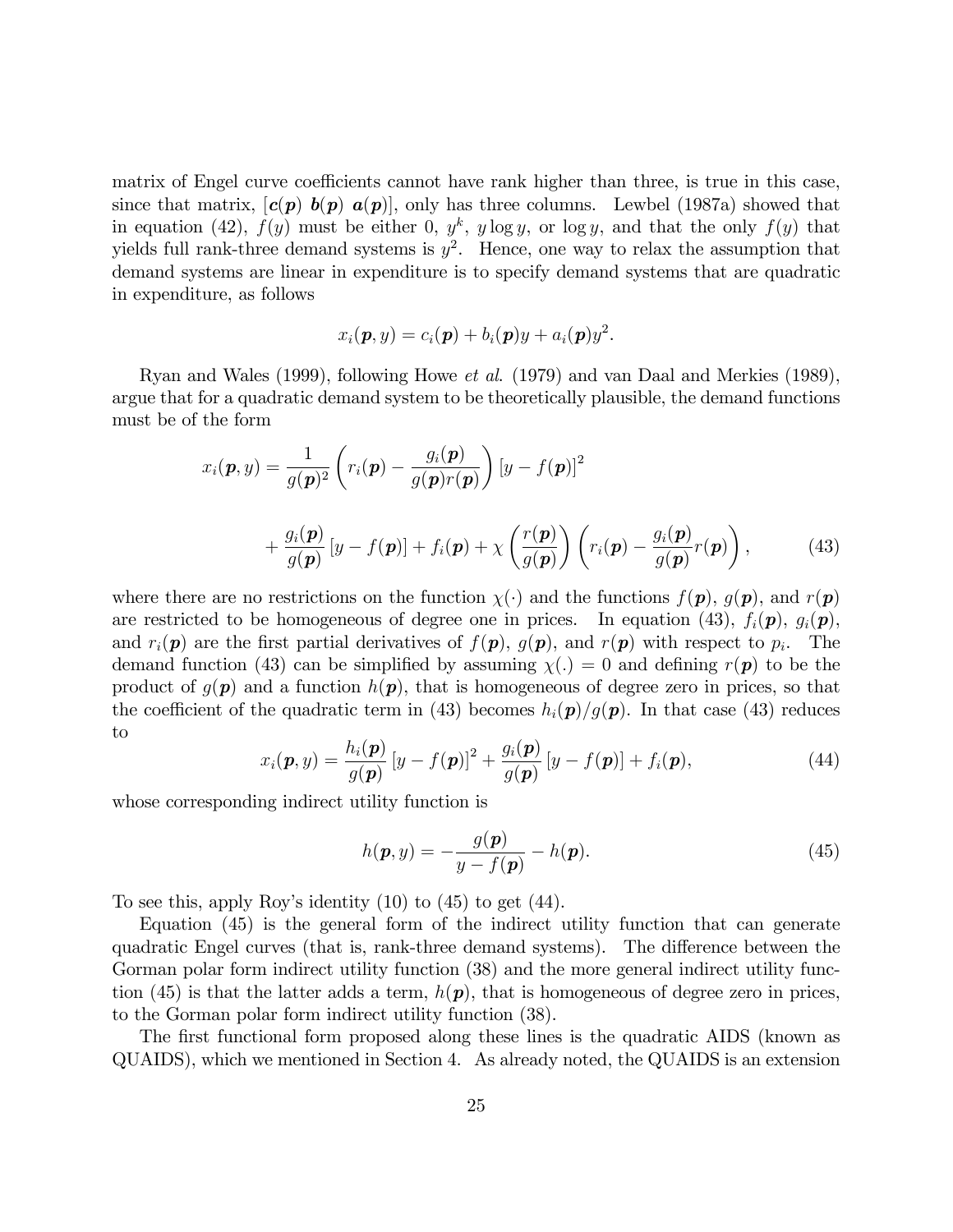of the simple AIDS, having expenditure shares linear in log income and in another smooth function of income. See Banks *et al.* (1997) for more details.

Following Banks *et al.* (1997), Ryan and Wales (1999) modified the translog  $(24)$ , GL (32), and NQ demand systems and introduced three new rank-three demand systems, having expenditure shares quadratic in expenditure. The three new demand systems are called the 'translog-quadratic expenditure system,' 'GL-quadratic expenditure system,' and 'NQquadratic expenditure system.

To demonstrate, we consider the NQ expenditure function, introduced by Diewert and Wales (1988),

$$
C(\boldsymbol{p},u) = \boldsymbol{a}'\boldsymbol{p} + \left(\boldsymbol{b}'\boldsymbol{p} + \frac{1}{2}\frac{\boldsymbol{p}'\boldsymbol{B}\boldsymbol{p}}{\boldsymbol{\alpha}'\boldsymbol{p}}\right)u,\tag{46}
$$

where the parameters of the model consist of  $a' = [a_1, \dots, a_n], b' = [b_1, \dots, b_n],$  and the elements of the  $n \times n$  symmetric  $\mathbf{B} = [\beta_{ij}]$  matrix. The nonnegative vector of predetermined parameters  $\boldsymbol{\alpha}' = (\alpha_1, \dots, \alpha_n)$  is assumed to satisfy

$$
\alpha' p^* = 1, \qquad \alpha_j \ge 0 \text{ for } j = 1, \dots, n,
$$
\n
$$
(47)
$$

where  $p_j^*$  is the jth element of the reference vector. Moreover, the following restrictions are also imposed

$$
\sum_{j=1}^{n} a_j p_j^* = 0; \tag{48}
$$

$$
\sum_{j=1}^{n} \beta_{ij} p_j^* = 0, \qquad i = 1, \dots, n. \tag{49}
$$

Hence, there are  $n(n+5)/2$  parameters in (46), but the imposition of the above restrictions reduces the number of parameters to  $(n^2+3n-2)/2$ . The NQ expenditure function defined by (46)-(49) is a Gorman polar form, and the preferences that are dual to it are quasihomothetic.

Applying Shephard's lemma (15) to (46) yields the share equations of the NQ expenditure system (for  $i = 1, \dots, n$ )

$$
s_i = a_i v_i + \frac{\left(1 - \alpha' \boldsymbol{v}\right) \left(b_i + (\alpha' \boldsymbol{v})^{-1} \boldsymbol{B} \boldsymbol{v} - \frac{1}{2} (\alpha' \boldsymbol{v})^{-2} \boldsymbol{v}' \boldsymbol{B} \boldsymbol{v} \alpha\right) v_i}{\boldsymbol{b}' \boldsymbol{v} + \frac{1}{2} (\alpha' \boldsymbol{v})^{-1} \boldsymbol{v}' \boldsymbol{B} \boldsymbol{v}}.
$$
(50)

Since the share equations in (50) are homogeneous of degree zero in the parameters, Diewert and Wales (1988) impose the normalization  $\sum_{j=1}^{n} b_j = 1$ . Also, regarding the curvature properties of the NQ expenditure function, it is locally flexible in the class of expenditure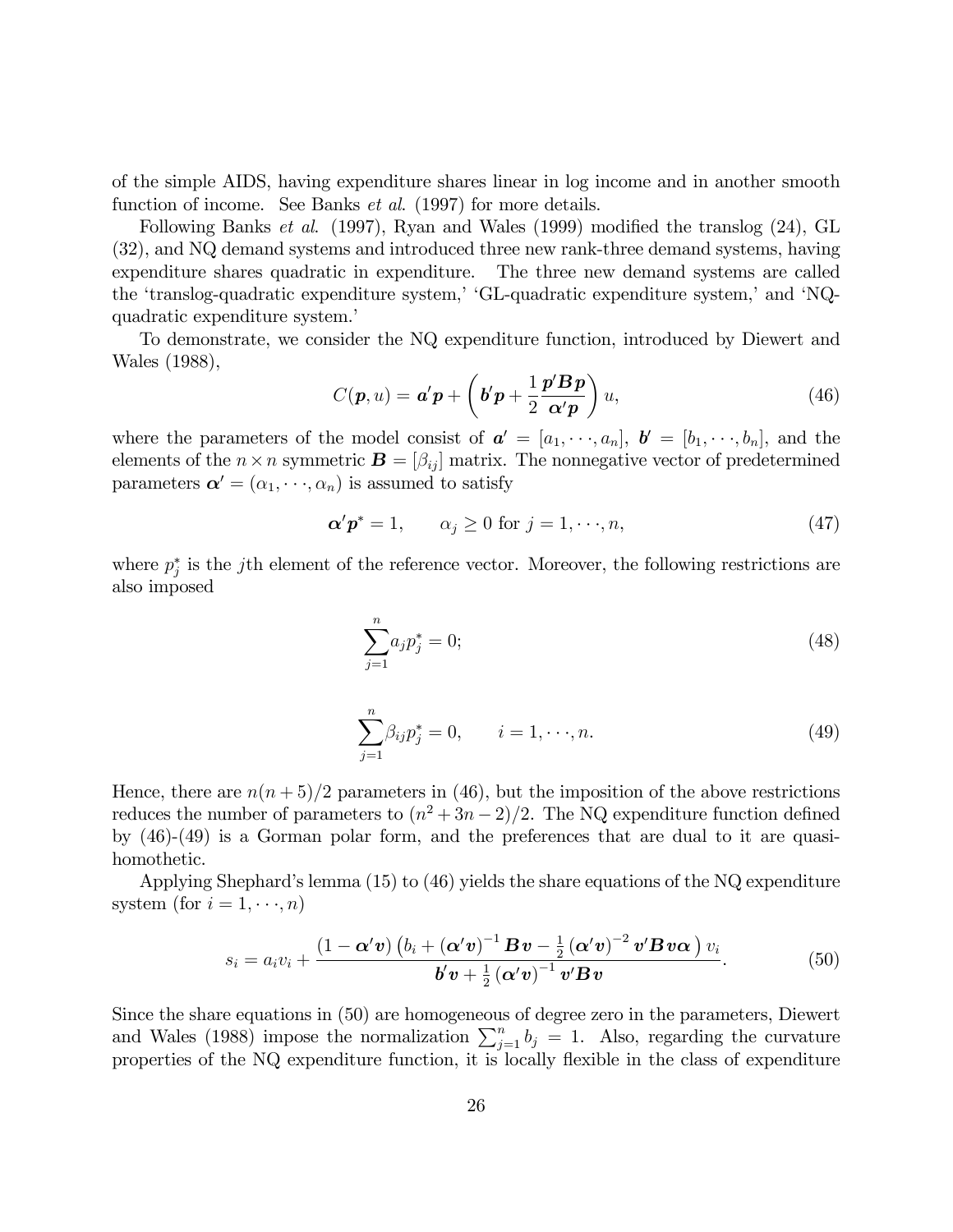functions satisfying local money-metric scaling, and it retains this flexibility when concavity needs to be imposed. See Diewert and Wales (1988) for more details.

In developing the NQ-QES, Ryan and Wales (1999) choose the  $f(\mathbf{p})$ ,  $g(\mathbf{p})$ , and  $h(\mathbf{p})$ functions in (45) as follows

$$
f(\mathbf{p}) = \sum_{k=1}^{n} p_k d_k; \tag{51}
$$

$$
g(\mathbf{p}) = \sum_{k=1}^{n} p_k b_k + \frac{1}{2} \left( \frac{\sum_{k=1}^{n} \sum_{j=1}^{n} \mathbf{B}_{kj} p_k p_j}{\sum_{k=1}^{n} \alpha_k p_k} \right);
$$
 (52)

$$
h(\mathbf{p}) = \sum_{k=1}^{n} \alpha_k \log p_k, \qquad \sum_{k=1}^{n} \alpha_k = 0.
$$
 (53)

Substituting  $(51)-(53)$  in  $(45)$  and applying Roy's identity  $(10)$  to  $(45)$  yields the demand system (for  $i = 1, \dots, n$ )

$$
x_i(\boldsymbol{p}, y) = \frac{\alpha_i}{p_i g(\boldsymbol{p})} \left( y - \sum_{k=1}^n p_k d_k \right)^2
$$
  
+ 
$$
\left[ b_i + \sum_{k=1}^n \mathbf{B}_{ik} p_k \middle/ \left( \sum_{k=1}^n \alpha_k p_k \right) - \frac{1}{2} \alpha_i \sum_{k=1}^n \sum_{j=1}^n \mathbf{B}_{kj} p_k p_j \middle/ \left( \sum_{k=1}^n \alpha_k p_k \right)^2 \right]
$$
  
 
$$
\times \left( y - \sum_{k=1}^n p_k d_k \right) + d_i,
$$

where  $a_k$ ,  $b_k$ ,  $d_k$ , and  $\mathbf{B}_{kj}$  are unknown parameters, and the  $a_k > 0$  are predetermined parameters,  $k, j = 1, \dots, n$ . The  $\mathbf{B} \equiv [\beta_{ij}]$  matrix also satisfies the following two restrictions, as in the common NQ model,

$$
\beta_{ij} = \beta_{ji}, \qquad \text{for all } i, j;
$$

$$
\boldsymbol{B}\boldsymbol{p}^* = \boldsymbol{0}, \quad \text{for some } \boldsymbol{p}^* > \boldsymbol{0}.
$$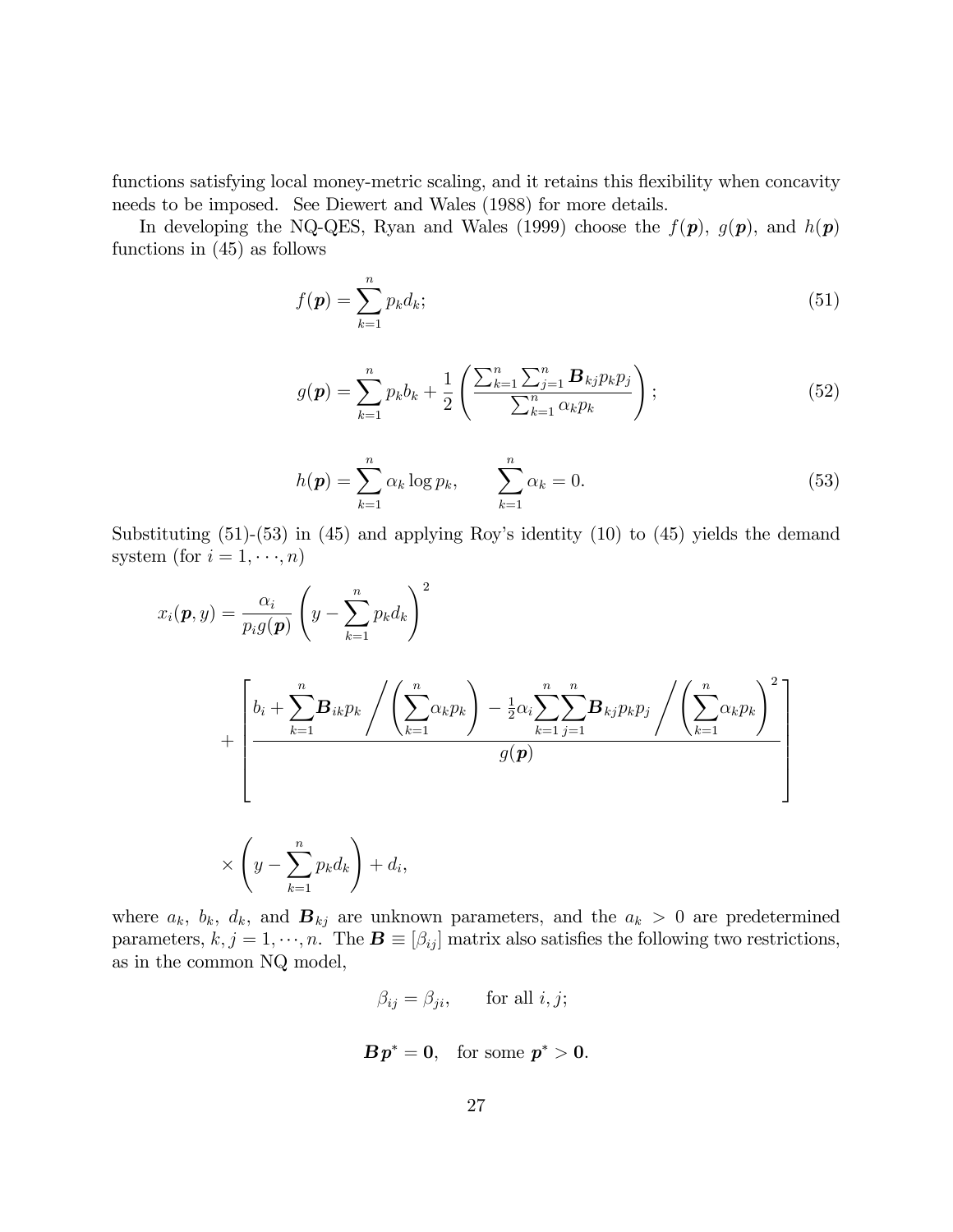The development of the GL-QES and TL-QES follows a similar pattern. See Ryan and Wales (1999) for more details.

The QUAIDS, translog-quadratic expenditure system, GL-quadratic expenditure system, and NQ-quadratic expenditure system are locally flexible in the Diewert sense and also are rank-three demand systems, thereby allowing more flexibility in modelling income distribution than the AIDS, translog, GL, and NQ models.

#### 5.2.5 Fractional Demand Systems

Lewbel (1987b) has studied demand systems of the 'fractional' form

$$
x_i(\mathbf{p}, y) = \frac{c_i(\mathbf{p})f(y) + b_i(\mathbf{p})g(y)}{c(\mathbf{p})F(y) + b(\mathbf{p})G(y)},
$$
\n(54)

where  $f(y)$ ,  $g(y)$ ,  $F(y)$ , and  $G(y)$  are differentiable functions of income and  $c_i(\mathbf{p})$ ,  $b_i(\mathbf{p})$ ,  $c(\mathbf{p})$ , and  $b(\mathbf{p})$  are differentiable functions of prices only. He shows that the budget shares of fractional demand systems can always be written as

$$
s_i(\boldsymbol{p}, y) = \frac{c_i(\boldsymbol{p}) + b_i(\boldsymbol{p})f(y)}{1 + b(\boldsymbol{p})f(y)},
$$
\n(55)

where  $f(y)$  must be either 0,  $\log y$ ,  $y^k$ , or  $\tan(k \log y)$  for  $k \neq 0$ . As can be seen, fractional demands are proportional to two-term demands. Moreover, if  $f(y) = 0$  in equation (55), homothetic demands obtain and if  $b(p) = 0$ , Gorman polar form demands obtain, either PIGL demands or PIGLOG demands, corresponding to  $f(y) = y^k$  or  $f(y) = \log y$ , respectively. For  $f(y) = y^2$  equation (55) reduces to what Lewbel (1987b) refers to as 'EXP' demands; the minflex Laurent demand system that we mentioned in Section 4 is a member of the EXP class of demand systems.

As Lewbel (1987b) puts it, fractional demand systems provide a parsimonious way of increasing the range of income response patterns. In fact, an advantage of fractional demands (54) over three-term demands (42) is that they require the estimation of only one more function of prices,  $b(p)$ , than two-term demands (39), whereas three-term demands require the estimation of one more function of income,  $f(y)$ , and  $n-1$  functions of prices,  $a_i(p)$ , than two-term demands.

For analyses involving substantial variation in income levels across individuals, increased flexibility in global Engel curve shapes is required and fractional demand systems in the form of equation (55) are likely to be superior to two-term demand systems (such as homothetic, PIGL, and PIGLOG systems) and three-term demand systems (such as the quadratic AIDS, GL-QES, TL-QES, and NQ-QES). Moreover, as already noted, fractional demand systems, like the minflex Laurent, have larger regularity regions than two- and three-term demand systems.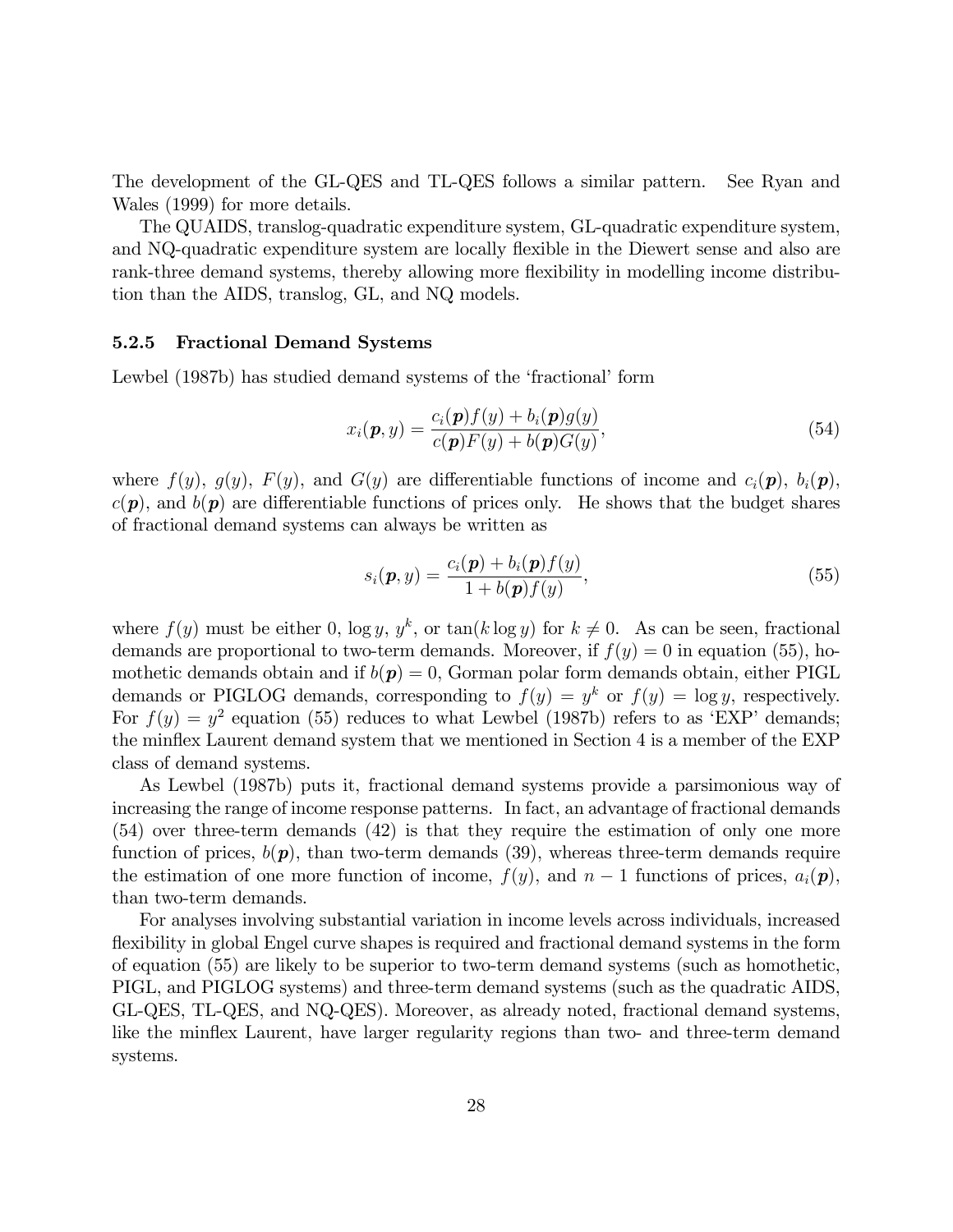# 6 Estimation Issues

In order to estimate share equation systems, such as  $(26)$ ,  $(28)$ ,  $(30)$ ,  $(31)$ ,  $(33)$ ,  $(34)$ , and (50), a stochastic version must be speciÖed. Demand systems are usually estimated in budget share closed form, in order to minimize heteroskedasticity problems, with only exogenous variables appearing on the right-hand side. It often is assumed that the observed share in the ith equation deviates from the true share by an additive disturbance term  $u_i$ . Furthermore, it is usually assumed that  $u \sim N(0, \Omega \otimes I_T)$ , where 0 is a null vector,  $\Omega$  is the  $n \times n$  symmetric positive definite error covariance matrix,  $\bf{I}$  is the identity matrix, and  $\otimes$  is the Kronecker product.

With the addition of additive errors, the share equation system can be written in matrix form as

$$
\boldsymbol{s}_t = \boldsymbol{g}(\boldsymbol{v}_t, \vartheta) + \boldsymbol{u}_t,\tag{56}
$$

where  $\boldsymbol{s} = (s_1, \dots, s_n)'$ ,  $\boldsymbol{g}(\boldsymbol{v}, \vartheta) = (\boldsymbol{g}_1(\boldsymbol{v}, \vartheta), \dots, \boldsymbol{g}_n(\boldsymbol{v}, \vartheta))'$ ,  $\vartheta$  is the parameter vector to be estimated, and  $g_i(v, \vartheta)$  is given by the right-hand side of systems, such as (26), (28), (30), (31), (33), (34), and (50).

The assumption made about  $u_t$  in (56) permits correlation among the disturbances at time t, but rules out the possibility of autocorrelated disturbances. This assumption and the fact that the shares satisfy an adding up condition imply that the errors across all equations are linearly related and that the error covariance matrix is singular. Barten (1969) has shown that this problem can be handled by arbitrarily deleting any equation from the system. When the errors are homoskedastic and non-autocorrelated, the resulting estimates are invariant to the equation deleted, and the parameter estimates of the deleted equation can be recovered from the restrictions imposed.

Equation (56) can be estimated using different methods, including maximum likelihood and Bayesian methodology, as recently discussed by Barnett and Serletis (2008). In the case, for example, of maximum likelihood estimation, if the disturbances in (56) are multivariate normally distributed, then maximum likelihood estimation of (56) is equivalent to maximizing the log likelihood function for a sample of T observations,

$$
\log L(\mathbf{s}|\boldsymbol{\theta}) = -\frac{MT}{2}\ln(2\pi) - \frac{T}{2}\ln|\Omega| - \frac{1}{2}\sum_{i=1}^{T}\mathbf{u}_t'\Omega^{-1}\mathbf{u}_t,
$$

where  $\boldsymbol{\theta} = (\vartheta, \boldsymbol{\Omega}).$ In the relevant class of ("seemingly unrelated regression") models, maximization of  $\log L(s|\theta)$  is equivalent to minimization of  $|\Omega|$ , as shown by Barnett (1976), who provided the relevant asymptotics for the maximum likelihood estimator within the relevant class of nonlinear systems under the customary assumptions. See Barnett and Serletis (2008) for more details regarding estimation issues and a number of under-researched complications in this area.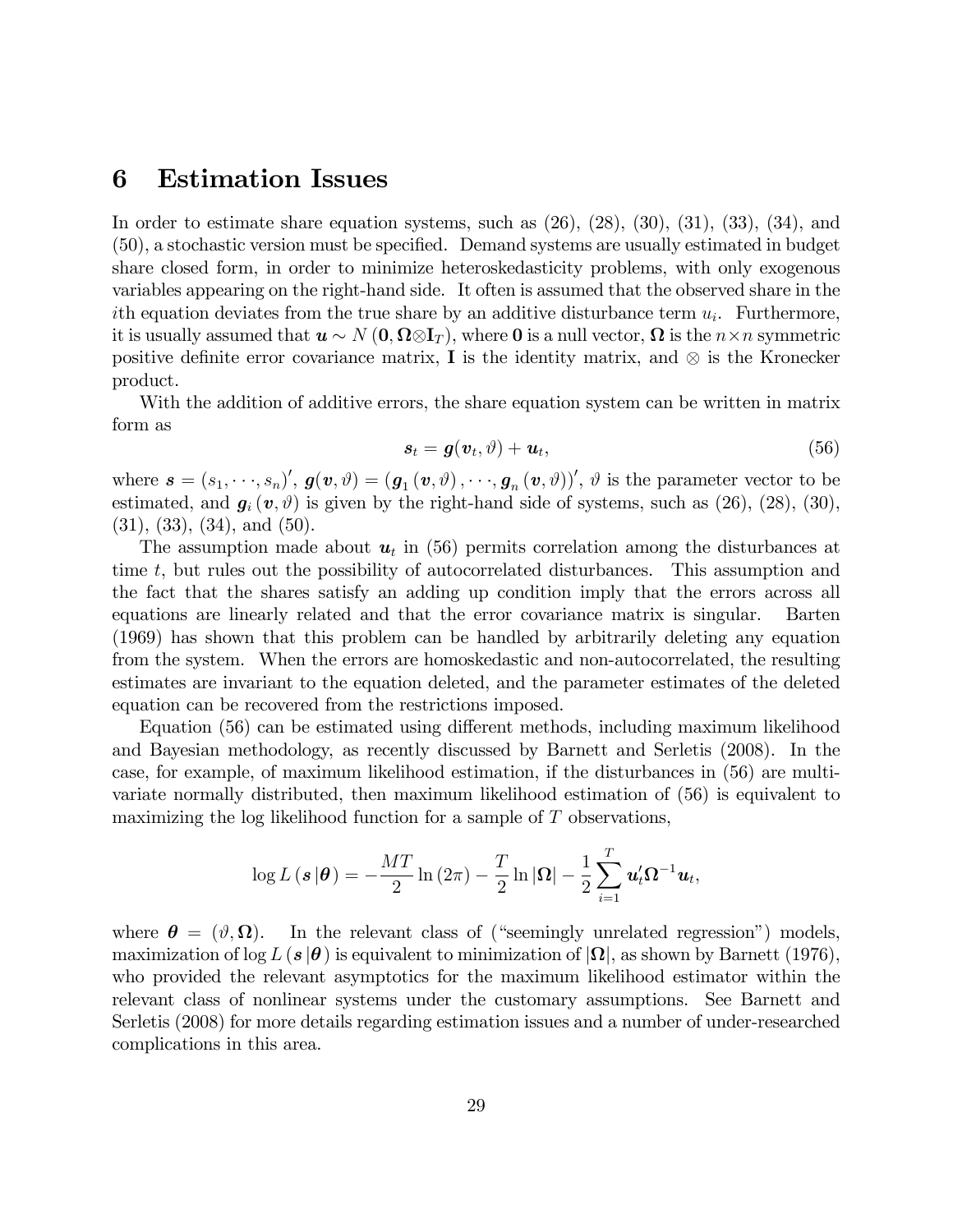## 6.1 Theoretical Regularity

The usefulness of flexible functional forms depends on whether they satisfy the theoretical regularity conditions of positivity, monotonicity, and curvature, and in the empirical demand systems literature there often has been a tendency to ignore theoretical regularity or not to report the results of full regularity checks. In fact, as Barnett (2002, p. 199) observed in his Journal of Econometrics Fellow's opinion article: "without satisfaction of both curvature and monotonicity, the second-order conditions for optimizing behavior fail, and duality theory fails. The resulting first-order conditions, demand functions, and supply functions become invalid."

Once a demand system is estimated, the regularity conditions can be checked as follows:

- Positivity is checked by direct computation of the estimated indirect utility function  $h(\mathbf{v})$ . It is satisfied if  $h(\mathbf{v}) > 0$ , for all t.
- Monotonicity is checked by direct computation of the values of the first gradient vector of the estimated indirect utility function. Monotonicity is satisfied if  $\nabla h(\mathbf{v}) < 0$ , where  $\nabla \widehat{h}(\boldsymbol{v}) = \partial \widehat{h}(\boldsymbol{v})/\partial \boldsymbol{v}.$
- Curvature requires that the Slutsky matrix be negative semidefinite and can be checked by performing a Cholesky factorization of that matrix. The Cholesky values must be nonpositive, since a matrix is negative semidefinite, if its Cholesky factors are nonpositive. See Lau (1978, Theorem 3.2). Curvature alternatively can be checked by examining the Allen elasticities of substitution matrix, if the monotonicity condition holds. This matrix must be negative semidefinite.

If regularity is not attained, some models can be estimated by imposing regularity, thereby treating the curvature and monotonicity properties as maintained hypotheses. In the case of the locally áexible functional forms, for example, curvature can be imposed using the procedure suggested by Ryan and Wales (1998). But simultaneous imposition of monotonicity on these models, as required for regularity, can seriously damage flexibility. In the context of the globally flexible functional forms (Fourier and AIM) curvature, and monotonicity can be imposed using the procedures suggested by Gallant and Golub (1984). For a discussion of these methods for imposing theoretical regularity on locally and globally flexible functional forms, see Serletis and Shahmoradi (2005, 2007) and Barnett and Serletis (2008).

## 6.2 Elasticity Calculations

As we noted earlier, a system of budget share equations, such as (56), provides a complete characterization of consumer preferences over goods and can be used to estimate the income elasticities, the own- and cross-price elasticities, as well as the elasticities of substitution.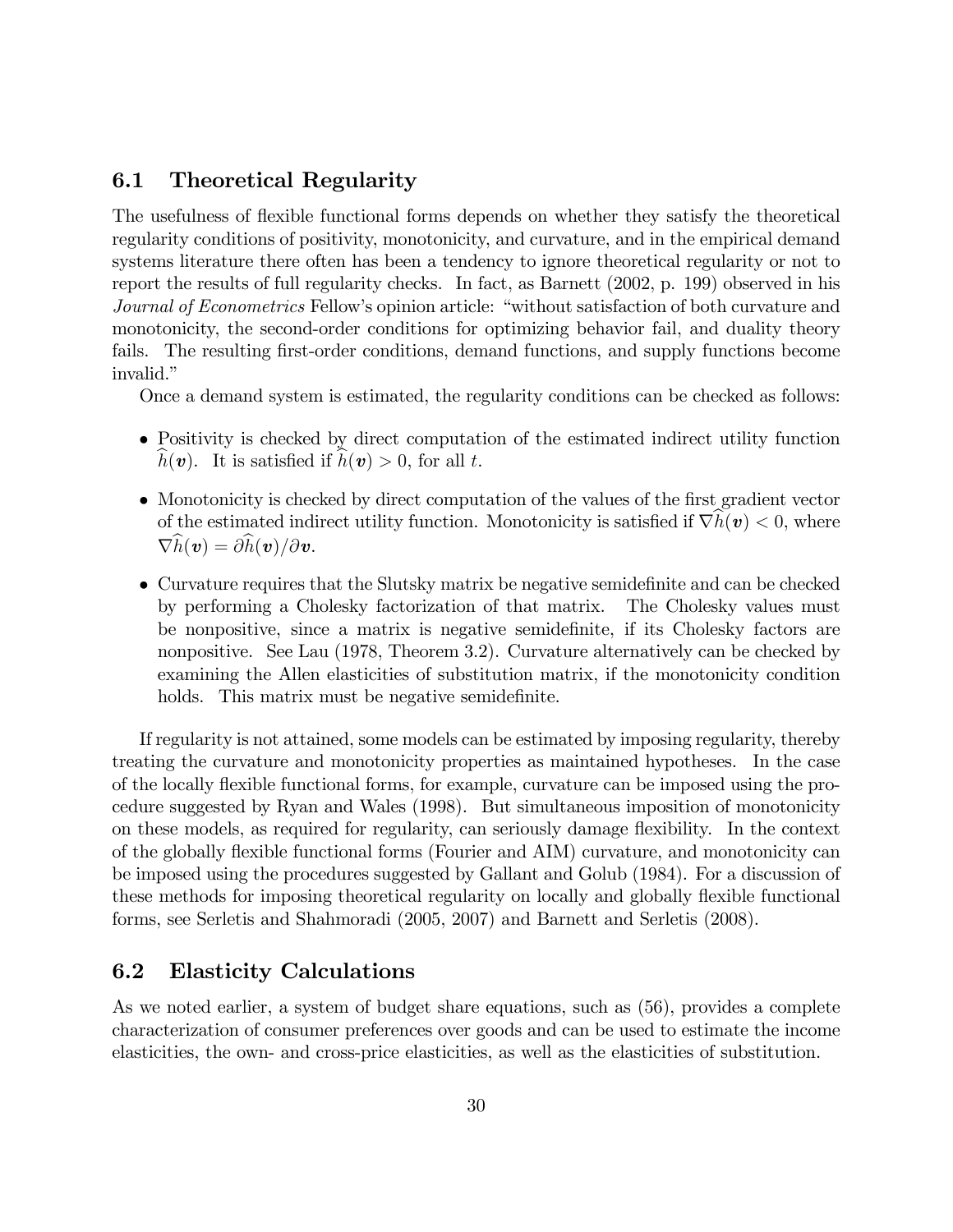In particular, the elasticities can be calculated directly from the estimated budget share equations, rearranged in the form

$$
x_i = \frac{s_i y}{p_i}, \quad i = 1, \dots, n.
$$

For example, the uncompensated (Cournot) price elasticities,  $\eta_{ij}(\mathbf{p}, y)$ , can be calculated as

$$
\eta_{ij}(\boldsymbol{v})=\frac{\partial s_i}{\partial v_j}\frac{v_j}{s_i}-\delta_{ij},\quad i,j=1,\cdot\cdot\cdot,n,
$$

where  $\delta_{ij} = 1$  for  $i = j$  and 0 otherwise. The income elasticities,  $\eta_{ij}(\mathbf{p}, y)$ , can be calculated as

$$
\eta_{iy}(\boldsymbol{v})=-\sum_{j=1}^n\eta_{ij}(\boldsymbol{v}),\quad i=1,\cdot\cdot\cdot,n.
$$

The Allen, Morishima, and Mundlak elasticities of substitution can then be calculated using equations  $(16)$ ,  $(17)$ , and  $(18)$ , respectively.

# 7 Conclusion

We have provided a glimpse of one of the most interesting and rapidly expanding areas of current research  $-$  the measurement of consumer preferences and the estimation of demand systems. But as we noted in the introduction, we only dealt with consumer choice in a static framework.

The static neoclassical model of consumer choice can be extended to accommodate taste change, the introduction of new goods, and changes in the characteristics of the available goods.<sup>3</sup> One of these (widely used) extensions is the theory of household production, which integrates consumer choice theory with the theory of the firm. See Becker (1965), Lancaster (1966), and Barnett (1977). Finally, merging household production theory with the theory of intertemporal consumer choice gives rise to dynamic household production theory. These and other important extensions of the static neoclassical theory of consumer choice are well beyond the objectives of this chapter. See LaFrance (2001) for a summary of the current status of household production theory, dynamic household production theory, and the microeconomic theory of consumer choice in an intertemporal framework.

<sup>3</sup>Changing tastes has become the subject of much research, but usually only through the habit formation mechanism. More general explorations of time varying tastes have been rare, with a notable exception being Basmann, Molina, and Slottje (1983).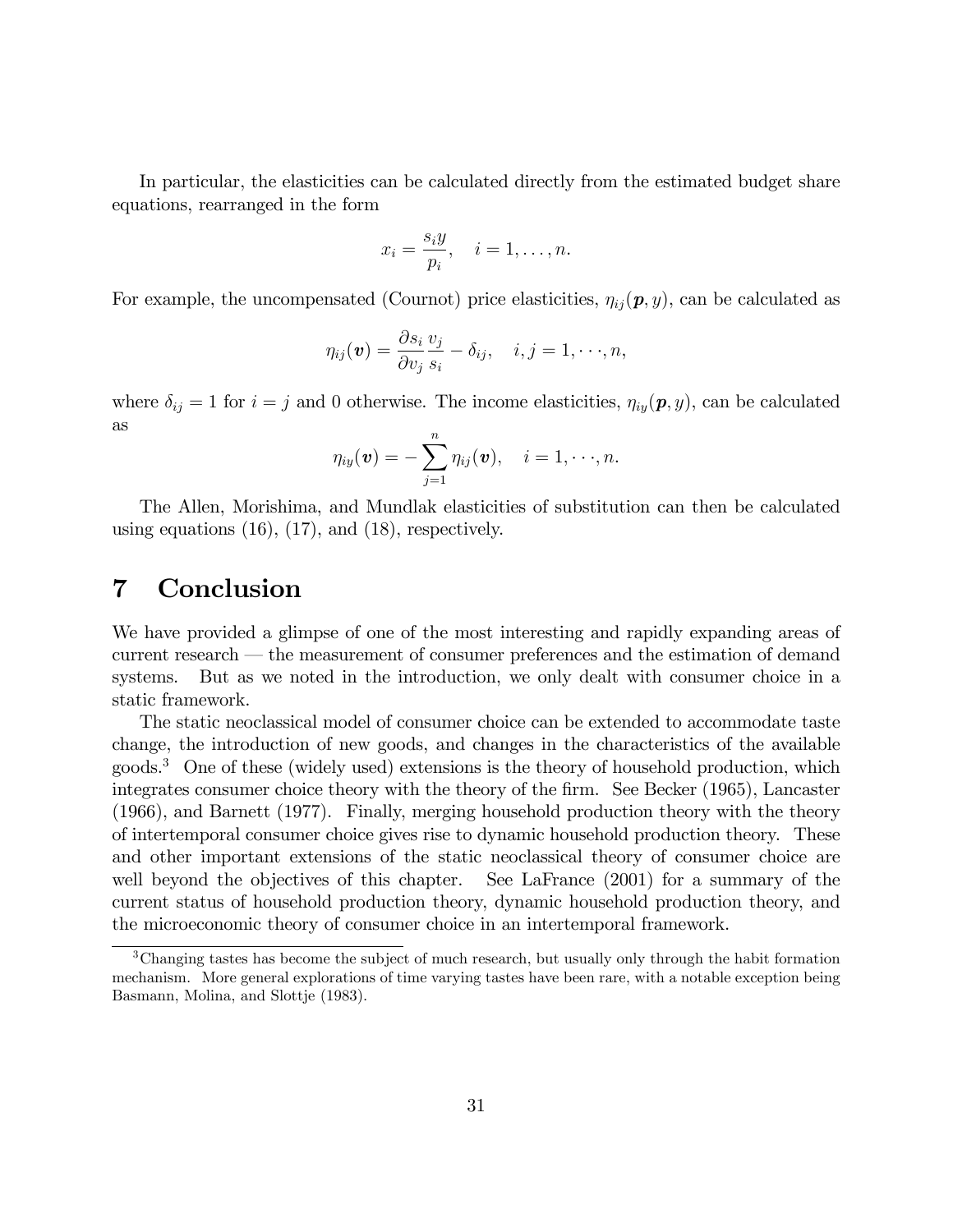# References

- [1] Allen, R.G.D., 1938, Mathematical analysis for economists. Macmillan, London.
- [2] Banks, J., R. Blundell, and A. Lewbel, 1997, Quadratic Engel curves and consumer demand. Review of Economics and Statistics 79, 527-539.
- [3] Barnett, W.A., 1976, Maximum likelihood and iterated Aitken estimation of nonlinear systems of equations. Journal of the American Statistical Association 71, 354-360. Reprinted in Barnett, W.A. and J. Binner, (Eds.), Functional structure and approximation in econometrics, Elsevier, Amsterdam, 2004.
- [4] Barnett, W.A., 1977, Pollak and Wachter on the household production function approach. Journal of Political Economy 85, 1073-1082. Reprinted in Barnett, W.A. and J. Binner, (Eds.), Functional structure and approximation in econometrics, Elsevier, Amsterdam, 2004.
- [5] Barnett, W.A., 1978, Theoretical foundations for the Rotterdam model. Review of Economic Studies 46, 109-130. Reprinted in Barnett, W.A. and J. Binner, (Eds.), Functional structure and approximation in econometrics, Elsevier, Amsterdam, 2004.
- [6] Barnett, W.A., 1983a, Definitions of second-order approximation and of flexible functional form. Economics Letters 12, 31-35. Reprinted in Barnett, W.A. and J. Binner, (Eds.), Functional structure and approximation in econometrics, Elsevier, Amsterdam, 2004.
- [7] Barnett, W.A., 1983b, New indices of money supply and the áexible Laurent demand system. Journal of Business and Economic Statistics 1, 7-23. Reprinted in Barnett, W.A. and J. Binner, (Eds.), Functional structure and approximation in econometrics, Elsevier, Amsterdam, 2004.
- [8] Barnett, W.A., 1985, The minflex Laurent translog flexible functional form. Journal of Econometrics 30, 33-44. Reprinted in Barnett, W.A. and J. Binner, (Eds.), Functional structure and approximation in econometrics, Elsevier, Amsterdam, 2004.
- [9] Barnett, W.A., 2002, Tastes and technology: Curvature is not sufficient for regularity. Journal of Econometrics 108, 199-202. Reprinted in Barnett, W.A. and J. Binner, (Eds.), Functional structure and approximation in econometrics, Elsevier, Amsterdam, 2004.
- [10] Barnett, W.A. and A. Jonas, 1983, The Müntz-Szatz demand system: An application of a globally well behaved series expansion. Economics Letters 11, 337-342. Reprinted in Barnett, W.A. and J. Binner, (Eds.), Functional structure and approximation in econometrics, Elsevier, Amsterdam, 2004.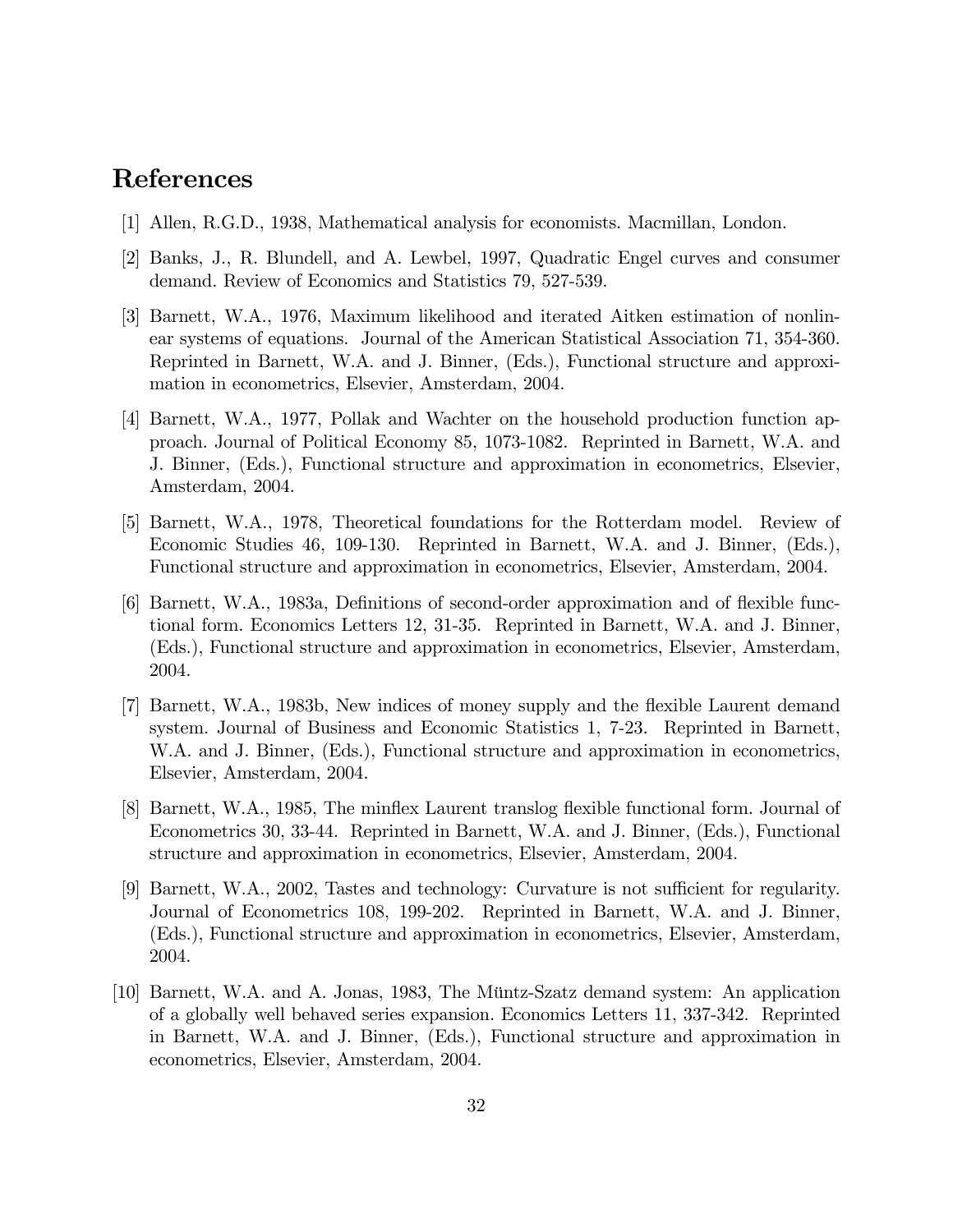- [11] Barnett, W.A. and Y.W. Lee, 1985, The global properties of the minflex Laurent, generalized Leontief, and translog áexible functional forms. Econometrica 53, 1421-1437. Reprinted in Barnett, W.A. and J. Binner, (Eds.), Functional structure and approximation in econometrics, Elsevier, Amsterdam, 2004.
- [12] Barnett, W.A. and O. Seck, 2008, Rotterdam model versus Almost Ideal Demand System: Will the best specification please stand up? Journal of Applied Econometrics 23, 795-824.
- [13] Barnett, W.A. and A. Serletis, 2008, Consumer preferences and demand systems. Journal of Econometrics 147, 210-224.
- [14] Barnett, W.A. and A. Serletis, this book, The differential approach to demand analysis and the Rotterdam model, in: Daniel Slottje (ed.), Quantifying Consumer Preferences: Estimating Demand Systems. Contributions to Economic Analysis. Emerald Press, Bingley, UK.
- [15] Barnett, W.A. and P. Yue, 1988, Seminonparametric estimation of the Asymptotically Ideal Model: The AIM demand system, in: G.F. Rhodes and T.B. Fomby, (Eds.), Nonparametric and robust inference: Advances in econometrics, Vol. 7. JAI Press, Greenwich CT. Reprinted in Barnett, W.A. and J. Binner, (Eds.), Functional structure and approximation in econometrics, Elsevier, Amsterdam, 2004.
- [16] Barnett, W.A., Y.W. Lee, and M.D. Wolfe, 1985, The three-dimensional global properties of the minflex Laurent, generalized Leontief, and translog flexible functional forms. Journal of Econometrics 30, 3-31. Reprinted in Barnett, W.A. and J. Binner, (Eds.), Functional structure and approximation in econometrics, Elsevier, Amsterdam, 2004.
- [17] Barnett, W.A., Y.W. Lee, and M.D. Wolfe, 1987, The global properties of the two minflex Laurent flexible functional forms. Journal of Econometrics 36, 281-298. Reprinted in Barnett, W.A. and J. Binner, (Eds.), Functional structure and approximation in econometrics, Elsevier, Amsterdam, 2004.
- [18] Barten, A.P., 1966, Theorie en empirie van een volledig stelsel van vraagvergelijkingen (Theory and empirics of a complete system of demand equations). Doctoral dissertation (Netherlands School of Economics, Rotterdam).
- [19] Barten, A.P., 1969, Maximum likelihood estimation of a complete system of demand equations. European Economic Review 1, 7-73.
- [20] Basmann, R.L., D.J. Molina, and D.J. Slottje, 1983, Budget constraint prices as preference changing parameters of generalized Fechner-Thurstone direct utility functions. American Economic Review 73, 411-413.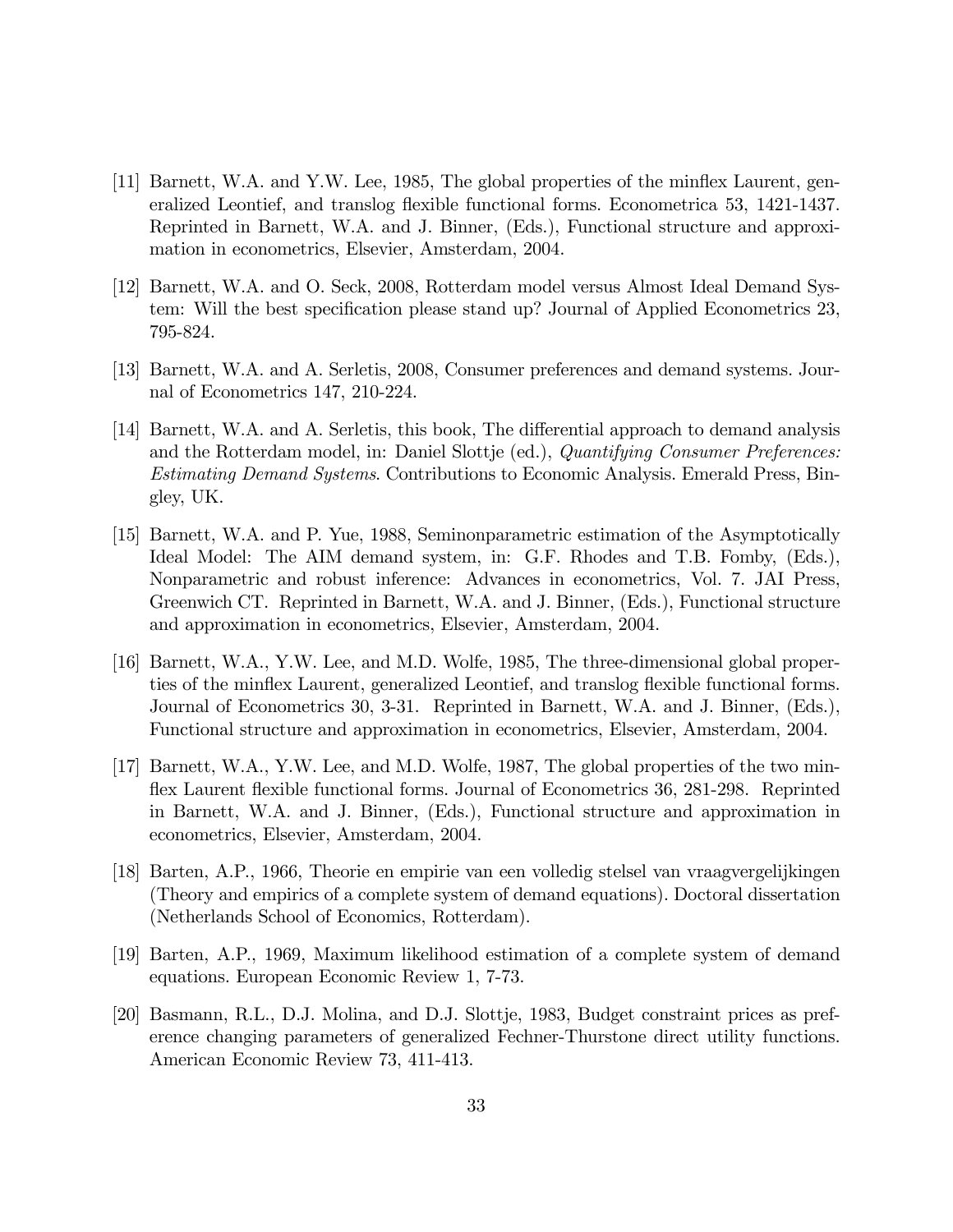- [21] Becker, G.S., 1965, A theory of the allocation of time. Economic Journal 75, 493-517.
- [22] Blackorby, C. and R.R. Russell, 1989, Will the real elasticity of substitution please stand up? American Economic Review 79, 882-888.
- [23] Blundell, R., 1988, Consumer behaviour: Theory and empirical evidence  $\overline{A}$  survey. Economic Journal 98, 16-65.
- [24] Brown, J.A.C. and A.S. Deaton, 1972, Models of consumer behaviour: A survey. Economic Journal 82, 1145-236.
- [25] Caves, D.W. and L.R. Christensen, 1980, Global properties of flexible functional forms. American Economic Review 70, 422-432.
- [26] Christensen, L.R., D.W. Jorgenson, and L.J. Lau, 1975, Transcendental logarithmic utility functions. American Economic Review 65, 367-383.
- [27] Cooper, R.J. and K.R. McLaren, 1996, A system of demand equations satisfying effectively global regularity conditions. Review of Economics and Statistics 78, 359-364.
- [28] Davis, G.C. and J. Gauger. "Measuring Substitution in Monetary Asset Demand Systems.î Journal of Business and Economic Statistics 14 (1996), 203-208.
- [29] Deaton, A.S. and J.N. Muellbauer, 1980, An almost ideal demand system. American Economic Review 70, 312-326.
- [30] Diewert, W.E., 1971, An Application of the Shephard duality theorem: a generalized Leontief production function. Journal of Political Economy 79, 481-507.
- [31] Diewert, W.E., 1973, Functional forms for profit and transformation functions. Journal of Economic Theory 6, 284-316.
- [32] Diewert, W.E., 1974, Applications of duality theory, in: M. Intriligator and D. Kendrick, (Eds.), Frontiers in quantitative economics, Vol. 2. North-Holland, Amsterdam.
- [33] Diewert, W.E. and T.J. Wales, 1988, Normalized quadratic systems of consumer demand functions. Journal of Business and Economic Statistics 6, 303-312.
- [34] Gallant, A.R., 1981, On the bias of flexible functional forms and an essentially unbiased form: The Fourier functional form. Journal of Econometrics 15, 211-245.
- [35] Gallant, A.R. and G.H. Golub, 1984, Imposing curvature restrictions on flexible functional forms. Journal of Econometrics 26, 295-321.
- [36] Gorman, W.M., 1961, On a class of preference fields. Metroeconomica 13, 53-56.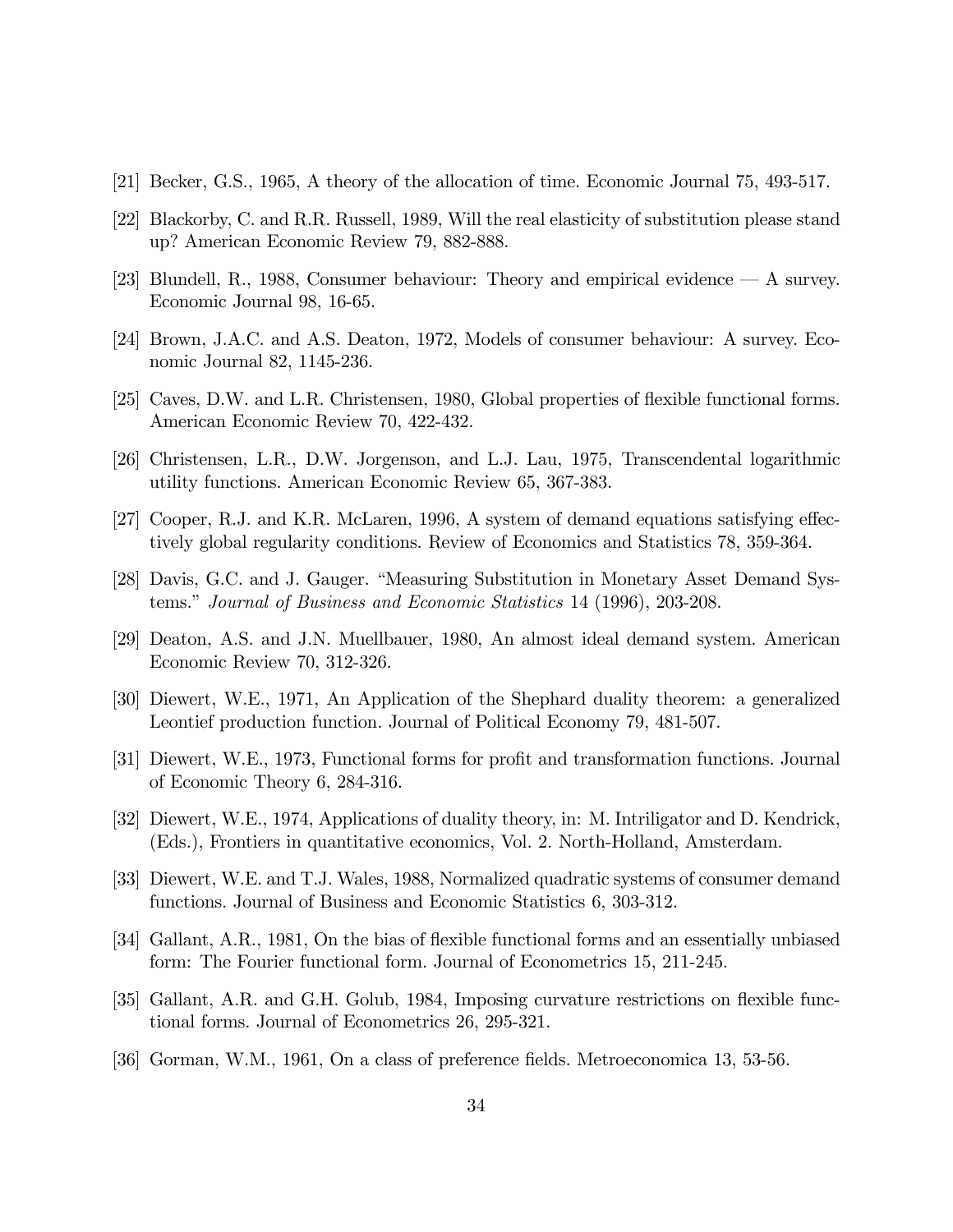- [37] Gorman, W.M., 1981, Some Engel curves, in: A.S. Deaton, (Ed.), Essays in the theory and measurement of consumer behaviour: In honour of Sir Richard Stone. Cambridge University Press, Cambridge.
- [38] Guilkey, D.K. and C.A.K. Lovell, 1980, On the flexibility of the translog approximation. International Economic Review 21, 137-147.
- [39] Hicks, J.R., 1936, A Revision of demand theory. Oxford University Press, Oxford.
- [40] Hildenbrand, W., 1994, Market demand. Princeton University Press, Princeton.
- [41] Howe, H., R.A. Pollak, and T.J. Wales, 1979, Theory and time series estimation of the quadratic expenditure system. Econometrica 47, 1231–1247.
- [42] Hurwicz, L. and H. Uzawa, 1971, On the integrability of demand functions, in: J. Chipman, L. Hurwicz, M. Richter, and H. Sonnenschein, (Eds.), Preferences, utility, and demand. Harcourt, Brace, Jovanovich, New York.
- [43] Kirman, A.P., 1992, Whom or what does the representative individual represent? Journal of Economic Perspectives 6, 117-136.
- [44] LaFrance, J.T., 2001, Duality for the household: Theory and applications, in: B. Gardner and G. Rausser, (Eds.), Handbook of Agricultural Economics. Elsevier, New York.
- [45] Lancaster, K.J., 1966, A new approach to consumer theory. Journal of Political Economy 74, 132-157.
- [46] Lau, L.J., 1974, Applications of duality theory: A comment, in: M. Intriligator and D. Kendrick, (Eds.), Frontiers of quantitative economics, Vol. 2. North Holland, Amsterdam.
- [47] Lau, L.J., 1978, Testing and imposing monotonicity, convexity, and quasi-convexity constraints, in: M. Fuss and D. McFadden, (Eds.), Production economics: A dual approach to theory and applications, Vol. 1. North Holland, Amsterdam.
- [48] Lewbel, A., 1987a, Characterizing some Gorman Engel curves. Econometrica 55, 1451- 1459.
- [49] Lewbel, A., 1987b, Fractional demand systems. Journal of Econometrics 36, 311-337.
- [50] Lewbel, A., 1991, The rank of demand systems: Theory and nonparametric estimation. Econometrica 59, 711-730.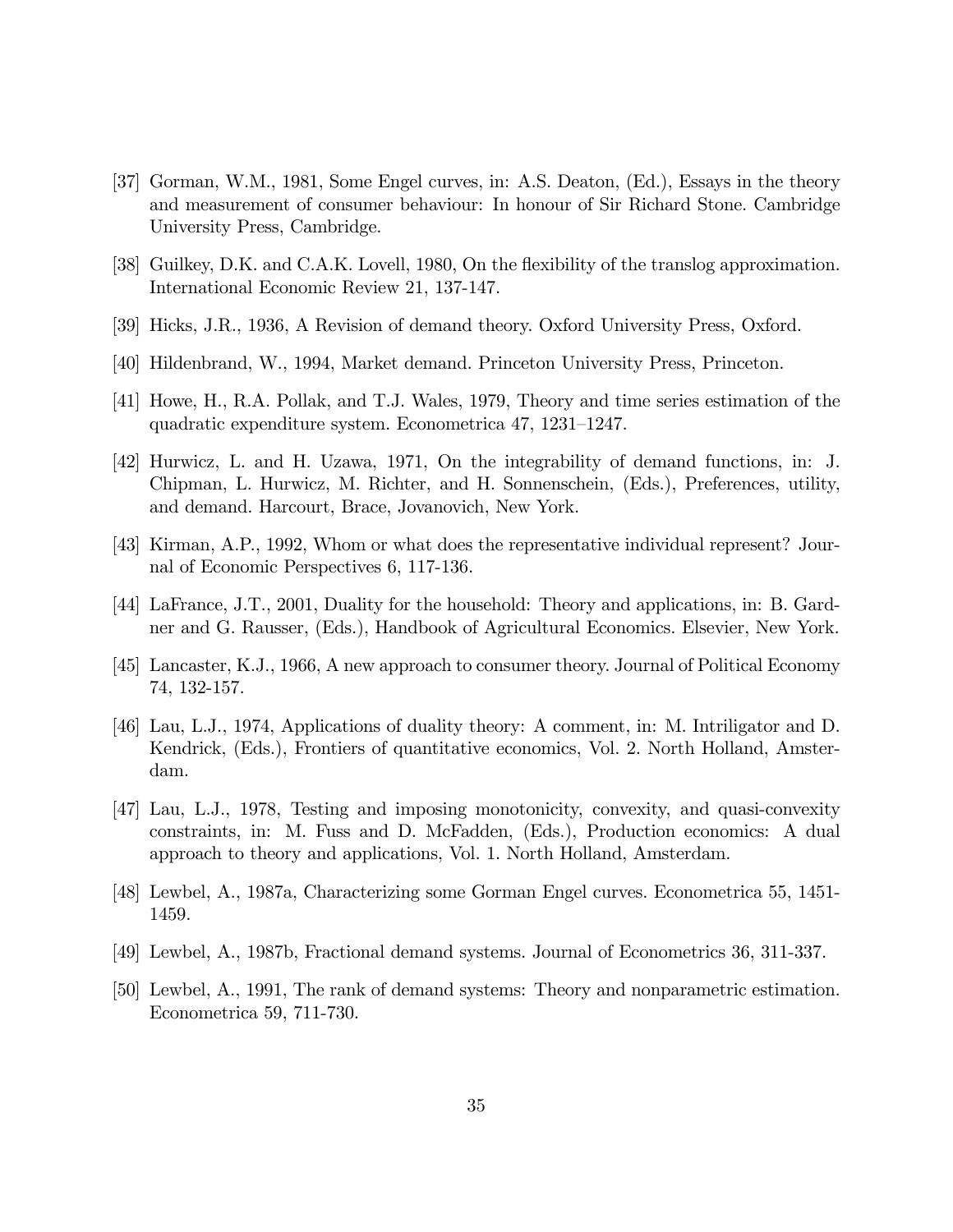- [51] Lewbel, A., 1997, Consumer demand systems and household equivalence scales, in: M.H. Pesaran and P. Schmidt, (Eds.), Handbook of applied econometrics, Vol. 2. Blackwell Publishers, Oxford.
- [52] Morishima. M., 1967, A few suggestions on the theory of elasticity (in Japanese). Keizai Hyoron (Economic Review) 16, 144-50.
- [53] Muellbauer, J.N., 1975, Aggregation, income distribution and consumer demand. Review of Economic Studies 42, 525-543.
- [54] Muellbauer, J.N., 1976, Community preferences and the representative consumer. Econometrica 44, 979-999.
- [55] Mundlak, Y., 1968, Elasticities of substitution and the theory of derived demand. Review of Economic Studies 35, 225-236.
- [56] Pollak, R.A. and T.J. Wales, 1980, Comparison of the quadratic expenditure system and translog demand systems with alternative specifications of demographic effects. Econometrica 48, 595-612.
- [57] Ryan, D.L. and T.J. Wales, 1998, A simple method for imposing local curvature in some flexible consumer-demand systems. Journal of Business and Economic Statistics 16, 331-338.
- [58] Ryan, D.L. and T.J. Wales, 1999, Flexible and semiflexible consumer demands with quadratic Engel curves. Review of Economics and Statistics 81, 277-287.
- [59] Serletis, A. and A. Shahmoradi, 2005, Seminonparametric estimates of the demand for money in the United States. Macroeconomic Dynamics 9, 542-559.
- [60] Serletis, A. and A. Shahmoradi, 2007, Flexible functional forms, curvature conditions, and the demand for assets. Macroeconomic Dynamics 11, 455-486.
- [61] Serletis, A. and A. Shahmoradi, 2008, Note on finite approximations of the Asymptotically Ideal Model. Macroeconomic Dynamics 12, 579-590.
- [62] Shephard, R.W., 1953, Cost and production functions. Princeton University Press, Princeton.
- [63] Stoker, T.M., 1993, Survey on aggregation in economics. Journal of Economic Literature 31, 1827-1874.
- [64] Theil, H., 1965, The information approach to demand analysis. Econometrica 33, 67-87.